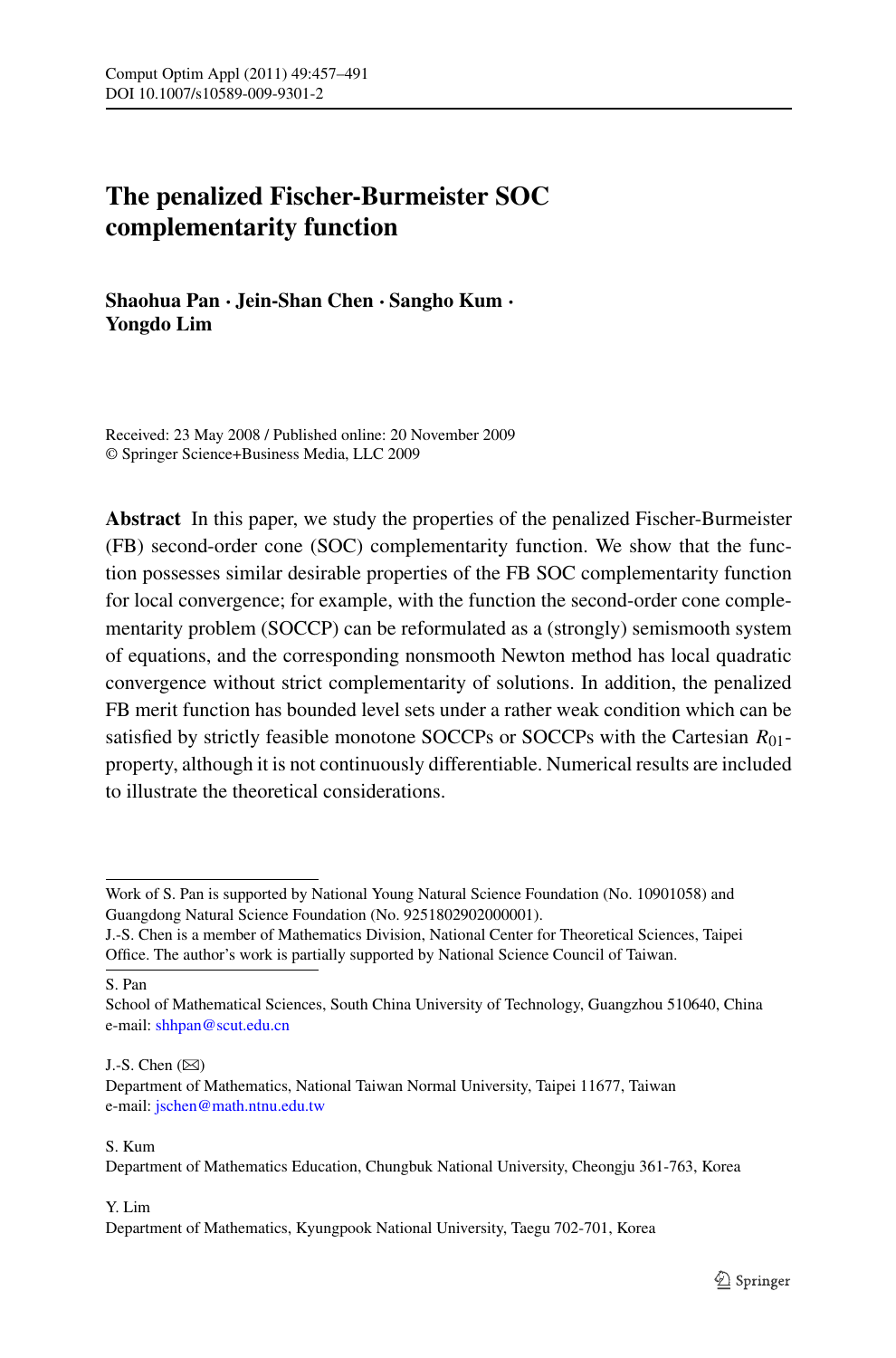**Keywords** Second-order cone complementarity problem · Penalized Fischer-Burmeister function · Nonsmooth Newton method · B-subdifferential · Coerciveness

#### **1 Introduction**

Let *F* and *G* be continuously differentiable mappings from  $\mathbb{R}^n$  to  $\mathbb{R}^n$ . We consider the second-order cone complementarity problem (SOCCP) which is to *find a*  $\zeta \in \mathbb{R}^n$ *such that*

<span id="page-1-0"></span>
$$
F(\zeta) \in \mathcal{K}, \quad G(\zeta) \in \mathcal{K}, \qquad \langle F(\zeta), G(\zeta) \rangle = 0, \tag{1}
$$

where  $\langle \cdot, \cdot \rangle$  is the Euclidean inner product, and  $\mathcal{K} = \mathcal{K}^{n_1} \times \mathcal{K}^{n_2} \times \cdots \times \mathcal{K}^{n_r}$  is the Cartesian product of second-order cones (SOCs) with  $r, n_1, \ldots, n_r \geq 1, n_1 + \cdots$  $n_r = n$ , and

<span id="page-1-2"></span>
$$
\mathcal{K}^{n_i} := \left\{ (x_{i1}, x_{i2}) \in \mathbb{R} \times \mathbb{R}^{n_i - 1} \mid x_{i1} \geq ||x_{i2}|| \right\}.
$$

In the rest of this paper, corresponding to the Cartesian structure of  $K$ , we write  $F = (F_1, ..., F_r)$  and  $G = (G_1, ..., G_r)$  with  $F_i, G_i : \mathbb{R}^n \to \mathbb{R}^{n_i}$  for  $i = 1, 2, ..., r$ .

An important special case of the SOCCP corresponds to  $G(\zeta) \equiv \zeta$ . Then [\(1](#page-1-0)) reduces to

$$
F(\zeta) \in \mathcal{K}, \quad \zeta \in \mathcal{K}, \qquad \langle F(\zeta), \zeta \rangle = 0, \tag{2}
$$

which is a natural extension of the nonlinear complementarity problem (NCP) over the nonnegative orthant cone  $K = \mathbb{R}^n_+$ ; see [\[9](#page-33-0), [11](#page-33-1)]. Another important special case corresponds to the optimality conditions of the second-order cone program (SOCP):

<span id="page-1-3"></span><span id="page-1-1"></span>
$$
\min_{s,t} g(x) \n s.t. \quad Ax = b, \quad x \in \mathcal{K},
$$
\n(3)

where  $g : \mathbb{R}^n \to \mathbb{R}$  is a twice continuously differentiable function,  $A \in \mathbb{R}^{m \times n}$  has full row rank and  $b \in \mathbb{R}^m$ . From [\[6](#page-33-2)], the KKT conditions of ([3\)](#page-1-1) can be reformulated as [\(1](#page-1-0)) with

$$
F(\zeta) := \bar{x} + (I - A^T (A A^T)^{-1} A) \zeta, \qquad G(\zeta) := \nabla g(F(\zeta)) - A^T (A A^T)^{-1} A \zeta, \tag{4}
$$

where  $\bar{x} \in \mathbb{R}^n$  satisfies  $A\bar{x} = b$ . The SOCP [\(3](#page-1-1)) has numerous applications arising from the fields of engineering design, finance, robust optimization, combinatorial optimization, and includes as special cases convex quadratically constrained quadratic programs; see  $[1, 18]$  $[1, 18]$  $[1, 18]$  $[1, 18]$ .

In the past ten years, there have proposed various methods for SOCPs and SOC-CPs. They include the interior-point methods [[2,](#page-33-5) [19,](#page-33-6) [27,](#page-34-0) [28](#page-34-1)], the smoothing Newton methods [[7,](#page-33-7) [13](#page-33-8), [14\]](#page-33-9), the merit function method [[6\]](#page-33-2), and the semismooth Newton method [\[16\]](#page-33-10). Among others, SOC complementarity functions play a key role in the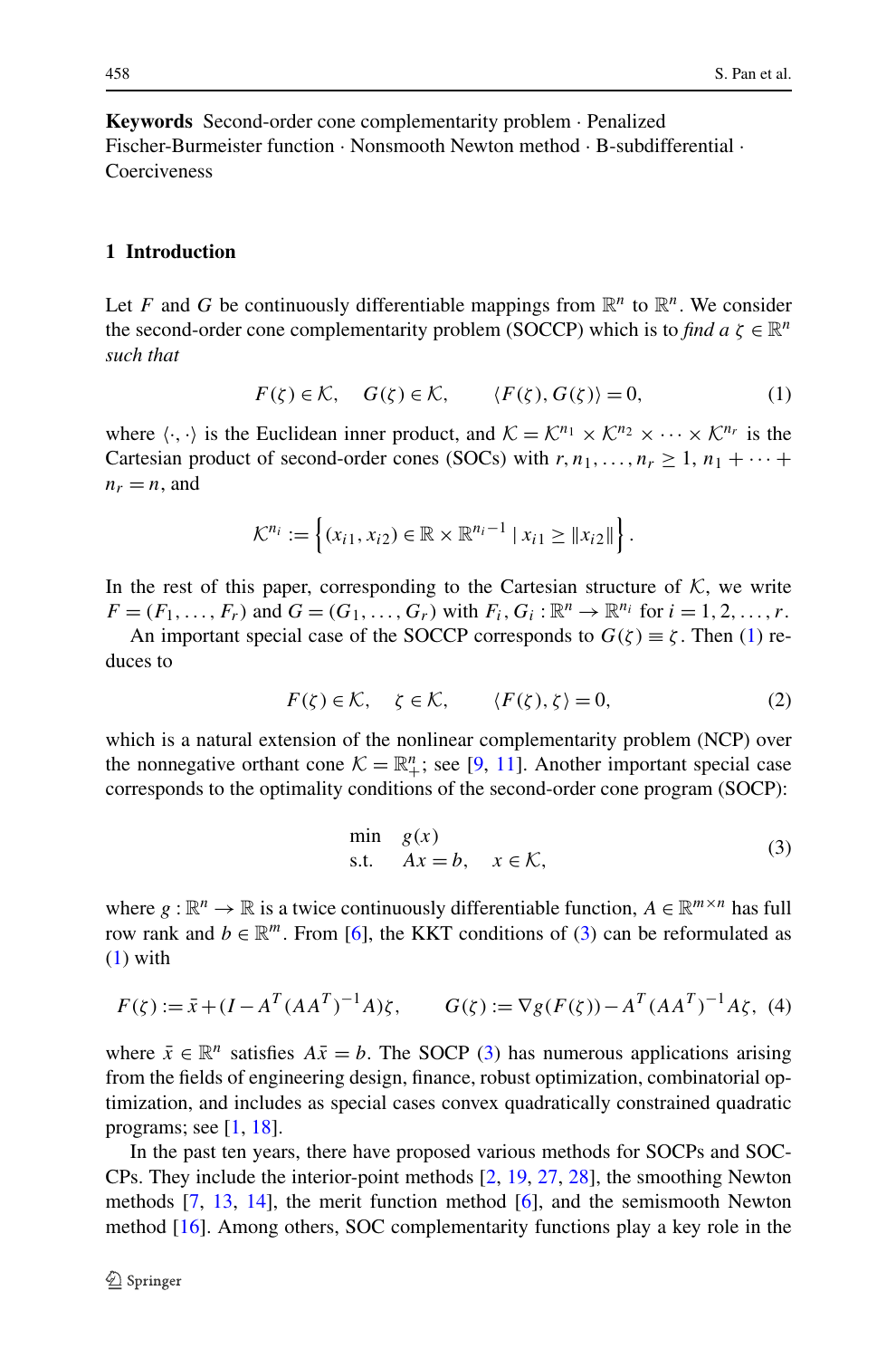last three ones. Specifically, we call  $\phi : \mathbb{R}^n \times \mathbb{R}^n \to \mathbb{R}^n$  an *SOC complementarity function* associated with  $K<sup>n</sup>$  if

$$
\phi(x, y) = 0 \iff x \in \mathcal{K}^n, \quad y \in \mathcal{K}^n, \quad \langle x, y \rangle = 0. \tag{5}
$$

Clearly, when  $n = 1$ , an SOC complementarity function reduces to an NCP function.

A popular choice of  $\phi$  is the vector-valued FB function  $\phi_{FB}: \mathbb{R}^n \times \mathbb{R}^n \to \mathbb{R}^n$  given by

<span id="page-2-0"></span>
$$
\phi_{FB}(x, y) := (x + y) - (x^2 + y^2)^{1/2}, \tag{6}
$$

where  $x^2 = x \circ x$  denotes the Jordan product of *x* and itself,  $x^{1/2}$  is a vector such that  $(x^{1/2})^2 = x$  for any  $x \in \mathcal{K}^n$ , and  $x + y$  means the usual componentwise addition of vectors. This function was shown to be strongly semismooth in [[4,](#page-33-11) [26](#page-34-2)] via different ways, and its squared norm  $\psi_{FB} = \frac{1}{2} ||\phi_{FB}||^2$  induces a continuously differentiable merit function [\[6](#page-33-2)]. Recently, we analyze that, to guarantee the boundedness of the level sets of the function

<span id="page-2-1"></span>
$$
\Psi_{\text{FB}}(\zeta) := \sum_{i=1}^r \psi_{\text{FB}}(F_i(\zeta), G_i(\zeta)),
$$

it requires that *F* and *G* at least have the uniform Cartesian *P* -property; see [\[21](#page-33-12)] for details. This means that  $\phi_{FB}$  has a limitation in handling monotone SOCCPs. In fact, observing the disadvantage of the FB merit function  $\Psi_{FB}$ , Chen [[5\]](#page-33-13) extended two classes of regularized merit functions for the NCPs to deal with the monotone SOCCPs. But, those functions can not be used to design fast Newton-type methods. We notice that in the setting of NCPs, the penalized FB function was proposed in [\[3](#page-33-14)] to overcome such shortcoming of the FB function. Thus, it is natural to ask whether the extension of the penalized FB function to the SOCs can become an effective tool in the solution of monotone SOCCPs or not. The main contribution of this paper is to offer partial answers to this question.

The vector-valued penalized FB function  $\phi_o : \mathbb{R}^n \times \mathbb{R}^n \to \mathbb{R}^n$  is defined as follows

$$
\phi_{\rho}(x, y) := \rho \phi_{FB}(x, y) + (1 - \rho) \left[ (x)_{+} \circ (y)_{+} \right],\tag{7}
$$

where  $\rho \in (0, 1)$  is an arbitrary but fixed parameter, and  $(\cdot)_+$  means the minimum Euclidean distance projection on  $\mathcal{K}^n$ . We show that  $\phi$ <sub>o</sub> has similar favorable properties of  $\phi_{FB}$  for local convergence. For example,  $\phi_{\rho}$  is a strongly semismooth SOC complementarity function, by which the SOCCP [\(1](#page-1-0)) can be reformulated as a (strongly) semismooth system

<span id="page-2-3"></span><span id="page-2-2"></span>
$$
\Phi_{\rho}(\zeta) := \begin{pmatrix} \phi_{\rho}(F_1(\zeta), G_1(\zeta)) \\ \vdots \\ \phi_{\rho}(F_r(\zeta), G_r(\zeta)) \end{pmatrix} = 0, \tag{8}
$$

and consequently one can apply the nonsmooth Newton method in [[24,](#page-34-3) [25\]](#page-34-4), i.e.,

$$
\zeta^{k+1} := \zeta^k - W_k^{-1} \Phi_\rho(\zeta^k), \quad W_k \in \partial_B \Phi_\rho(\zeta^k), \quad k = 0, 1, 2, \dots \tag{9}
$$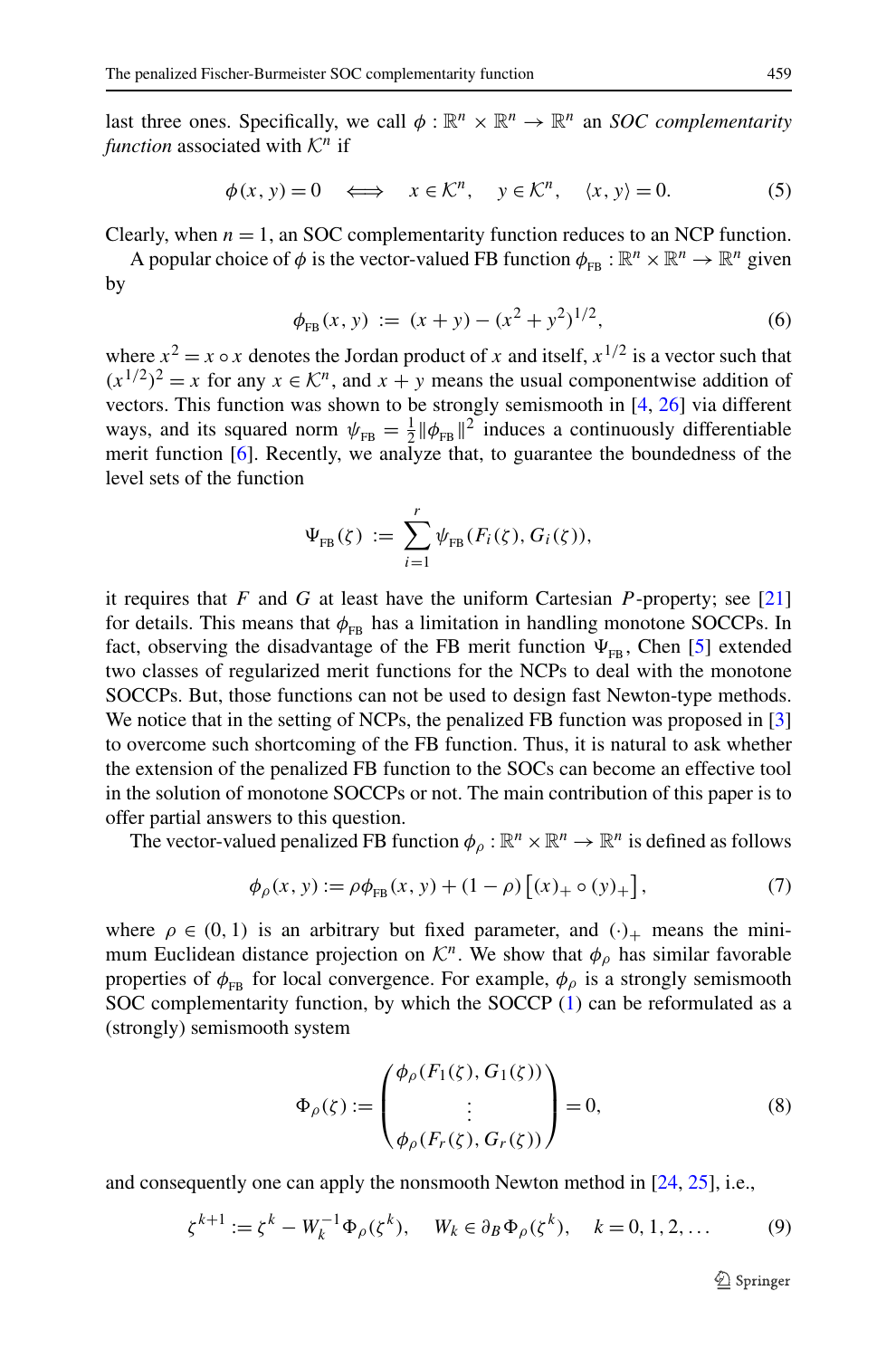to solve ([1\)](#page-1-0). Particularly, we establish that the nonsmooth method has the local quadratic convergence without strict complementarity of solutions, although their nondegeneracy is still necessary just like the FB semismooth method [[20\]](#page-33-15). This is an advantage compared to interior-point methods where singular Jacobians will occur if strict complementarity is not satisfied. In addition, we also prove that the penalized FB merit function

$$
\Psi_{\rho}(\zeta) := \sum_{i=1}^{r} \psi_{\rho} \left( F_i(\zeta), G_i(\zeta) \right) \tag{10}
$$

with

$$
\psi_{\rho}(x, y) := \frac{1}{2} ||\phi_{\rho}(x, y)||^2
$$
\n(11)

has bounded level sets under a rather weak condition, which can be satisfied by strictly feasible monotone SOCCPs or SOCCPs with the Cartesian *R*01-property. In other words,  $\Psi_{\rho}$  enjoys some nice features of the merit functions studied by [[5\]](#page-33-13) for global convergence. However, unlike its counterpart in the NCP setting,  $\Psi_{\rho}$  is not smooth even not differentiable.

Throughout this paper, *I* represents an identity matrix of suitable dimension,  $\mathbb{R}^n$ denotes the space of *n*-dimensional real column vectors, and  $\mathbb{R}^{n_1} \times \cdots \times \mathbb{R}^{n_r}$  is identified with  $\mathbb{R}^{n_1+\cdots+n_r}$ . We denote by  $int(\mathcal{K}^n)$  and  $bd(\mathcal{K}^n)$  the interior and the boundary of  $\mathcal{K}^n$ , respectively. For any  $x \in \mathbb{R}^n$ ,  $(x)_+$  and  $(x)_-$  denote the Euclidean projection of *x* onto  $\mathcal{K}^n$  and  $-\mathcal{K}^n$ , respectively. For a differentiable mapping *F*, *F*<sup>'</sup>(*x*) and  $\nabla F(x)$  denotes the Jacobian of *F* and the transposed Jacobian at *x*, respectively. For a matrix  $B \in \mathbb{R}^{n \times n}$ , if  $\langle x, Bx \rangle \ge 0$  (> 0) for all  $0 \ne x \in \mathbb{R}^n$ , we say that *B* is positive semidefinite (positive definite) and use the symbol  $B \ge 0$  ( $\ge 0$ ) to mean that *B* is symmetric and positive semidefinite (positive definite). For any  $x \in \mathbb{R}^l$  with  $l > 1$ , we write  $x = (x_1, x_2)$  where  $x_1$  is the first component of x, and  $x_2$  means the vector consisting of the rest  $l - 1$  components.

#### **2 Preliminaries**

This section recalls some background materials and shows that  $\phi$ <sub>*o*</sub> is a strongly semismooth SOC complementarity function. We start with the definition of Jordan product [\[10](#page-33-16)]:

$$
x \circ y := (\langle x, y \rangle, x_1 y_2 + y_1 x_2) \quad \forall x, y \in \mathbb{R}^n.
$$

The Jordan product, unlike matrix multiplication, is not associative in general. The identity element under this product is  $e := (1, 0, \ldots, 0)^T \in \mathbb{R}^n$ , i.e.,  $e \circ x = x$  for any  $x \in \mathbb{R}^n$ . Let

$$
L_x := \begin{bmatrix} x_1 & x_2^T \\ x_2 & x_1 I \end{bmatrix},
$$

which can be viewed as a linear mapping from  $\mathbb{R}^n$  to  $\mathbb{R}^n$  with  $L_x y = x \circ y$  for any  $y \in \mathbb{R}^n$ .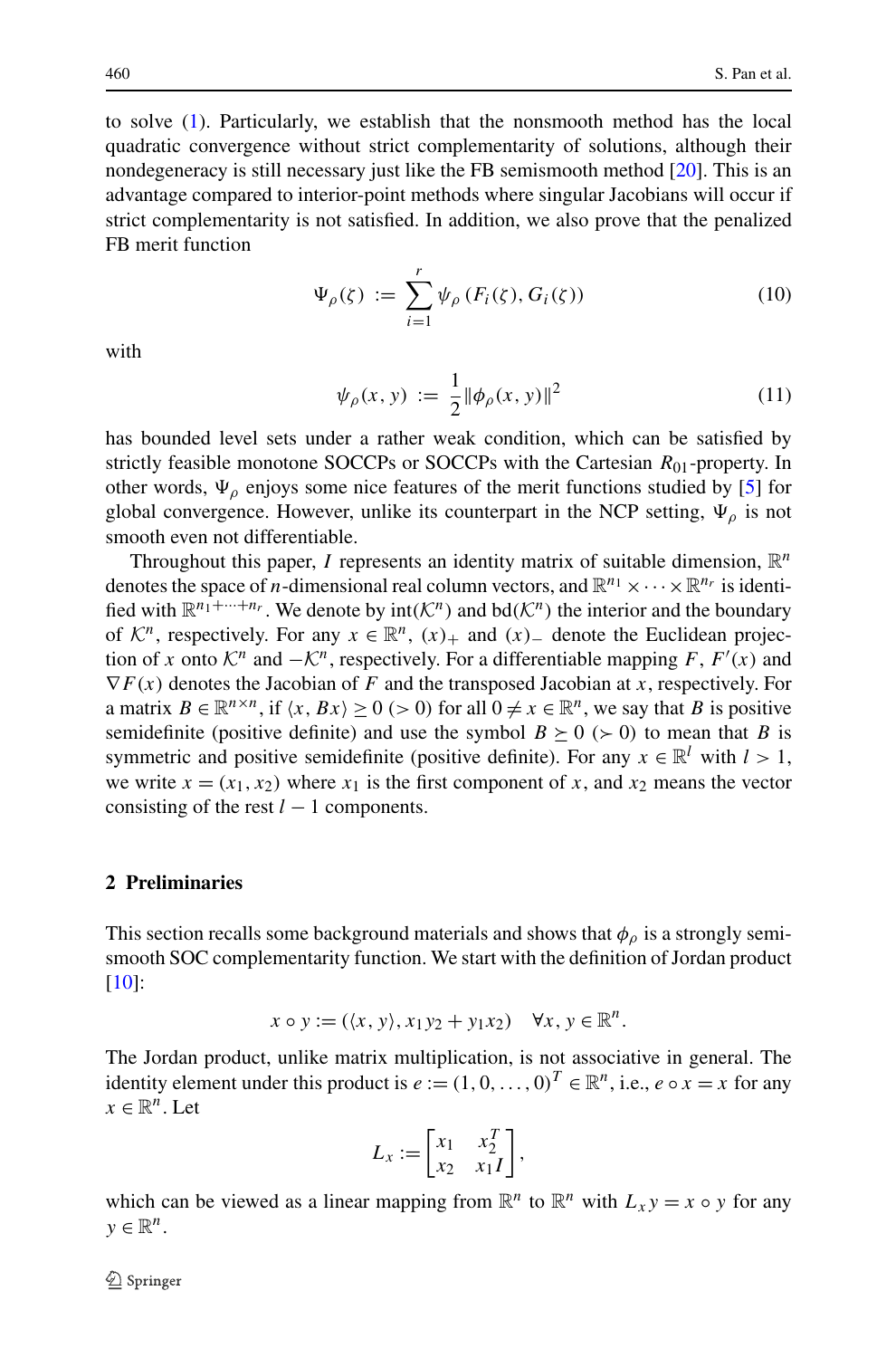From [\[10](#page-33-16)] we recall that each  $x \in \mathbb{R}^n$  has a spectral factorization associated with  $K^n$ 

$$
x = \lambda_1(x) \cdot u_x^{(1)} + \lambda_2(x) \cdot u_x^{(2)},
$$

where  $\lambda_i(x)$  and  $u_x^{(i)}$  for  $i = 1, 2$  are the spectral values of x and the associated spectral vectors, respectively, defined by

$$
\lambda_i(x) := x_1 + (-1)^i \|x_2\|, \qquad u_x^{(i)} := \frac{1}{2} \left( 1, (-1)^i \bar{x}_2 \right),
$$

<span id="page-4-1"></span>with  $\bar{x}_2 = \frac{x_2}{\|x_2\|}$  if  $x_2 \neq 0$  and otherwise  $\bar{x}_2$  being any vector from  $\mathbb{R}^{n-1}$  with  $\|\bar{x}_2\| = 1$ . If  $x_2 \neq 0$ , the factorization is unique. It is easy to verify that the following relation holds between the spectral factorization of *x* and the eigenvalue decomposition of  $L_x$ .

<span id="page-4-0"></span>**Lemma 2.1** *For any*  $x \in \mathbb{R}^n$ ,  $L_x$  *has two single eigenvalues*  $\lambda_1(x)$  *and*  $\lambda_2(x)$  *with*  $u_x^{(1)}$  and  $u_x^{(2)}$  being the corresponding eigenvectors, and the remaining  $n-2$  eigen*values are identically*  $x_1 = (\lambda_2(x) + \lambda_1(x))/2$  *with the corresponding eigenvectors of the form*  $(0, \bar{v})$ , *where*  $\bar{v}$  *lies in the linear subspace of*  $\mathbb{R}^{n-1}$  *orthogonal to x*<sub>2</sub>.

To show that  $\phi$ <sub>*ρ*</sub> is an SOC complementarity function, we need the following lemma.

**Lemma 2.2** *Let*  $\phi_{FR}$  *and*  $\phi_{p}$  *be given by* [\(6](#page-2-0)) *and* ([7\)](#page-2-1), *respectively. Then, for any*  $x, y \in \mathbb{R}^n$ ,

$$
[\phi_{FB}(x, y)]_1 \ge -2 (||(x) - || + ||(y) - ||) \quad and
$$
  

$$
||\phi_{\rho}(x, y)|| \ge \rho \max{||(x) - ||, ||(y) - ||}.
$$

*Proof* The first inequality follows from the trace inequality of [[17,](#page-33-17) Theorem 3.1], since

$$
2[\phi_{FB}(x, y)]_1 = tr(x + y) - tr((x^2 + y^2)^{1/2})
$$
  
\n
$$
\ge tr(x) + tr(y) - tr(|x|) - tr(|y|)
$$
  
\n
$$
= 2tr[(x) - 1 + 2tr[(y) - 1)]
$$
  
\n
$$
\ge -4(||x - 1| + ||y - 1|).
$$

We next prove the second inequality. Using  $x = (x)_+ + (x)_-,$  it follows that

$$
\|\phi_{\rho}(x, y)\|^2 = \left\|\rho[x + y - (x^2 + y^2)^{1/2}] + (1 - \rho)[(x)_+ \circ (y)_+] \right\|^2
$$
  
= 
$$
\left\|\rho(x)_- + \rho[(x)_+ + y - (x^2 + y^2)^{1/2}] + (1 - \rho)[(x)_+ \circ (y)_+] \right\|^2
$$
  
= 
$$
\rho^2 \|(x)_-\|^2
$$

 $\circledcirc$  Springer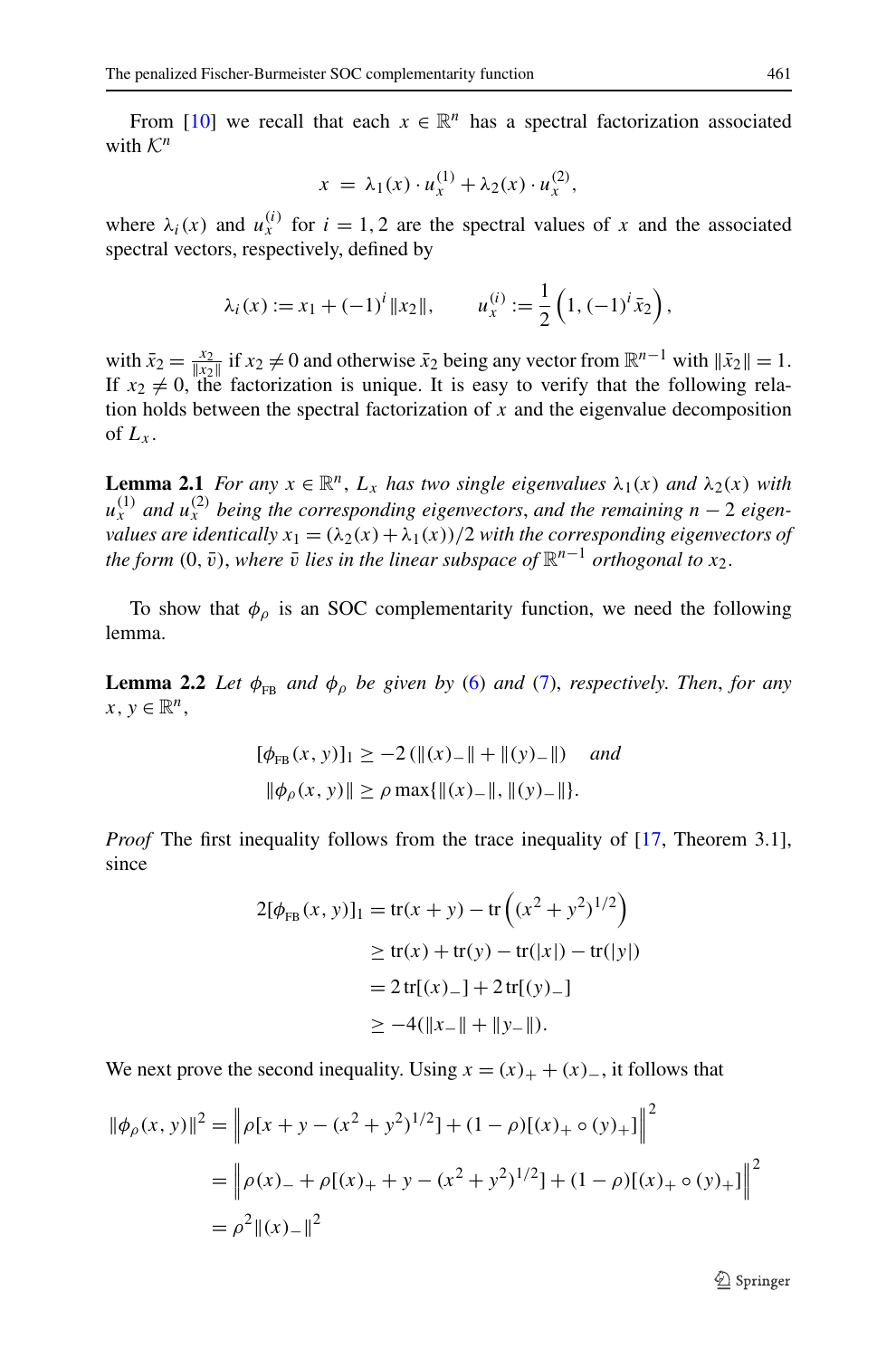+ 
$$
\left\| \rho[(x)_+ + y - (x^2 + y^2)^{1/2}] + (1 - \rho)[(x)_+ \circ (y)_+] \right\|^2
$$
  
+  $2\rho[(x)_-]^T \left[ \rho((x)_+ + y - (x^2 + y^2)^{1/2}) + (1 - \rho)(x)_+ \circ (y)_+ \right]$   
 $\geq \rho^2 ||(x)_-||^2 + 2\rho^2 [(x)_-]^T [(x)_+ + 2\rho^2 [(x)_-]^T [y - (x^2 + y^2)^{1/2}]$   
+  $2\rho(1 - \rho)[(x)_-]^T [(x)_+ \circ (y)_+]$   
 $\geq \rho^2 ||(x)_-||^2$ 

<span id="page-5-0"></span>where the last inequality is since  $(x)$ <sub>−</sub>,  $y - (x^2 + y^2)^{1/2} \in -\mathcal{K}^n$ ,  $\langle (x)_{+}, (x)_{-} \rangle = 0$ and

$$
(x \circ y)^T z = (y \circ z)^T x = (z \circ x)^T y \quad \text{for all } x, y, z \in \mathbb{R}^n.
$$

By the symmetry of *x* and *y* in  $\phi$ <sub>*ρ*</sub>, similarly, we have  $\|\phi$ <sub>*ρ*</sub>(*x*, *y*) $\|\geq \rho \|(y)$ <sup>-</sup>.

**Proposition 2.1** *Let*  $\phi$ <sub>*o</sub> and*  $\Phi$ <sub> $o$ *</sub> <i>be defined as in* ([7\)](#page-2-1) *and* [\(8](#page-2-2)), *respectively. Then*,</sub></sub>

- (a)  $\phi_{\rho}(x, y) = 0 \Leftrightarrow x \in \mathcal{K}^n$ ,  $y \in \mathcal{K}^n$  *and*  $\langle x, y \rangle = 0$ .
- (b) *φρ is strongly semismooth*.
- (c)  $\Phi_{\rho}$  *is semismooth, and strongly semismooth if*  $F'$ ,  $G'$  *are locally Lipschitz continuous*.

*Proof* (a) The sufficiency is direct by noting that  $\langle x, y \rangle = 0 \Leftrightarrow x \circ y = 0$  $(x)_{+} \circ (y)_{+} = 0$  and  $\phi_{FB}$  is an SOC complementarity function. Now suppose that  $\phi$ <sub>*ρ*</sub>(*x*, *y*) = 0. From the second inequality of Lemma [2.2](#page-4-0), we have  $(x)$  = 0 and *(y)*− = 0, which implies *x*, *y* ∈  $\mathcal{K}^n$ , and hence  $x^T y \ge 0$ . In addition, by the first inequality of Lemma [2.2](#page-4-0) and  $[\phi_0(x, y)]_1 = 0$ ,

$$
0 = \rho [\phi_{FB}(x, y)]_1 + (1 - \rho)x^T y \ge -2\rho (\|(x)_{-}\| + \|(y)_{-}\|) + (1 - \rho)x^T y
$$
  
=  $(1 - \rho)x^T y$ .

The two sides show that  $x \in \mathcal{K}^n$ ,  $y \in \mathcal{K}^n$  and  $\langle x, y \rangle = 0$ .

<span id="page-5-1"></span>(b) Since the FB function  $\phi_{FR}$  and the projection function  $(\cdot)_+$  are strongly semismooth by [\[26](#page-34-2), Corollary 3.3] and [\[14](#page-33-9), Proposition 4.5], respectively, the result fol-lows from the fact given by [[12\]](#page-33-18) that the composite of (strongly) semismooth functions is (strongly) semismooth.

(c) The result is immediate by using part (b) and Theorem 19 of [\[12](#page-33-18)].  $\Box$ 

To close this section, we review several concepts that will be used in the sequel.

**Definition 2.1** (a) Two mappings  $F, G : \mathbb{R}^n \to \mathbb{R}^n$  are said to have the jointly Cartesian  $R_{01}$ -property if for any sequence  $\{\zeta^k\}$  satisfying

$$
\|\zeta^{k}\| \to +\infty, \qquad \frac{[-G(\zeta^{k})]_{+}}{\|\zeta^{k}\|} \to 0, \qquad \frac{[-F(\zeta^{k})]_{+}}{\|\zeta^{k}\|} \to 0, \tag{12}
$$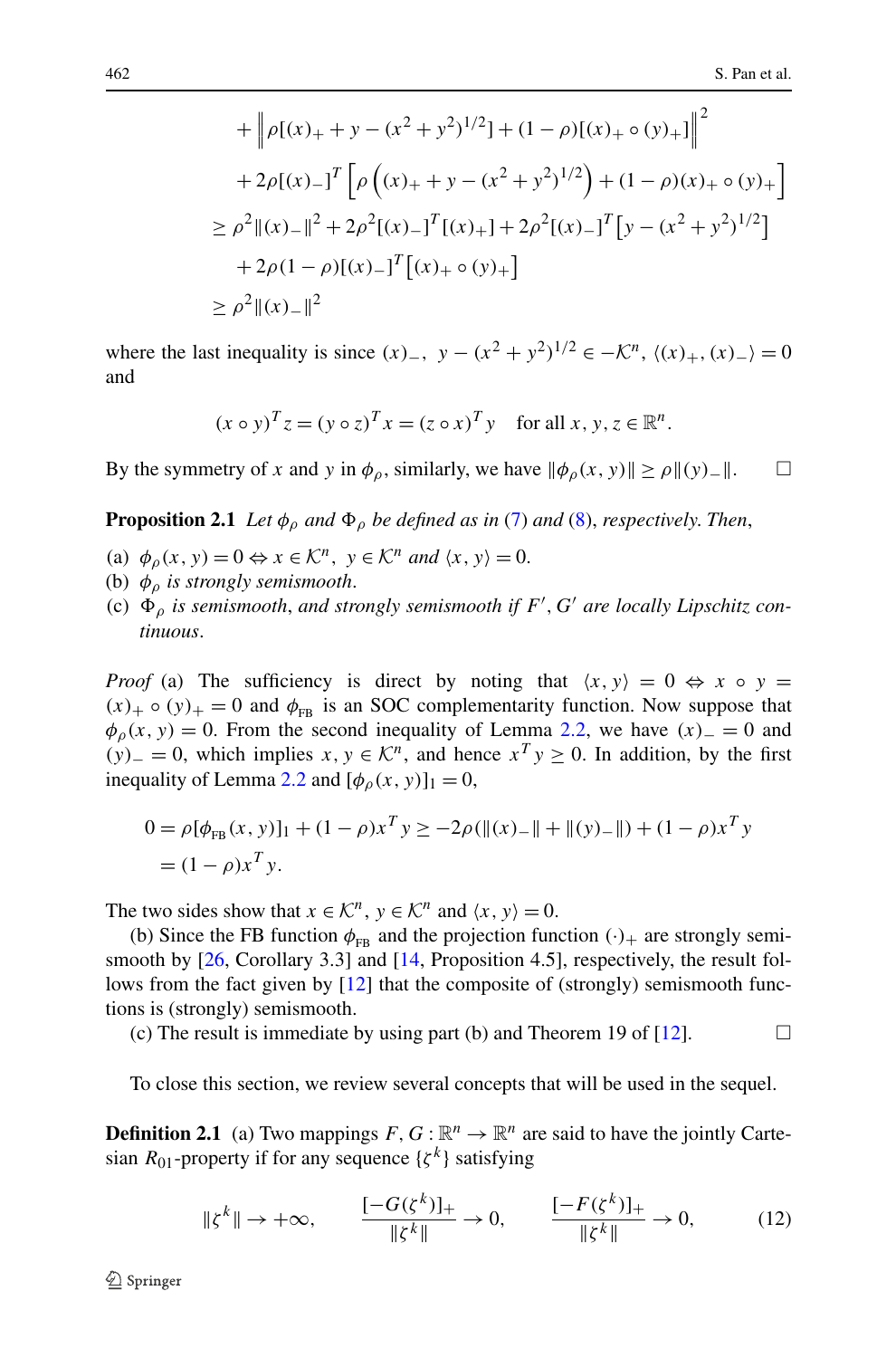there exists an index  $v \in \{1, 2, ..., r\}$  such that

$$
\liminf_{k\to+\infty}\frac{\langle F_\nu(\zeta^k),G_\nu(\zeta^k)\rangle}{\|\zeta^k\|}>0.
$$

(b) A mapping  $F: \mathbb{R}^n \to \mathbb{R}^n$  is said to have the Cartesian weak coercive property with respect to an element  $\xi \in \mathbb{R}^n$ , if there exists an index  $\nu \in \{1, 2, ..., r\}$  such that

$$
\liminf_{\|\zeta\|\to\infty}\frac{\langle \zeta_{\nu}-\xi_{\nu}, F_{\nu}(\zeta) \rangle}{\|\zeta-\xi\|} > 0.
$$

Given a mapping  $H : \mathbb{R}^n \to \mathbb{R}^m$ , if *H* is locally Lipschitz continuous, then the set

$$
\partial_B H(z) := \left\{ V \in \mathbb{R}^{m \times n} \mid \exists \{ z^k \} \subseteq D_H : z^k \to z, \ H'(z^k) \to V \right\}
$$

is nonempty and called the B-subdifferential of *H* at *z*, where  $D_H \subseteq \mathbb{R}^n$  is the set of points at which *H* is differentiable. The convex hull  $\partial H(z) := \text{conv} \partial_B H(z)$  is the generalized Jacobian of *H* at *z* in the sense of Clarke [\[8](#page-33-19)]. We assume that the reader is familiar with the concepts of (strongly) semismooth functions, and refer to  $[24, 25]$  $[24, 25]$  $[24, 25]$  $[24, 25]$  $[24, 25]$ for details.

# **3 B-subdifferential**

In this section, we present the representation of the elements in the B-subdifferential of  $\phi$ <sup>0</sup> at a general point, and then concentrate on the elements of the B-subdifferential of  $\phi$ <sub>*ρ*</sub> at complementarity pairs  $(x_i^*, y_i^*)$  with  $i \in \{1, 2, ..., r\}$ , i.e., each pair of  $x_i^*$  and *y*∗ *<sup>i</sup>* satisfies

<span id="page-6-1"></span><span id="page-6-0"></span>
$$
x_i^* \in \mathcal{K}^{n_i}, \quad y_i^* \in \mathcal{K}^{n_i}, \qquad \langle x_i^*, y_i^* \rangle = 0. \tag{13}
$$

For this purpose, we need the following two lemmas which overestimate the Bsubdifferential of the FB function  $\phi_{FR}$  and the projection function  $(\cdot)_+$  at a general point, respectively.

**Lemma 3.1** [\[20](#page-33-15), Proposition 3.1] *For any given*  $(x, y) \in \mathbb{R}^n \times \mathbb{R}^n$ , *each element*  $[U \ V] \in \partial_B \phi_{FB}(x, y)$  *has the following representation*:

(a) *If*  $x^2 + y^2 \in \text{int}(\mathcal{K}^n)$ , *then*  $\phi_{\text{FB}}$  *is continuously differentiable at*  $(x, y)$  *with* 

$$
U = \nabla_{x} \phi_{FB}(x, y)^{T} = I - L_{(x^{2}+y^{2})^{1/2}}^{-1} L_{x},
$$
  
\n
$$
V = \nabla_{y} \phi_{FB}(x, y)^{T} = I - L_{(x^{2}+y^{2})^{1/2}}^{-1} L_{y}.
$$

(b) *If*  $x^2 + y^2 \in bd(\mathcal{K}^n)$  *and*  $(x, y) \neq (0, 0)$ *, then* 

$$
\begin{bmatrix} U & V \end{bmatrix} \in \left\{ \begin{bmatrix} I - HL_x - \frac{1}{2} \begin{pmatrix} 1 \\ -\bar{w}_2 \end{pmatrix} u^T & I - HL_y - \frac{1}{2} \begin{pmatrix} 1 \\ -\bar{w}_2 \end{pmatrix} v^T \right\}
$$

 $\circledcirc$  Springer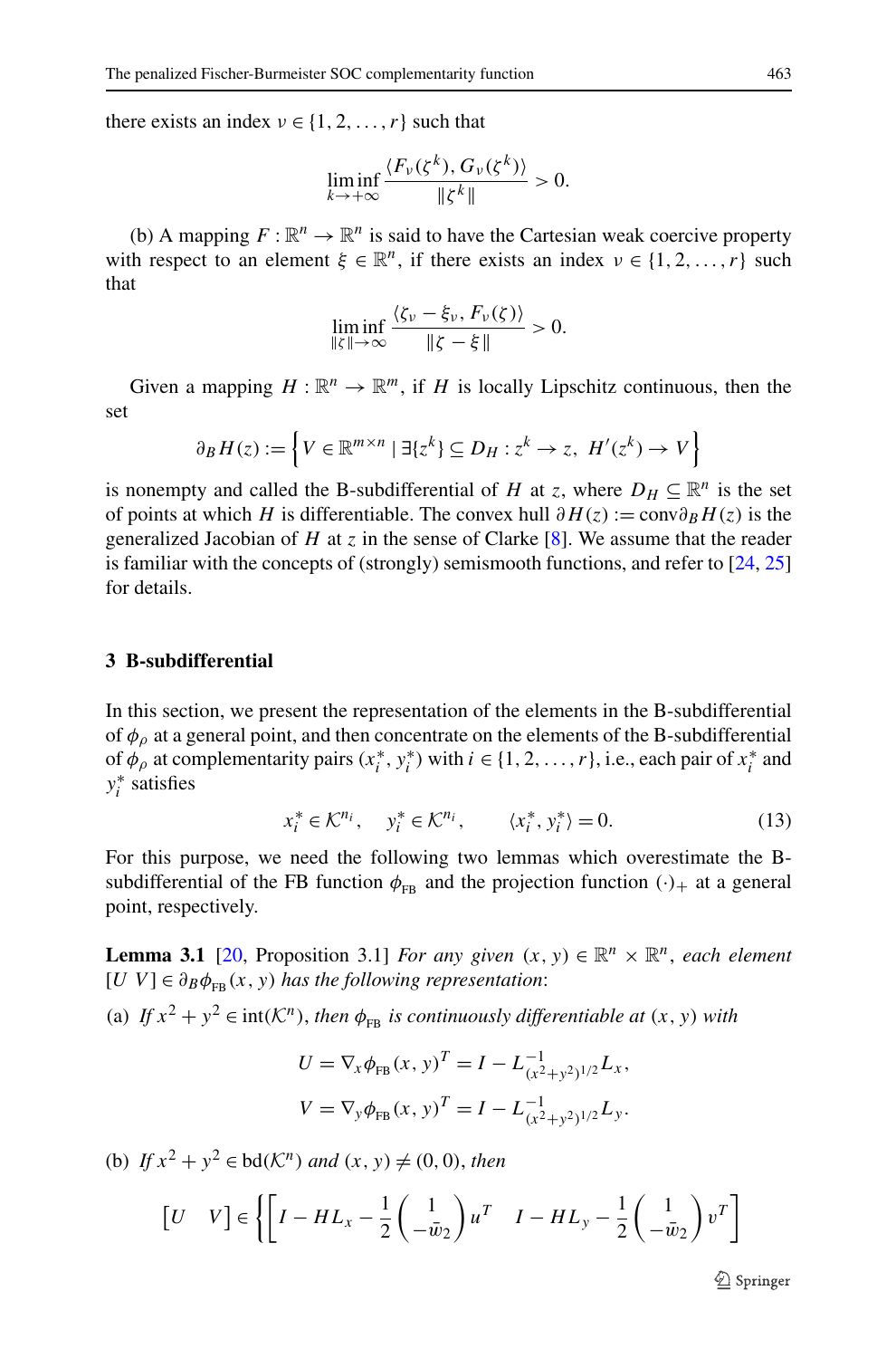<span id="page-7-0"></span>for some 
$$
u
$$
,  $v$  satisfying  $|u_1| \le ||u_2|| \le 1$ ,  $|v_1| \le ||v_2|| \le 1$ ,  
\n
$$
(u_1 - v_1) \le ||u_2 - v_2||, \quad (u_1 + v_1) \le ||u_2 + v_2||,
$$
\n
$$
(u_1 - v_1)^2 + ||u_2 + v_2||^2 \le 2, \quad (u_1 + v_1)^2 + ||u_2 - v_2||^2 \le 2,
$$
\n
$$
(1, \bar{w}_2^T)u = 0, \quad (1, -\bar{w}_2^T)u = 2u_1, \quad (1, \bar{w}_2^T)v = 0,
$$
\n
$$
(1, -\bar{w}_2^T)v = 2v_1,
$$
\n
$$
(14)
$$

*where*

$$
H = \frac{1}{4\sqrt{x_1^2 + y_1^2}} \begin{pmatrix} 1 & \bar{w}_2^T \\ \bar{w}_2 & 4I - 3\bar{w}_2 \bar{w}_2^T \end{pmatrix} \quad \text{with } \bar{w}_2 = \frac{x_1 x_2 + y_1 y_2}{\|x_1 x_2 + y_1 y_2\|}.
$$

(c) *If*  $(x, y) = (0, 0)$ , *then*  $[U \quad V] \in \{[I - L_g I - L_h] \text{ for some } g^2 + h^2 = e\}$  or

$$
[U \quad V] \in \left\{ \left[ I - \frac{1}{2} \begin{pmatrix} 1 \\ -\bar{w}_2 \end{pmatrix} u^T - \frac{1}{2} \begin{pmatrix} 1 \\ \bar{w}_2 \end{pmatrix} \xi^T - \begin{pmatrix} 0 & 0 \\ 0 & I - \bar{w}_2 \bar{w}_2^T \end{pmatrix} L_s \right\}
$$

$$
I - \frac{1}{2} \begin{pmatrix} 1 \\ -\bar{w}_2 \end{pmatrix} v^T - \frac{1}{2} \begin{pmatrix} 1 \\ \bar{w}_2 \end{pmatrix} \eta^T - \begin{pmatrix} 0 & 0 \\ 0 & I - \bar{w}_2 \bar{w}_2^T \end{pmatrix} L_\omega \right\}
$$

for some 
$$
\|\bar{w}_2\| = 1
$$
, some *u*, *v* satisfying (14) with such  $\bar{w}_2$ ,  
\nsome  $\xi$ ,  $\eta \in \mathbb{R}^n$  satisfying  $|\xi_1| \leq \|\xi_2\| \leq 1$ ,  $|\eta_1| \leq \|\eta_2\| \leq 1$ ,  
\n $(\xi_1 - \eta_1) \leq \|\xi_2 - \eta_2\|$ ,  $(\xi_1 + \eta_1) \leq \|\xi_2 + \eta_2\|$ ,  
\n $(\xi_1 - \eta_1)^2 + \|\xi_2 + \eta_2\|^2 \leq 2$ ,  $(\xi_1 + \eta_1)^2 + \|\xi_2 - \eta_2\|^2 \leq 2$ ,  
\n $(1, \bar{w}_2^T)\xi = 2\xi_1$ ,  
\n $(1, -\bar{w}_2^T)\xi = 0$ ,  $(1, \bar{w}_2^T)\eta = 2\eta_1$ ,  $(1, -\bar{w}_2^T)\eta = 0$ ,  
\nand  $s = \sigma u + (1 - \sigma)\xi$ ,  $\omega = \sigma v + (1 - \sigma)\eta$   
\nfor  $\sigma \in [0, 1/2]$  with  $1/2 \leq \|s\|^2 + \|\omega\|^2 \leq 2$ .  
\n(15)

<span id="page-7-1"></span>*Furthermore, all*  $UV^T + VU^T$  *are symmetric and positive semidefinite.* 

**Lemma 3.2** [[16\]](#page-33-10) *For any*  $x \in \mathbb{R}^n$ , *each*  $X \in \partial_B(x)_+$  *has the following representation*: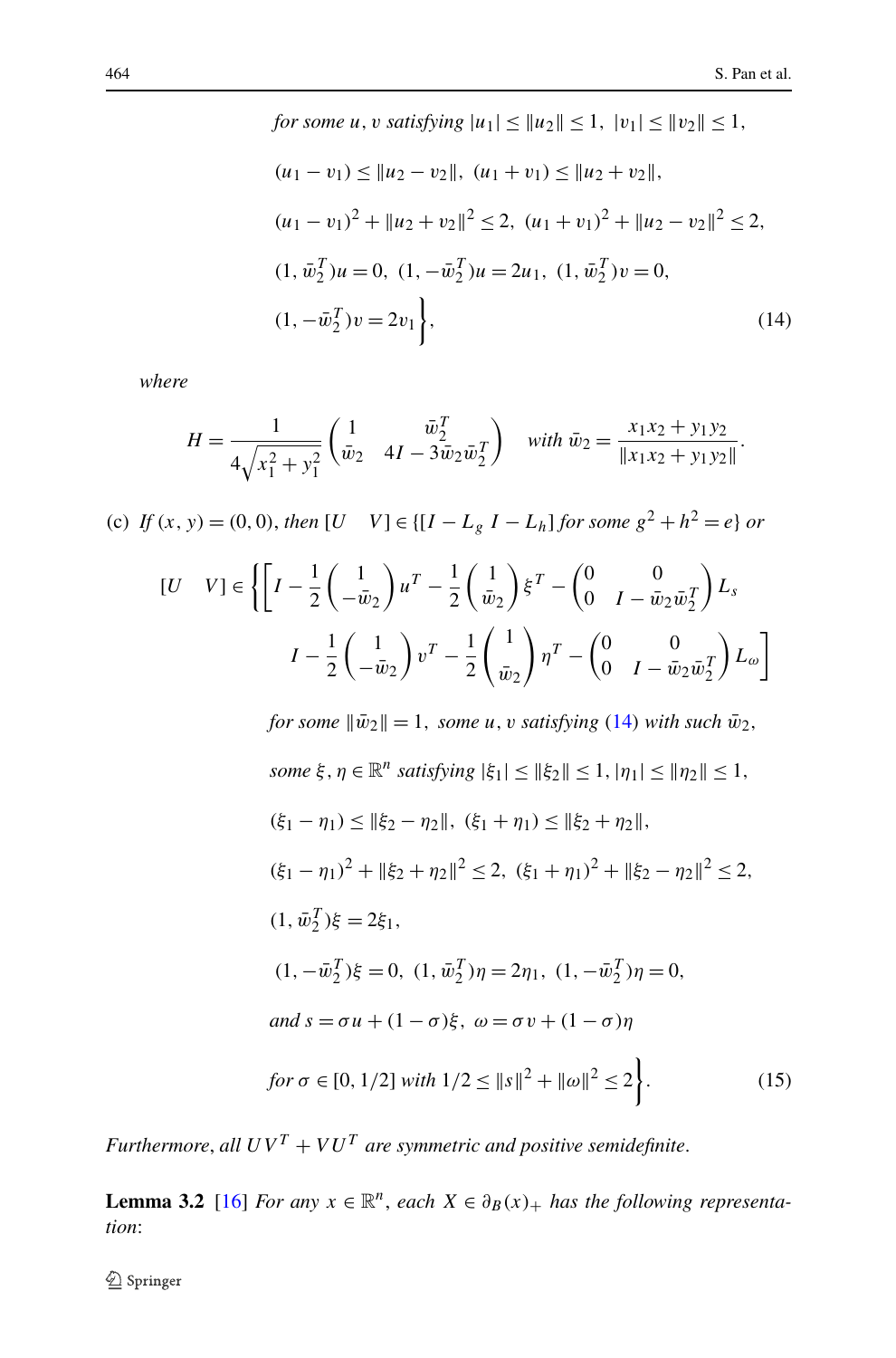(a) If  $x_1 \neq \pm |x_2|$ , then  $(x)_+$  is continuously differentiable at x with

$$
X = (x)'_{+} = \begin{cases} 0 & \text{if } x_{1} < -\|x_{2}\| \\ I & \text{if } x_{1} > \|x_{2}\| \\ \frac{1}{2} \left(\frac{1}{x_{2}} \frac{\bar{x}^{T}}{\bar{x}}\right) & \text{if } -\|x_{2}\| < x_{1} < \|x_{2}\|, \end{cases}
$$

*where*

$$
\bar{x}_2 := \frac{x_2}{\|x_2\|}, \qquad \bar{X} := \left(\frac{x_1}{\|x_2\|} + 1\right)I - \frac{x_1}{\|x_2\|} \bar{x}_2 \bar{x}_2^T.
$$

(b) *If*  $x_2 \neq 0$  *and*  $x_1 = ||x_2||$ *, then* 

$$
X \in \left\{ I, \frac{1}{2} \begin{pmatrix} 1 & \bar{x}_2^T \\ \bar{x}_2 & \bar{\bar{X}} \end{pmatrix} \right\}, \quad \text{where } \bar{x}_2 := \frac{x_2}{\|x_2\|} \text{ and } \bar{X} := 2I - \bar{x}_2 \bar{x}_2^T.
$$

(c) *If*  $x_2 \neq 0$  *and*  $x_1 = -||x_2||$ *, then* 

$$
X \in \left\{0, \frac{1}{2} \begin{pmatrix} 1 & \bar{x}_2^T \\ \bar{x}_2 & \bar{X} \end{pmatrix}\right\}, \quad \text{where } \bar{x}_2 := \frac{x_2}{\|x_2\|} \text{ and } \bar{X} := \bar{x}_2 \bar{x}_2^T.
$$

<span id="page-8-0"></span>(d) If  $x = 0$ , then either  $X = 0$  or  $X = I$  or  $X$  belongs to the set

$$
\left\{\frac{1}{2}\begin{pmatrix}1 & \bar{x}_2^T \\ \bar{x}_2 & \bar{X}\end{pmatrix} \middle| \ \bar{X} = (x_0 + 1)I - x_0\bar{x}_2\bar{x}_2^T \ \text{for some} \ |x_0| \le 1 \ \text{and} \ \|\bar{x}_2\| = 1\right\}.
$$

**Proposition 3.1** *Let*  $\phi_\rho$  *be defined as in* ([7\)](#page-2-1). *Then, for any given*  $(x, y) \in \mathbb{R}^n \times \mathbb{R}^n$ , *each element* [*S T*]  $\in \partial_B \phi_\rho(x, y)$  *has the following representation*:

$$
S = \rho U + (1 - \rho)L_{(y)_+}X, \qquad T = \rho V + (1 - \rho)L_{(x)_+}Y,
$$

 $where \begin{bmatrix} U \ V \end{bmatrix} \in \partial_B \phi_{FB}(x, y), X \in \partial_B(x)_+$  *and*  $Y \in \partial_B(y)_+$ .

*Proof* From the definition of the B-subdifferential, it is not hard to verify that

$$
\partial_B \phi_\rho(x, y) \subseteq \rho \partial_B \phi_{FB}(x, y) + (1 - \rho) \partial_B [(x)_+ \circ (y)_+]. \tag{16}
$$

Let  $F(x, y) := x \circ y$  and  $G(x, y) := {x \choose y}$ . Then,  $(x)_{+} \circ (y)_{+} = F(G(x, y))$ . Using Proposition 7 and Lemma 14 of [\[22](#page-34-5)] and noting that  $\partial_B G(x, y) = \partial_B(x) + \partial_B(y) + \partial_B(y)$ yields

$$
\partial_B[(x)_+ \circ (y)_+] = JF(G(x, y))\partial_B G(x, y) = L_{(y)_+}\partial_B(x)_+ \times L_{(x)_+}\partial_B(y)_+,
$$

where the set on the right hand side denotes the set of all matrices whose first *n* columns belong to  $L_{(y)+} \partial_B(x)$  + and last *n* columns belong to  $L_{(x)+} \partial_B(y)$  +. Combining the last two equations, we immediately obtain the desired result. □ bining the last two equations, we immediately obtain the desired result.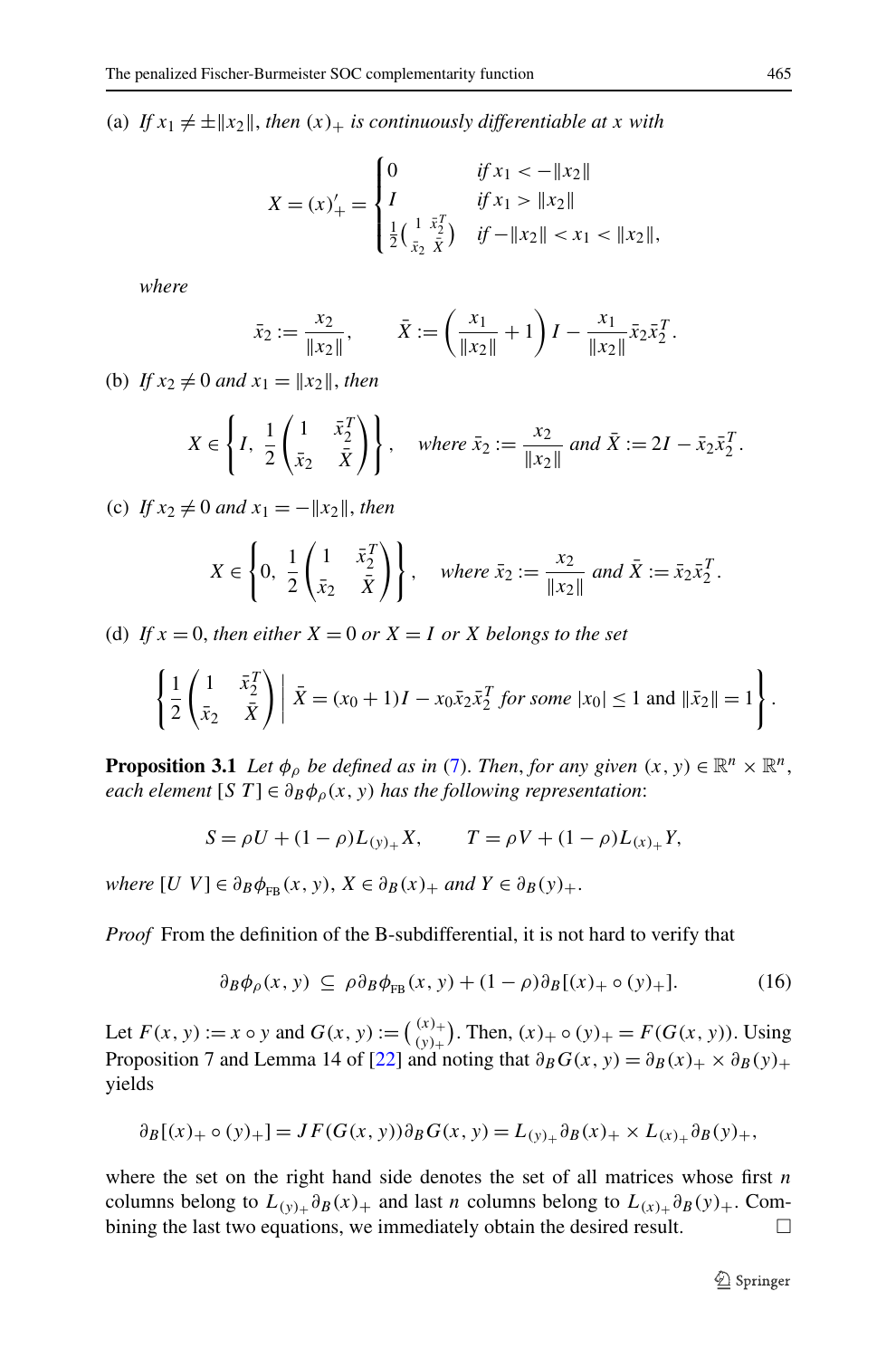<span id="page-9-9"></span>In the rest of this section, we concentrate on the elements of the B-subdifferential of  $\phi$ <sup>*ρ*</sup> at all complementarity pairs  $(x_i^*, y_i^*)$  which satisfies [\(13](#page-6-0)). As remarked in [[1\]](#page-33-3), the index set  $\{1, 2, ..., r\}$  can be partitioned as  $J_I \cup J_B \cup J_0 \cup J_{B0} \cup J_{0B} \cup J_{00}$  with

$$
J_{I} := \{i \mid x_{i}^{*} \in \text{int}(\mathcal{K}^{n_{i}}), y_{i}^{*} = 0\},
$$
  
\n
$$
J_{B} := \{i \mid x_{i}^{*} \in \text{bd}^{+}(\mathcal{K}^{n_{i}}), y_{i}^{*} \in \text{bd}^{+}(\mathcal{K}^{n_{i}})\},
$$
  
\n
$$
J_{0} := \{i \mid x_{i}^{*} = 0, y_{i}^{*} \in \text{int}(\mathcal{K}^{n_{i}})\},
$$
  
\n
$$
J_{B0} := \{i \mid x_{i}^{*} \in \text{bd}^{+}(\mathcal{K}^{n_{i}}), y_{i}^{*} = 0\},
$$
  
\n
$$
J_{0B} := \{i \mid x_{i}^{*} = 0, y_{i}^{*} \in \text{bd}^{+}(\mathcal{K}^{n_{i}})\},
$$
  
\n
$$
J_{00} := \{i \mid x_{i}^{*} = 0, y_{i}^{*} = 0\}
$$
  
\n(17)

<span id="page-9-4"></span>where  $\mathrm{bd}^+(\mathcal{K}^{n_i})$  denotes the boundary of  $\mathcal{K}^{n_i}$  excluding the origion. First of all, let us pay attention to the elements of  $\partial_B \phi_\rho(x_i^*, y_i^*)$  for  $i \in J_I \cup J_B \cup J_0$ . For convenience, the notation " $\star$ " in the sequel always represents some real number from the interval  $(0, +\infty)$ .

<span id="page-9-5"></span><span id="page-9-1"></span><span id="page-9-0"></span>**Proposition 3.2** *Let*  $[S_i \ T_i] \in \partial_B \phi_\rho(x_i^*, y_i^*)$  *for*  $i = 1, 2, ..., r$ . *Then, for*  $i \in J_I \cup$  $J_B \cup J_0$ , there exists an orthogonal matrix  $Q_i$  such that  $S_i = Q_i D_i Q_i^T$  and  $T_i =$  $Q_i \Lambda_i Q_i^T$  *where,* 

<span id="page-9-7"></span><span id="page-9-6"></span>(a) *if*  $i \in J_I$ , *then*  $D_i$  *and*  $\Lambda_i$  *satisfy one of the following cases:* 

$$
D_i = 0, \qquad \Lambda_i = \rho I, \qquad Q_i = I; \tag{18}
$$

$$
D_i = 0, \qquad \Lambda_i = \text{diag}(\star, \star, \dots, \star, \star); \tag{19}
$$

$$
D_i = 0, \qquad \Lambda_i \text{ is a nonsingular lower triangular matrix.} \tag{20}
$$

<span id="page-9-8"></span><span id="page-9-3"></span><span id="page-9-2"></span>(b) *If*  $i \in J_0$ , *then*  $D_i$  *and*  $\Lambda_i$  *satisfy one of the following cases:* 

$$
D_i = \rho I, \qquad \Lambda_i = 0, \qquad Q_i = I; \tag{21}
$$

$$
D_i = \text{diag}(\star, \star, \dots, \star, \star), \qquad \Lambda_i = 0; \tag{22}
$$

 $D_i$  is a nonsingular lower triangular matrix,  $\Lambda_i = 0$ . (23)

(c) *If*  $i \in J_B$ , then  $D_i$  and  $\Lambda_i$  have one of the following representations:

$$
D_i = \text{diag}(\star, \star, \dots, \star, 0), \qquad \Lambda_i = \text{diag}(0, \star, \dots, \star, \star); \tag{24}
$$

$$
D_i = \text{diag}(0, \star, \dots, \star, \star), \qquad \Lambda_i = \text{diag}(\star, \star, \dots, \star, 0). \tag{25}
$$

*Proof* For each  $i = 1, ..., r$ , let  $[U_i \ V_i] \in \partial_B \phi_{FB}(x_i^*, y_i^*)$ ,  $X_i^* \in \partial_B (x_i^*)_+$  and  $Y_i^* \in$  $\partial_B(y_i^*)_+$ .

(a) From Lemma  $3.1(a)$  $3.1(a)$  and Lemma  $3.2(a)$  $3.2(a)$  and (d), it follows that

$$
U_i = 0,
$$
  $V_i = I$  and  $X_i^* = I,$   $Y_i^* = 0,$   $I$  or  $H_i := \frac{1}{2} \begin{pmatrix} 1 & \bar{w}_{i2}^T \\ \bar{w}_{i2} & \bar{H}_i \end{pmatrix},$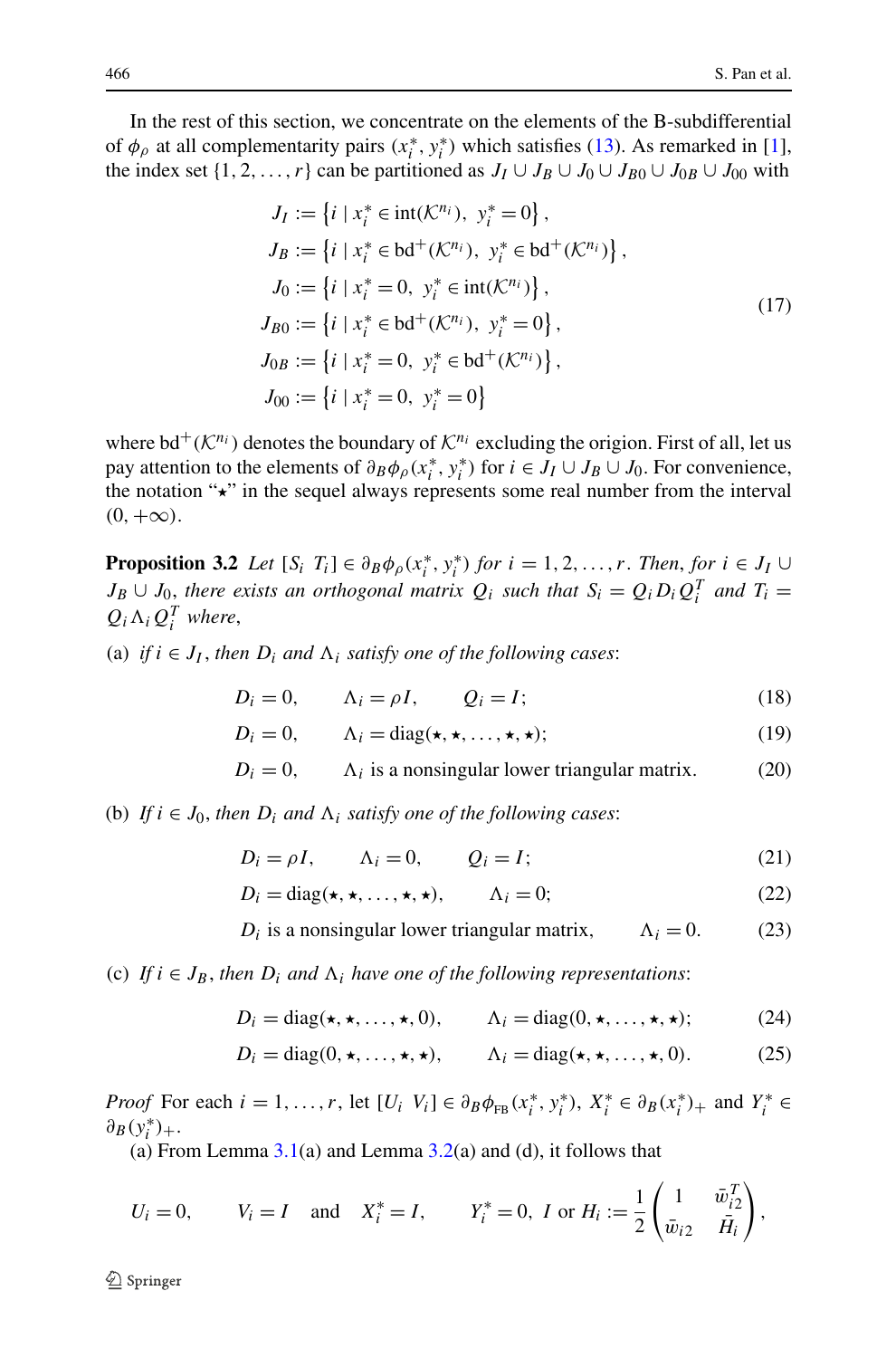where  $\bar{H}_i = (\tau + 1)I - \tau \bar{w}_{i2} \bar{w}_{i2}^T$  for some  $|\tau| \le 1$  and  $||\bar{w}_{i2}|| = 1$ . By Proposition [3.1](#page-8-0),  $\overline{S} = 0$  and  $\overline{T} = \rho I$ ,  $\rho I \pm (1 - \rho)I$ 

$$
S_i = 0
$$
 and  $T_i = \rho I$ ,  $\rho I + (1 - \rho)L_{x_i^*}$  or  $\rho I + (1 - \rho)L_{x_i^*}H_i$ .

In what follows, we proceed the arguments by the possible cases of  $T_i$ .

*Case 1*:  $T_i = \rho I$ . The result is obvious with  $Q_i = I$ ,  $D_i = 0$  and  $\Lambda_i = \rho I$ .

Case 2: 
$$
T_i = \rho I + (1 - \rho)L_{x_i^*}
$$
. Under this case, let  $Q_i = [q_i \hat{q}_1 ... \hat{q}_{n_i-2} q'_i]$  with  
\n $q_i = \frac{1}{\sqrt{2}} \begin{pmatrix} 1 \\ \bar{x}_{i2}^* \end{pmatrix}$ ,  $\hat{q}_j = \begin{pmatrix} 0 \\ \bar{v}_j \end{pmatrix}$  for  $j = 1,..., n_i - 2$ ,  $q'_i = \frac{1}{\sqrt{2}} \begin{pmatrix} 1 \\ -\bar{x}_{i2}^* \end{pmatrix}$ ,

where  $\bar{x}_{i2}^* = \frac{x_{i2}^*}{|x_{i2}^*|}$  and  $\bar{v}_1, \ldots, \bar{v}_{n_i-2}$  are arbitrary unit vectors in  $\mathbb{R}^{n_i-1}$  that span the linear subspace  $\{\bar{v} \in \mathbb{R}^{n_i-1} \mid \bar{v}^T \bar{x}_{i2}^* = 0\}$ . From Lemma [2.1](#page-4-1), such orthogonal matrix *Qi* satisfies

$$
L_{x_i^*} = Q_i \operatorname{diag} \left( \lambda_2(x_i^*), x_{i1}^*, \ldots, x_{i1}^*, \lambda_1(x_i^*) \right) Q_i^T.
$$

Therefore,  $S_i = Q_i D_i Q_i^T$  and  $T_i = Q_i \Lambda_i Q_i^T$  with  $D_i$  and  $\Lambda_i$  having the expression of ([19\)](#page-9-0).

*Case 3*:  $T_i = \rho I + (1 - \rho)L_{x_i^*}H_i$ . Now  $T_i$  is similar to  $\rho I + (1 - \rho)(L_{x_i^*})^{1/2}H_i \times$  $(L_{x_i^*})^{1/2}$  since

$$
T_i = (L_{x_i^*})^{1/2} [\rho I + (1 - \rho)(L_{x_i^*})^{1/2} H_i (L_{x_i^*})^{1/2}] (L_{x_i^*})^{-1/2}.
$$

<span id="page-10-0"></span>Since  $H_i \geq 0$  by Lemma 2.7 of [\[16](#page-33-10)], all eigenvalues of  $T_i$  are positive. Using Theo-rem 2.3.1 of [\[15](#page-33-20)], there exists an orthogonal  $Q_i$  such that  $T_i = Q_i \Lambda_i Q_i^T$ , where  $\Lambda_i$ is lower triangular with diagonal entries being the eigenvalues of  $T_i$ . Such  $Q_i$  clearly satisfies the result of  $(20)$  $(20)$ .

(b) The desired result is due to part (a) and the symmetry of  $x_i^*$  and  $y_i^*$  in  $\phi_{\rho}(x_i^*, y_i^*).$ 

(c) In this case, from Lemma [3.2](#page-7-1)(b) and Proposition [3.1](#page-8-0), it follows that

$$
S_i = \rho U_i + (1 - \rho) L_{y_i^*} \quad \text{or} \quad S_i = \rho U_i + (1 - \rho) L_{y_i^*} X_i^*,
$$
  
\n
$$
T_i = \rho V_i + (1 - \rho) L_{x_i^*} \quad \text{or} \quad T_i = \rho V_i + (1 - \rho) L_{x_i^*} Y_i^*,
$$
\n(26)

where

$$
X_i^* = \frac{1}{2} \begin{pmatrix} 1 & (\bar{x}_{i2}^*)^T \\ \bar{x}_{i2}^* & \bar{X}_i^* \end{pmatrix} \quad \text{with } \bar{x}_{i2}^* = \frac{x_{i2}^*}{\|x_{i2}^*\|} \text{ and } \bar{X}_i^* = 2I - \bar{x}_{i2}^*(\bar{x}_{i2}^*)^T,
$$
  

$$
Y_i^* = \frac{1}{2} \begin{pmatrix} 1 & (\bar{y}_{i2}^*)^T \\ \bar{y}_{i2}^* & \bar{Y}_i^* \end{pmatrix} \quad \text{with } \bar{y}_{i2}^* = \frac{y_{i2}^*}{\|y_{i2}^*\|} \text{ and } \bar{Y}_i^* = 2I - \bar{y}_{i2}^*(\bar{y}_{i2}^*)^T.
$$

Since  $x_i^*$  and  $y_i^*$  share with the same Jordan frame, without loss of generality we assume

$$
x_i^* = \sigma_1 q_i + \sigma_2 q'_i
$$
 and  $y_i^* = \mu_1 q_i + \mu_2 q'_i$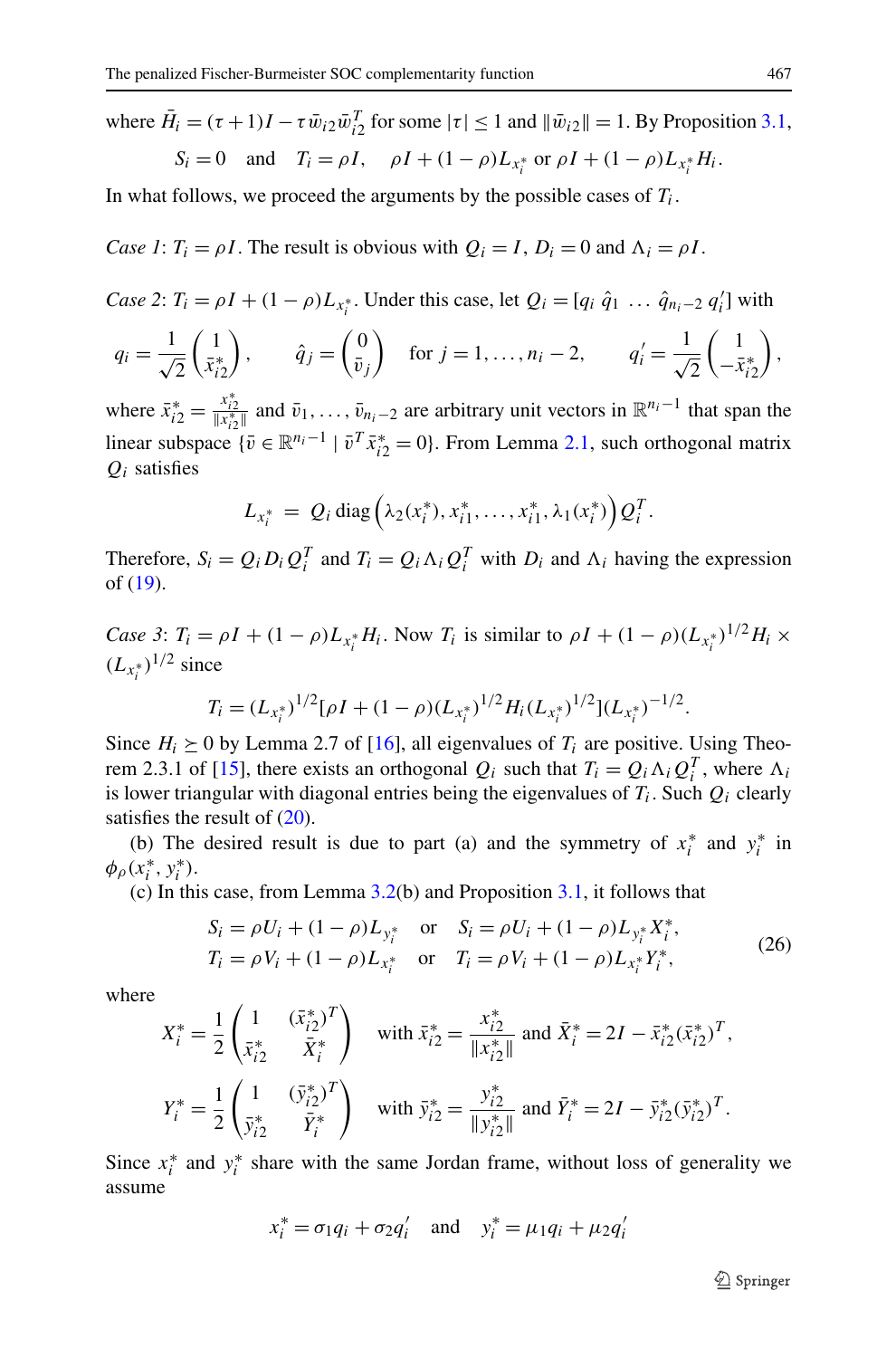for some  $\sigma_1, \sigma_2, \mu_1, \mu_2 \in \mathbb{R}$ , where the Jordan frame  $\{q_i, q'_i\}$  has the form of

$$
q_i = \frac{1}{2} \begin{pmatrix} 1 \\ \bar{q}_i \end{pmatrix} \quad \text{and} \quad q'_i = \frac{1}{2} \begin{pmatrix} 1 \\ -\bar{q}_i \end{pmatrix} \quad \text{with } \bar{q}_i \in \mathbb{R}^{n_i - 1} \text{ satisfying } \|\bar{q}_i\| = 1.
$$

Note that  $x_i^* + y_i^* \in \text{int}(\mathcal{K}^{n_i})$  holds for this case, which along with  $x_i^*$ ,  $y_i^* \in \text{bd}^+(\mathcal{K}^{n_i})$ implies

$$
\sigma_1 + \sigma_2 = |\sigma_1 - \sigma_2|, \qquad \mu_1 + \mu_2 = |\mu_1 - \mu_2|,
$$
  

$$
\sigma_1 + \sigma_2 + \mu_1 + \mu_2 > |\sigma_1 - \sigma_2 + \mu_1 - \mu_2|.
$$

From this, we deduce that  $\sigma_1 = 0, \sigma_2 > 0, \mu_1 > 0, \mu_2 = 0$  or  $\sigma_1 > 0, \sigma_2 = 0$ , *μ*<sub>1</sub> = 0,  $\mu_2 > 0$ . Let  $Q_i = [\sqrt{2}q_i \quad \hat{q}_1 \quad \dots \quad \hat{q}_{n_i-2} \quad \sqrt{2}q_i]$  with  $\hat{q}_j = \begin{pmatrix} 0 \\ \bar{v}_j \end{pmatrix}$  for  $j =$  $1, \ldots, n_i - 2$ , where  $\bar{v}_1, \ldots, \bar{v}_{n_i-2}$  are arbitrary unit vectors that span the linear subspace  $\{\bar{v} \in \mathbb{R}^{n_i-1} \mid \bar{v}^T \bar{q}_i = 0\}$ . Clearly, such  $Q_i$  is an orthogonal matrix. We proceed the arguments by two cases.

Case 1: 
$$
\sigma_1 = 0
$$
,  $\sigma_2 > 0$ ,  $\mu_1 > 0$ ,  $\mu_2 = 0$ . From the proof of Proposition 4.1(c) of [20],  
\n $U_i = Q_i \text{ diag}(1, \star, ..., \star, 0) Q_i^T$ ,  $V_i = Q_i \text{ diag}(0, \star, ..., \star, 1) Q_i^T$ .

By Lemma [2.1](#page-4-1) and the expressions of  $x_i^*$  and  $y_i^*$ , it is not difficult to verify that

$$
L_{x_i^*} = Q_i \operatorname{diag} (\lambda_1(x_i^*), x_{i1}^*, \dots, x_{i1}^*, \lambda_2(x_i^*)) Q_i^T = Q_i \operatorname{diag} (0, \frac{\sigma_2}{2}, \dots, \frac{\sigma_2}{2}, \sigma_2) Q_i^T,
$$
  
\n
$$
L_{y_i^*} = Q_i \operatorname{diag} (\lambda_2(y_i^*), y_{i1}^*, \dots, y_{i1}^*, \lambda_1(y_i^*)) Q_i^T
$$
  
\n
$$
= Q_i \operatorname{diag} (\mu_1, \frac{\mu_1}{2}, \dots, \frac{\mu_1}{2}, 0) Q_i^T.
$$

In addition, by Lemma 2.7 of [[16\]](#page-33-10) and the expressions of  $x_i^*$  and  $y_i^*$ , we have

$$
X_i^* = Q_i \operatorname{diag}(0, 1, \dots, 1, 1) Q_i^T, \qquad Y_i^* = Q_i \operatorname{diag}(1, 1, \dots, 1, 0) Q_i^T.
$$

Combining the last three equations with ([26\)](#page-10-0) yields the desired result in ([24\)](#page-9-2).

*Case 2*:  $\sigma_1 > 0$ ,  $\sigma_2 = 0$ ,  $\mu_1 = 0$ ,  $\mu_2 > 0$ . By the proof of Proposition 4.1(c) of [[20\]](#page-33-15),

$$
U_i = Q_i \operatorname{diag}(0, \star, \ldots, \star, 1) Q_i^T, \qquad V_i = Q_i \operatorname{diag}(1, \star, \ldots, \star, 0) Q_i^T.
$$

Also, by Lemma [2.1,](#page-4-1) Lemma 2.7 of [[16\]](#page-33-10), and the expressions of  $x_i^*$  and  $y_i^*$ , we verify that

$$
L_{x_i^*} = Q_i \operatorname{diag} (\lambda_2(x_i^*), x_{i1}^*, \dots, x_{i1}^*, \lambda_1(x_i^*)) Q_i^T = Q_i \operatorname{diag} (\sigma_1, \frac{\sigma_1}{2}, \dots, \frac{\sigma_1}{2}, 0) Q_i^T,
$$
  
\n
$$
L_{y_i^*} = Q_i \operatorname{diag} (\lambda_1(y_i^*), y_{i1}^*, \dots, y_{i1}^*, \lambda_2(y_i^*)) Q_i^T
$$
  
\n
$$
= Q_i \operatorname{diag} (\sigma, \frac{\mu_2}{2}, \dots, \frac{\mu_2}{2}, \frac{\mu_2}{2}) Q_i^T,
$$
  
\n
$$
X_i^* = Q_i \operatorname{diag} (1, 1, \dots, 1, 0) Q_i^T, \qquad Y_i^* = Q_i \operatorname{diag} (0, 1, \dots, 1, 1) Q_i^T.
$$

The last two equations and [\(26](#page-10-0)) gives the result, with  $D_i$ ,  $\Lambda_i$  given by ([25\)](#page-9-3).  $\Box$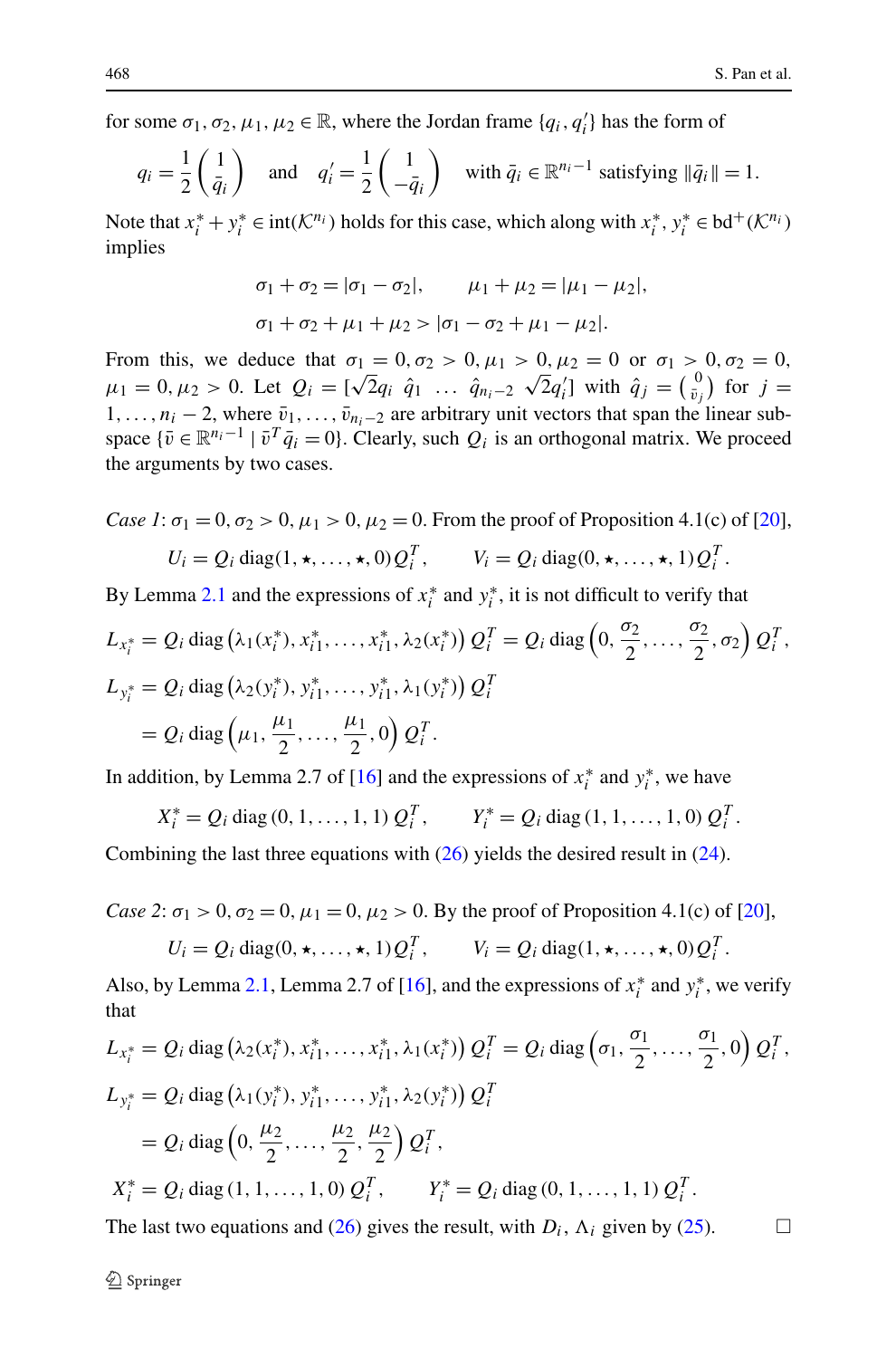In view of Proposition [3.2](#page-9-4), we may partition the index sets  $J_I$ ,  $J_0$  and  $J_B$  as  $J_I =$  $J_I^1 \cup J_I^2$ ,  $J_0 = J_0^1 \cup J_0^2$  and  $J_B = J_B^1 \cup J_B^2$ , respectively, with

$$
J_I^1 := \{i \mid S_i = D_i, T_i = \Lambda_i \text{ with } D_i, \Lambda_i \text{ given by (18)}\},
$$
  
\n
$$
J_I^2 := \left\{i \mid S_i = Q_i D_i Q_i^T, T_i = Q_i \Lambda_i Q_i^T \text{ with } D_i, \Lambda_i \text{ given by (19) or (20)}\right\},
$$
  
\n
$$
J_0^1 := \{i \mid S_i = D_i, T_i = \Lambda_i \text{ with } D_i, \Lambda_i \text{ given by (21)}\},
$$
  
\n
$$
J_0^2 := \left\{i \mid S_i = Q_i D_i Q_i^T, T_i = Q_i \Lambda_i Q_i^T \text{ with } D_i, \Lambda_i \text{ given by (22) or (23)}\right\},
$$
  
\n
$$
J_B^1 := \left\{i \mid S_i = Q_i D_i Q_i^T, T_i = Q_i \Lambda_i Q_i^T \text{ with } D_i, \Lambda_i \text{ given by (24)}\right\},
$$
  
\n
$$
J_B^2 := \left\{i \mid S_i = Q_i D_i Q_i^T, T_i = Q_i \Lambda_i Q_i^T \text{ with } D_i, \Lambda_i \text{ given by (25)}\right\}.
$$

<span id="page-12-1"></span><span id="page-12-0"></span>Next we take a look at the elements of the B-subdifferential  $\partial_B \phi_\rho(x_i^*, y_i^*)$  for  $i \in$  $J_{B0} \cup J_{0B}$ .

<span id="page-12-4"></span><span id="page-12-2"></span>**Proposition 3.3** *Let*  $[S_i \ T_i] \in \partial_B \phi_0(x_i^*, y_i^*)$  *for*  $i = 1, 2, ..., r$ . *Then, for*  $i \in J_{B0} \cup$ *J*<sub>0</sub>*B*, *there exists an orthogonal*  $Q_i = [q_i \hat{Q}_i q'_i]$  *such that*  $S_i = Q_i D_i Q_i^T$  *and*  $T_i =$  $Q_i \Lambda_i Q_i^T$  *where,* 

<span id="page-12-5"></span><span id="page-12-3"></span>(a) *if*  $i \in J_{B0}$ , *then*  $D_i$  *and*  $\Lambda_i$  *exactly have one of the following representations:* 

$$
D_i = 0, \qquad \Lambda_i = \rho I, \qquad Q_i = I; \tag{27}
$$

$$
D_i = 0, \qquad \Lambda_i = \text{diag}(\star, \star, \dots, \star, \star); \tag{28}
$$

$$
D_i = \text{diag}(0, 0, \dots, 0, \star), \qquad \Lambda_i = \text{diag}(\star, \star, \dots, \star, 0); \tag{29}
$$

<span id="page-12-7"></span>
$$
D_i = \text{diag}(0, 0, \dots, 0, \star), \qquad \Lambda_i = \begin{pmatrix} \star & 0 & 0 \\ 0 & \star I & 0 \\ 0 & -\frac{\rho}{\sqrt{2}} v_i^T \hat{Q}_i & \star \end{pmatrix}; \qquad (30)
$$

<span id="page-12-6"></span>
$$
D_i = \text{diag}(0, 0, \dots, 0, 0), \qquad \Lambda_i = \begin{pmatrix} \hat{Z}_i & \hat{z}_i \\ 0 & \rho \end{pmatrix};\tag{31}
$$

$$
D_i = \text{diag}(0, 0, \dots, 0, \rho), \qquad \Lambda_i = \begin{pmatrix} \hat{Z}_i & \hat{z}_i \\ 0 & 0 \end{pmatrix};
$$
 (32)

$$
D_i = \text{diag}(0, 0, \dots, 0, \star), \qquad \begin{pmatrix} \Lambda_i = \hat{Z}_i & \hat{z}_i \\ (0 - \frac{\rho}{\sqrt{2}} v_i^T \hat{Q}_i) & \star \end{pmatrix}
$$
(33)

<span id="page-12-9"></span><span id="page-12-8"></span>*where*  $v_i$  *is same as in* [\(41](#page-13-0)) *and every eigenvalue of*  $\hat{Z}_i \in \mathbb{R}^{(n_i-1)\times(n_i-1)}$  *is positive*.

(b) *If*  $i \in J_{0B}$ , *then*  $D_i$  *and*  $\Lambda_i$  *have one of the following representations:* 

$$
D_i = \rho I, \qquad \Lambda_i = 0, \qquad Q_i = I; \tag{34}
$$

$$
D_i = \text{diag}(\star, \star, \dots, \star, \star), \qquad \Lambda_i = 0; \tag{35}
$$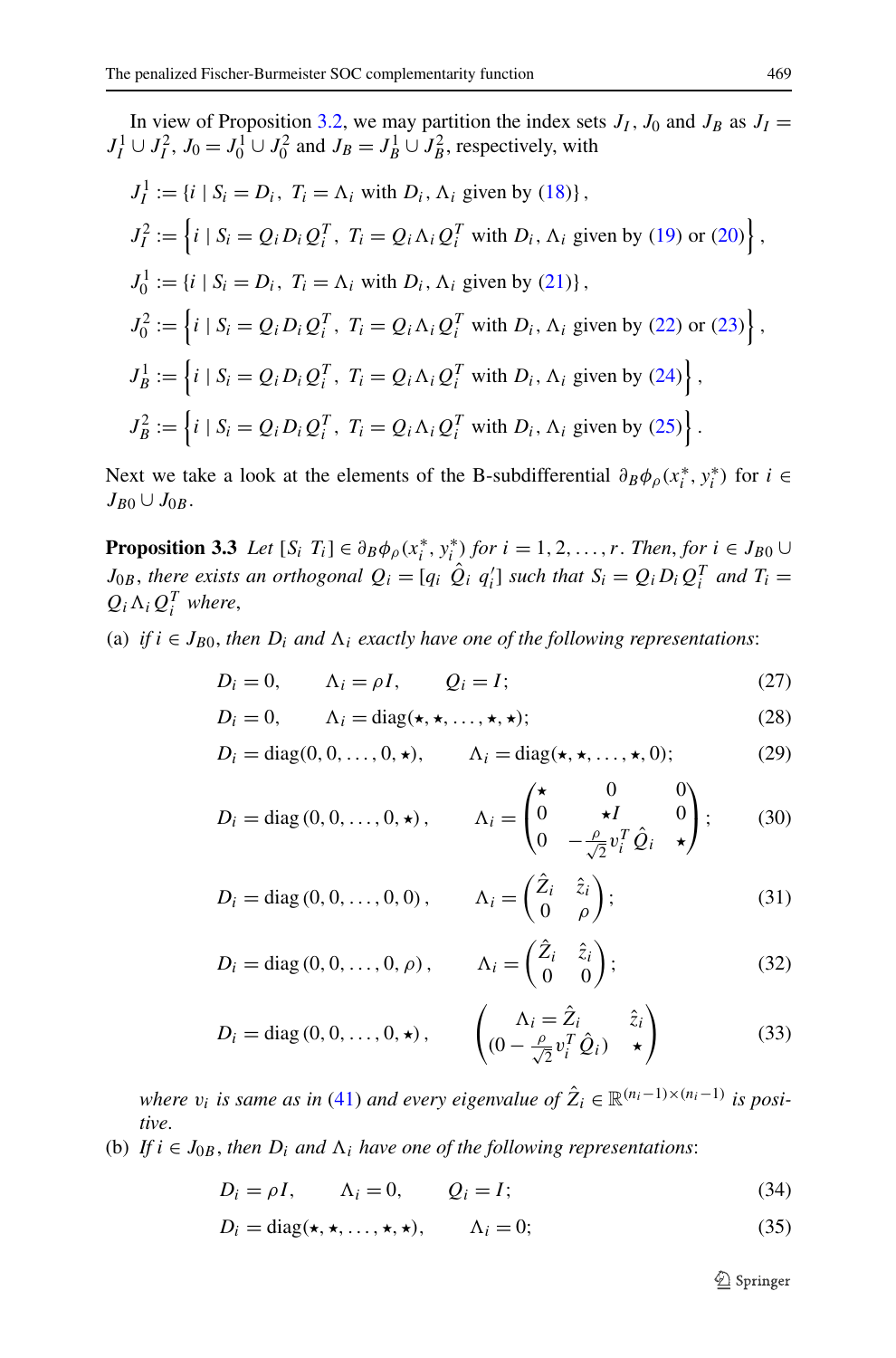<span id="page-13-4"></span><span id="page-13-2"></span><span id="page-13-1"></span>
$$
D_i = \text{diag}(\star, \star, \dots, \star, 0), \qquad \Lambda_i = \text{diag}(0, 0, \dots, 0, \star); \tag{36}
$$

<span id="page-13-3"></span>
$$
D_i = \begin{pmatrix} \star & 0 & 0 \\ 0 & \star I & 0 \\ 0 & -\frac{\rho}{\sqrt{2}} u_i^T \hat{Q}_i & \star \end{pmatrix}, \qquad \Lambda_i = \text{diag}(0, 0, \dots, 0, \star); \qquad (37)
$$

<span id="page-13-5"></span>
$$
D_i = \begin{pmatrix} \bar{Z}_i & \bar{z}_i \\ 0 & \rho \end{pmatrix}, \qquad \Lambda_i = \text{diag}(0, 0, \dots, 0, 0); \tag{38}
$$

$$
D_i = \begin{pmatrix} \bar{Z}_i & \bar{z}_i \\ 0 & 0 \end{pmatrix}, \qquad \Lambda_i = \text{diag}\left(0, 0, \dots, 0, \rho\right); \tag{39}
$$

$$
D_i = \begin{pmatrix} \bar{Z}_i & \bar{z}_i \\ (0 - \frac{\rho}{\sqrt{2}} u_i^T \hat{Q}_i) & \star \end{pmatrix}, \qquad \Lambda_i = \text{diag}(0, 0, \dots, 0, \star) \tag{40}
$$

*where*  $u_i$  *is same as in* ([41](#page-13-0)) *and every eigenvalue of*  $\overline{Z}_i \in \mathbb{R}^{(n_i-1)\times(n_i-1)}$  *is positive*.

*Proof* For each  $i = 1, ..., r$ , let  $[U_i \ V_i] \in \partial_B \phi_{FB}(x_i^*, y_i^*)$ ,  $X_i^* \in \partial_B (x_i^*)_+$  and  $Y_i^* \in$  $\partial_B(y_i^*)_+$ .

(a) By Proposition [3.1](#page-8-0),  $S_i = \rho U_i$  and  $T_i = \rho V_i + (1 - \rho)L_{x_i^*} Y_i^*$  with  $Y_i^* = 0$ , *I* or  $H_i$ , where  $H_i$  is defined as in Proposition [3.3\(](#page-12-0)a). Let  $Q_i = [q_i \hat{q}_1 \dots \hat{q}_{n_i-2} q'_i]$ [ $q_i$   $\hat{Q}_i$   $q'_i$ ] with

$$
q_i = \frac{1}{\sqrt{2}} \begin{pmatrix} 1 \\ \bar{x}_{i2}^* \end{pmatrix}, \qquad \hat{q}_j = \begin{pmatrix} 0 \\ \bar{v}_j \end{pmatrix} \quad \text{for } j = 1, \dots, n_i - 2, \qquad q'_i = \frac{1}{\sqrt{2}} \begin{pmatrix} 1 \\ -\bar{x}_{i2}^* \end{pmatrix},
$$

where  $\bar{x}_{i2}^* = \frac{x_{i2}^*}{|x_{i2}^*|}$  and  $\bar{v}_1, \ldots, \bar{v}_{n_i-2}$  are arbitrary unit vectors in  $\mathbb{R}^{n_i-1}$  that span the linear subspace  $\{\bar{v} \in \mathbb{R}^{n_i-1} | \ \bar{v}^T \bar{x}_{i2}^* = 0\}$ . From the proof of [[20,](#page-33-15) Prop. 4.2(a)], such orthogonal matrix  $Q_i$  is such that  $U_i = Q_i \Sigma_i Q_i^T$  and  $V_i = Q_i \Gamma_i Q_i^T$  with

$$
\Sigma_{i} = \begin{pmatrix} 0 & 0 & 0 \\ 0 & 0 & 0 \\ 0 & -\frac{1}{\sqrt{2}}u_{i}^{T}\hat{Q}_{i} & 1 - u_{i1} \end{pmatrix}, \qquad \Gamma_{i} = \begin{pmatrix} 1 & 0 & 0 \\ 0 & I & 0 \\ 0 & -\frac{1}{\sqrt{2}}v_{i}^{T}\hat{Q}_{i} & 1 - v_{i1} \end{pmatrix}
$$

<span id="page-13-0"></span>for some  $u_i = (u_{i1}, u_{i2}), v_i = (v_{i1}, v_{i2}) \in \mathbb{R} \times \mathbb{R}^{n_i-1}$  satisfying

$$
|u_{i1}| \le ||u_{i2}|| \le 1, \t |v_{i1}| \le ||v_{i2}|| \le 1,
$$
  
\n
$$
(u_{i1} - v_{i1}) \le ||u_{i2} - v_{i2}||, \t (u_{i1} + v_{i1}) \le ||u_{i2} + v_{i2}||,
$$
  
\n
$$
(u_{i1} - v_{i1})^2 + ||u_{i2} + v_{i2}||^2 \le 2, \t (u_{i1} + v_{i1})^2 + ||u_{i2} - v_{i2}||^2 \le 2,
$$
  
\n
$$
u_i^T q_i = 0, \t u_i^T q'_i = \sqrt{2}u_{i1}, \t v_i^T q_i = 0, \t v_i^T q'_i = \sqrt{2}v_{i1}.
$$
\n
$$
(41)
$$

Moreover, the above  $\Sigma_i$  and  $\Gamma_i$  may reduce to one of the following three cases: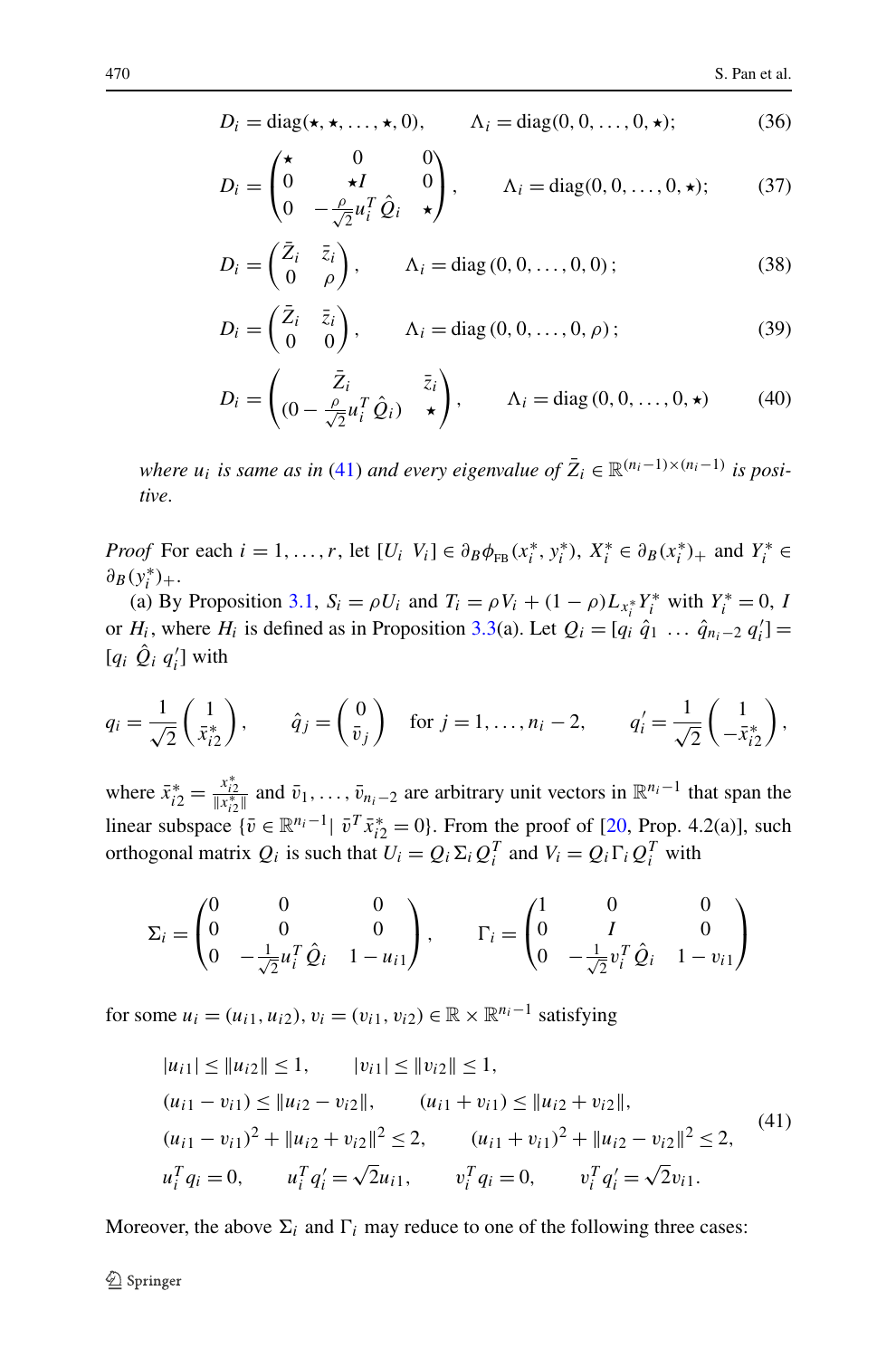<span id="page-14-0"></span>
$$
\Sigma_i = 0, \qquad \Gamma_i = I, \qquad Q_i = I;
$$
  
\n
$$
\Sigma_i = \text{diag}(0, 0, \dots, 0, 1), \qquad \Gamma_i = \text{diag}(1, 1, \dots, 1, 0);
$$
  
\n
$$
\Sigma_i = \text{diag}(0, 0, \dots, 0, \star), \qquad \Gamma_i = \begin{pmatrix} 1 & 0 & 0 \\ 0 & I & 0 \\ 0 & -\frac{1}{\sqrt{2}} v_i^T \hat{Q}_i & \star \end{pmatrix}.
$$
\n(42)

In the following, we proceed the arguments by the possible values of  $Y_i^*$ .

*Case 1*:  $Y_i^* = 0$ . Now, we have  $S_i = Q_i D_i Q_i^T$  and  $T_i = Q_i \Lambda_i Q_i^T$  with  $D_i = \rho \Sigma_i$ and  $\Lambda_i = \rho \Gamma_i$ . From ([42\)](#page-14-0), clearly,  $D_i$  and  $\Lambda_i$  have one of the representations given by ([27\)](#page-12-1), [\(29](#page-12-2)) and [\(30](#page-12-3)).

*Case 2*:  $Y_i^* = I$ . Under this case,  $S_i = Q_i D_i Q_i^T$  and  $T_i = Q_i \Lambda_i Q_i^T$  with

<span id="page-14-1"></span>
$$
D_i = \rho \Sigma_i \quad \text{and} \quad \Lambda_i = \rho \Gamma_i + (1 - \rho) Q_i^T L_{x_i^*} Q_i.
$$

From Lemma [2.1](#page-4-1), the orthogonal matrix  $Q_i$  is also such that

$$
L_{x_i^*} = Q_i \operatorname{diag} (\lambda_2(x_i^*), x_{i1}^*, \dots, x_{i1}^*, 0) Q_i^T.
$$
 (43)

Combining with ([42\)](#page-14-0),  $D_i$  and  $\Lambda_i$  have one of representations given by ([28\)](#page-12-4), [\(29](#page-12-2)) and [\(30](#page-12-3)).

*Case 3*:  $Y_i^* = H_i$ . For this case, we have  $S_i = Q_i D_i Q_i^T$  and  $T_i = Q_i \Lambda_i Q_i^T$  with

$$
D_i = \rho \Sigma_i \quad \text{and} \quad \Lambda_i = \rho \Gamma_i + (1 - \rho) Q_i^T L_{x_i^*} H_i Q_i.
$$

Using [\(43](#page-14-1)) and an elementary calculation gives

$$
Q_i^T L_{x_i^*} H_i Q_i = \begin{pmatrix} \lambda_2(x_i^*) & 0 & 0 \\ 0 & x_{i1}^* I & 0 \\ 0 & 0 & 0 \end{pmatrix} Q_i^T H_i Q_i = \begin{pmatrix} Z_i & z_i \\ 0 & 0 \end{pmatrix},
$$

where

$$
Z_i = \begin{pmatrix} \lambda_2(x_i^*) & 0 \\ 0 & x_{i1}^* I \end{pmatrix} \tilde{Q}_i^T H_i \tilde{Q}_i, \qquad z_i = \begin{pmatrix} \lambda_2(x_i^*)q_i^T H_i q_i' \\ x_{i1}^* \hat{Q}_i^T H_i q_i' \end{pmatrix}
$$

with  $\tilde{Q}_i = [q_i \ \hat{Q}_i] \in \mathbb{R}^{n_i \times (n_i - 1)}$ . Together with the expressions of  $\Sigma_i$  and  $\Gamma_i$ , the matrices  $D_i$  and  $\Lambda_i$  exactly have one of the expressions in ([31\)](#page-12-5)–[\(33](#page-12-6)) with  $\hat{Z}_i$  =  $\rho I + (1 - \rho)Z_i$  and  $\hat{z}_i = (1 - \rho)z_i$ . Since  $\begin{pmatrix} \lambda_2(x_i^*) & 0 \\ 0 & x_i^* \end{pmatrix}$  $\left(\frac{(x_i^2)}{2}\right)^{0}$  > 0 and  $\tilde{Q}_i^T H_i \tilde{Q}_i \ge 0$ ,  $Z_i$  is diagonalizable and all eigenvalues are real and nonnegative by the result of Problem 3 in [\[15](#page-33-20), p. 468]. From the expression of  $\hat{Z}_i$ , it then follows that every eigenvalue of  $\hat{Z}_i$ is positive.

(b) The result is direct by part (a) and the symmetry of  $x_i^*$  and  $y_i^*$  in  $\phi_\rho(x_i^*, y_i^*)$ .  $\Box$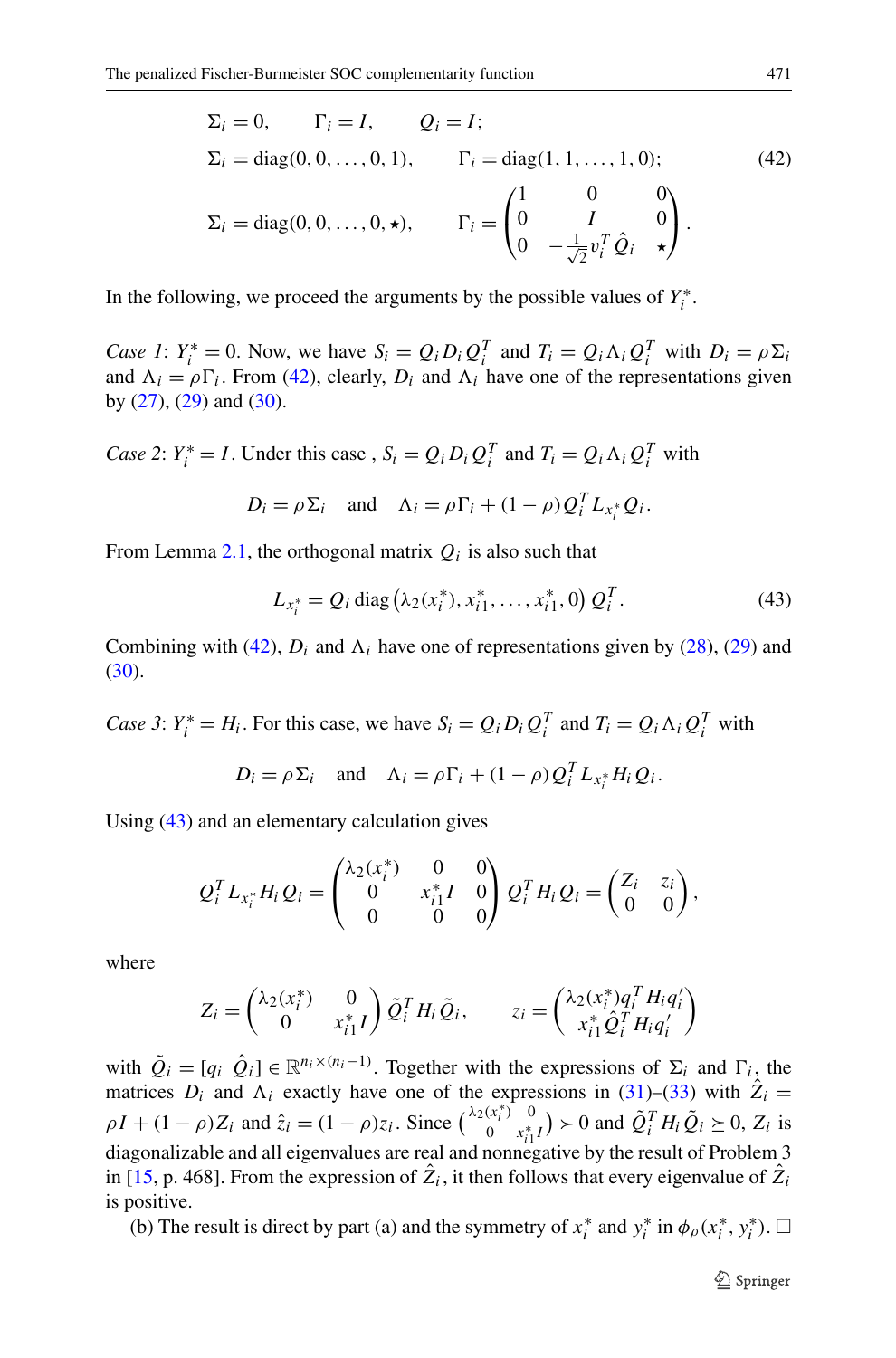By Proposition [3.3](#page-12-0), we partition the index sets  $J_{B0}$  and  $J_{0B}$  into  $J_{B0} = J_{B0}^1 \cup \cdots \cup$  $J_{B0}^4$  and  $J_{0B} = J_{0B}^1 \cup \cdots \cup J_{0B}^4$ , respectively, with

$$
J_{B0}^1 := \{i \mid S_i = D_i, T_i = \Lambda_i \text{ with } D_i, \Lambda_i \text{ given by (27)}\},
$$
  
\n
$$
J_{B0}^2 := \left\{i \mid S_i = Q_i D_i Q_i^T, T_i = Q_i \Lambda_i Q_i^T \text{ with } D_i, \Lambda_i \text{ given by (28) or (31)}\right\},
$$
  
\n
$$
J_{B0}^3 := \left\{i \mid S_i = Q_i D_i Q_i^T, T_i = Q_i \Lambda_i Q_i^T \text{ with } D_i, \Lambda_i \text{ given by (29) or (32)}\right\},
$$
  
\n
$$
J_{B0}^4 := \left\{i \mid S_i = Q_i D_i Q_i^T, T_i = Q_i \Lambda_i Q_i^T \text{ with } D_i, \Lambda_i \text{ given by (30) or (33)}\right\},
$$
  
\n
$$
J_{0B}^1 := \{i \mid S_i = D_i, T_i = \Lambda_i \text{ with } D_i, \Lambda_i \text{ given by (34)}\},
$$
  
\n
$$
J_{0B}^2 := \left\{i \mid S_i = Q_i D_i Q_i^T, T_i = Q_i \Lambda_i Q_i^T \text{ with } D_i, \Lambda_i \text{ given by (35) or (38)}\right\},
$$
  
\n
$$
J_{0B}^3 := \left\{i \mid S_i = Q_i D_i Q_i^T, T_i = Q_i \Lambda_i Q_i^T \text{ with } D_i, \Lambda_i \text{ given by (36) or (39)}\right\},
$$
  
\n
$$
J_{0B}^4 := \left\{i \mid S_i = Q_i D_i Q_i^T, T_i = Q_i \Lambda_i Q_i^T \text{ with } D_i, \Lambda_i \text{ given by (37) or (40)}\right\}.
$$

<span id="page-15-1"></span>Finally, we come to look at  $[S_i \ T_i] \in \partial_B \phi_\rho(x_i^*, y_i^*)$  for  $i \in J_{00}$ . From Propo-sition [3.1](#page-8-0),  $S_i = \rho U_i$  and  $T_i = \rho V_i$  with  $[U_i \quad V_i] \in \partial_B \phi_{FB}(x_i^*, y_i^*)$ , where by Lemma  $3.1(c)$  $3.1(c)$ 

<span id="page-15-0"></span>
$$
U_i = I - L_{g_i} \quad \text{and} \quad V_i = I - L_{h_i} \tag{44}
$$

for some  $g_i = (g_{i1}, g_{i2}), h_i = (h_{i1}, h_{i2}) \in \mathbb{R} \times \mathbb{R}^{n_i - 1}$  satisfying  $g_i^2 + h_i^2 = e$ , or

$$
U_{i} = I - \frac{1}{2} \begin{pmatrix} 1 \\ -\bar{w}_{i2} \end{pmatrix} u_{i}^{T} - \frac{1}{2} \begin{pmatrix} 1 \\ \bar{w}_{i2} \end{pmatrix} \xi_{i}^{T} - \begin{pmatrix} 0 & 0 \\ 0 & I - \bar{w}_{i2} \bar{w}_{i2}^{T} \end{pmatrix} L_{s_{i}},
$$
  
\n
$$
V_{i} = I - \frac{1}{2} \begin{pmatrix} 1 \\ -\bar{w}_{i2} \end{pmatrix} v_{i}^{T} - \frac{1}{2} \begin{pmatrix} 1 \\ \bar{w}_{i2} \end{pmatrix} \eta_{i}^{T} - \begin{pmatrix} 0 & 0 \\ 0 & I - \bar{w}_{i2} \bar{w}_{i2}^{T} \end{pmatrix} L_{\omega_{i}}
$$
\n(45)

for some  $\bar{w}_{i2} \in \mathbb{R}^{n_i-1}$  with  $\|\bar{w}_{i2}\|=1$ , some  $u_i, v_i$  satisfying all the inequalities of [\(41](#page-13-0)) and

$$
(1, \bar{w}_{i2}^T)u_i = 0, \qquad (1, -\bar{w}_{i2}^T)u_i = 2u_{i1}, \qquad (1, \bar{w}_{i2}^T)v_i = 0,
$$
  

$$
(1, -\bar{w}_{i2}^T)v_i = 2v_{i1},
$$

some  $\xi_i = (\xi_{i1}, \xi_{i2}), \eta_i = (\eta_{i1}, \eta_{i2}) \in \mathbb{R} \times \mathbb{R}^{n_i-1}$  such that

$$
|\xi_{i1}| \le ||\xi_{i2}|| \le 1, \qquad |\eta_{i1}| \le ||\eta_{i2}|| \le 1
$$
  
\n
$$
(\xi_{i1} - \eta_{i1}) \le ||\xi_{i2} - \eta_{i2}||, \qquad (\xi_{i1} + \eta_{i1}) \le ||\xi_{i2} + \eta_{i2}||;
$$
  
\n
$$
(\xi_{i1} - \eta_{i1})^2 + ||\xi_{i2} + \eta_{i2}||^2 \le 2, \qquad (\xi_{i1} + \eta_{i1})^2 + ||\xi_{i2} - \eta_{i2}||^2 \le 2,
$$
  
\n
$$
(1, \bar{w}_{i2}^T)\xi_i = 2\xi_{i1}, \qquad (1, -\bar{w}_{i2}^T)\xi_i = 0, \qquad (1, \bar{w}_{i2}^T)\eta_i = 2\eta_{i1},
$$
  
\n
$$
(1, -\bar{w}_{i2}^T)\eta_i = 0,
$$

 $\mathcal{D}$  Springer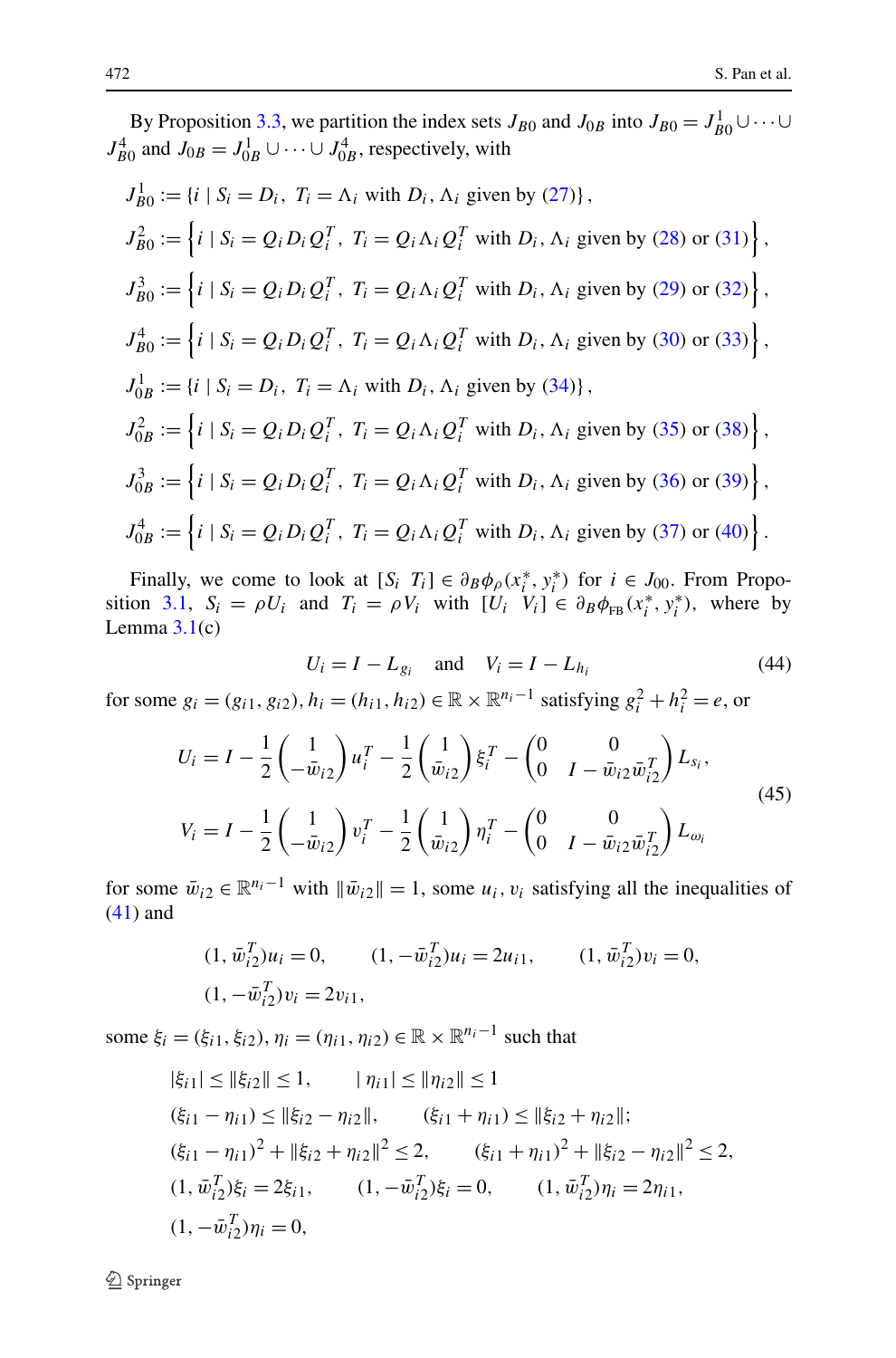<span id="page-16-0"></span>and  $s_i = \sigma u_i + (1 - \sigma)\xi_i$ ,  $\omega_i = \sigma v_i + (1 - \sigma)\eta_i$  for some  $\sigma \in [0, 1/2]$ , with  $(1/2) \le$  $||s_i||^2 + ||\omega_i||^2 \le 2$ . Furthermore, all  $U_i V_i^T + V_i U_j^T \ge 0$ . Using Proposition 4.3 of [\[20](#page-33-15)], we readily have the following result, where  $\tilde{D}_i$  and  $\tilde{\Lambda}_i$  denote the submatrices consisting of the first  $n_i - 1$  rows and  $n_i - 1$  columns of  $D_i$  and  $\Lambda_i$ , respectively, and  $\overline{D}_i$  and  $\overline{\Lambda}_i$  denote the submatrices consisting of the last  $n_i - 1$  rows and  $n_i - 1$ columns of  $D_i$  and  $\Lambda_i$ .

<span id="page-16-7"></span><span id="page-16-5"></span><span id="page-16-3"></span><span id="page-16-1"></span>**Proposition 3.4** *Let*  $[S_i \ T_i] \in \partial_B \phi_\rho(x_i^*, y_i^*)$  *for*  $i = 1, 2, ..., r$ . *Then, for*  $i \in J_{00}$ , *there exists an orthogonal matrix*  $Q_i = [q_i \ \hat{Q}_i \ q'_i]$  such that  $S_i = Q_i D_i Q_i^T$  and  $T_i =$  $Q_i \Lambda_i Q_i^T$ . *If*  $U_i$  *and*  $V_i$  *are given by* [\(44](#page-15-0)), *then*  $D_i$  *and*  $\Lambda_i$  *have one of the following expressions*:

$$
Q_i = I, \qquad D_i = 0, \qquad \Lambda_i = \rho I; \tag{46}
$$

<span id="page-16-8"></span>
$$
Q_i = I, \qquad D_i = \rho I, \qquad \Lambda_i = 0; \tag{47}
$$

<span id="page-16-9"></span>
$$
Q_i = I
$$
,  $D_i = \text{diag}(\star, \star, \ldots, \star, \star)$ ,  $\Lambda_i = \text{diag}(\star, \star, \ldots, \star, \star)$ ; (48)

<span id="page-16-6"></span>
$$
D_i = \text{diag}(\star, \star, \dots, \star, \star), \qquad \Lambda_i = \text{diag}(\star, \star, \dots, \star, \star); \tag{49}
$$

$$
D_i = \text{diag}(\star, \star, \dots, \star, \star), \qquad \Lambda_i = \text{diag}(0, \star, \dots, \star, \star); \tag{50}
$$

$$
D_i = \text{diag}(0, \star, \dots, \star, \star), \qquad \Lambda_i = \text{diag}(\star, \star, \dots, \star, \star); \tag{51}
$$

$$
D_i = \text{diag}(\star, \star, \dots, \star, \star), \qquad \Lambda_i = \text{diag}(\star, \star, \dots, \star, 0); \tag{52}
$$

<span id="page-16-2"></span>
$$
D_i = \text{diag}(0, \star, \dots, \star, \star), \qquad \Lambda_i = \text{diag}(\star, \star, \dots, \star, 0); \tag{53}
$$

$$
Q_i = I, \t D_i = \rho (I - L_{g_i}), \t \Lambda_i = \rho (I - L_{h_i})
$$
  
with  $\Lambda_i^{-1} D_i, D_i^{-1} \Lambda_i$  positive definite. (54)

<span id="page-16-14"></span><span id="page-16-13"></span><span id="page-16-12"></span><span id="page-16-11"></span><span id="page-16-10"></span><span id="page-16-4"></span>*If*  $U_i$  *and*  $V_i$  *are given by* ([45\)](#page-15-1), *then*  $D_i$  *and*  $\Lambda_i$  *have one of the following expressions:* 

$$
Q_i = I, \qquad D_i = 0, \qquad \Lambda_i = \rho I; \tag{55}
$$

$$
Q_i = I, \qquad D_i = \rho I, \qquad \Lambda_i = 0; \tag{56}
$$

$$
D_i = \text{diag}(\star, \star, \dots, \star, 0), \qquad \Lambda_i = \text{diag}(0, 0, \dots, 0, \star); \tag{57}
$$

$$
D_i = \text{diag}(\star, \star, \dots, \star, 0), \qquad \Lambda_i = \text{diag}(0, \star, \dots, \star, \star); \tag{58}
$$

$$
D_i = \text{diag}(0, 0, \dots, 0, \star), \qquad \Lambda_i = \text{diag}(\star, \star, \dots, \star, 0); \tag{59}
$$

$$
D_i = \text{diag}(0, \star, \dots, \star, \star), \qquad \Lambda_i = \text{diag}(\star, \star, \dots, \star, 0); \tag{60}
$$

$$
D_i = \text{diag}(0, 0, \dots, 0, \star), \qquad \Lambda_i = \rho \begin{pmatrix} 1 & 0 & 0 \\ 0 & I & 0 \\ 0 & -\frac{1}{\sqrt{2}} v_i^T \hat{Q}_i & \star \end{pmatrix}; \tag{61}
$$

$$
D_i = \rho \begin{pmatrix} 1 & 0 & 0 \\ 0 & I & 0 \\ 0 & -\frac{1}{\sqrt{2}} u_i^T \hat{Q}_i & \star \end{pmatrix}, \qquad \Lambda_i = \text{diag}(0, 0, \dots, 0, \star); \tag{62}
$$

 $\circledcirc$  Springer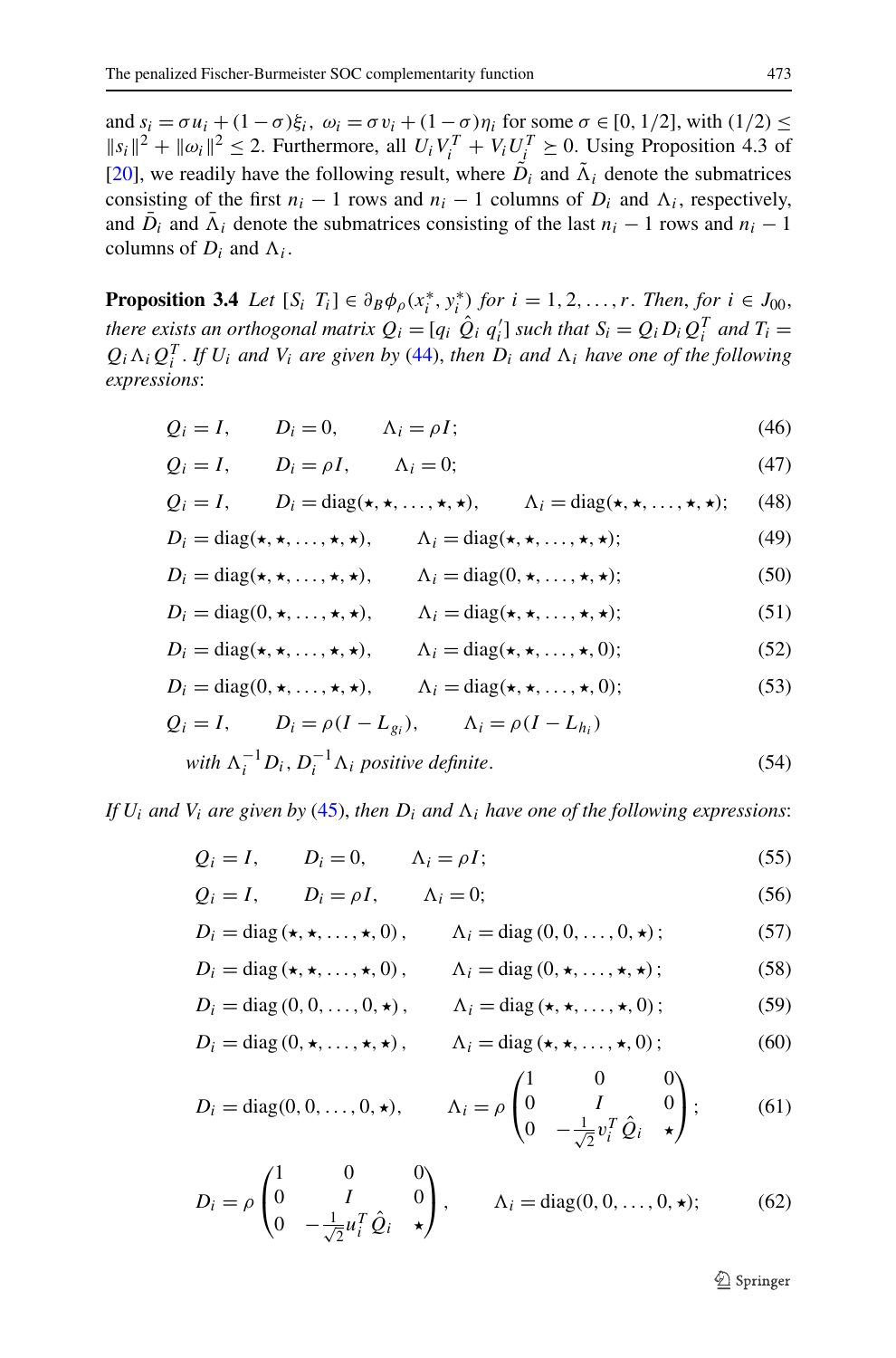$$
D_{i} = \begin{pmatrix} \star & 0 & 0 \\ 0 & \star I & 0 \\ 0 & 0 & 0 \end{pmatrix},
$$
  
\n
$$
\Lambda_{i} = \rho \begin{pmatrix} 1 - \eta_{i1} & -\frac{1}{\sqrt{2}} \eta_{i}^{T} \hat{Q}_{i} & 0 \\ \frac{\sigma - 1}{\sqrt{2}} \hat{Q}_{i}^{T} \eta_{i} & (1 - (1 - \sigma)\eta_{i1})I & \frac{\sigma - 1}{\sqrt{2}} \hat{Q}_{i}^{T} \eta_{i} \\ 0 & 0 & 1 \end{pmatrix}
$$
(63)

*where*  $\sigma \in [0, 1/2]$  *and*  $\tilde{D}_i^{-1} \tilde{\Lambda}_i$  *is positive semidefinite*;

$$
D_{i} = \begin{pmatrix} 1 - \xi_{i1} & -\frac{1}{\sqrt{2}} \xi_{i}^{T} \hat{Q}_{i} & 0\\ \frac{\sigma - 1}{\sqrt{2}} \hat{Q}_{i}^{T} \xi_{i} & (1 - (1 - \sigma)\xi_{i1})I & \frac{\sigma - 1}{\sqrt{2}} \hat{Q}_{i}^{T} \xi_{i}\\ 0 & 0 & 1 \end{pmatrix},
$$
  
\n
$$
\Lambda_{i} = \begin{pmatrix} \star & 0 & 0\\ 0 & \star I & 0\\ 0 & 0 & 0 \end{pmatrix}
$$
 (64)

*where*  $\sigma \in [0, 1/2]$  *and*  $\tilde{\Lambda}_i^{-1} \tilde{D}_i$  *is positive semidefinite*;

$$
D_i = \begin{pmatrix} 0 & 0 & 0 \\ 0 & \star I & 0 \\ 0 & 0 & \star \end{pmatrix}, \qquad \Lambda_i = \rho \begin{pmatrix} 1 & 0 & 0 \\ \frac{-\sigma}{\sqrt{2}} \hat{Q}_i^T v_i & \star I & \frac{-\sigma}{\sqrt{2}} \hat{Q}_i^T v_i \\ 0 & \frac{-1}{\sqrt{2}} v_i^T \hat{Q}_i & \star \end{pmatrix}
$$
(65)

*where*  $\sigma \in (0, 1/2]$  *and*  $\bar{D}_i^{-1} \bar{\Lambda}_i$  *is positive semidefinite*;

$$
D_i = \rho \begin{pmatrix} 1 & 0 & 0 \\ \frac{-\sigma}{\sqrt{2}} \hat{Q}_i^T u_i & \star I & \frac{-\sigma}{\sqrt{2}} \hat{Q}_i^T u_i \\ 0 & \frac{-1}{\sqrt{2}} u_i^T \hat{Q}_i & \star \end{pmatrix}, \qquad \Lambda_i = \begin{pmatrix} 0 & 0 & 0 \\ 0 & \star I & 0 \\ 0 & 0 & \star \end{pmatrix}
$$
(66)

<span id="page-17-0"></span>*where*  $\sigma \in (0, 1/2]$  *and*  $\overline{\Lambda}_i^{-1} \overline{D}_i$  *is positive semidefinite*;

$$
D_{i} = \rho \begin{pmatrix} 1 - \xi_{i1} & \frac{-1}{\sqrt{2}} \xi_{i}^{T} \hat{Q}_{i} & 0 \\ \frac{-1}{\sqrt{2}} \hat{Q}_{i}^{T} s_{i} & (1 - s_{i1})I & \frac{-1}{\sqrt{2}} \hat{Q}_{i}^{T} s_{i} \\ 0 & \frac{-1}{\sqrt{2}} u_{i}^{T} \hat{Q}_{i} & 1 - u_{i1} \end{pmatrix},
$$
  
\n
$$
\Lambda_{i} = \rho \begin{pmatrix} 1 - \eta_{i1} & \frac{-1}{\sqrt{2}} \eta_{i}^{T} \hat{Q}_{i} & 0 \\ \frac{-1}{\sqrt{2}} \hat{Q}_{i}^{T} \omega_{i} & (1 - \omega_{i1})I & \frac{-1}{\sqrt{2}} \hat{Q}_{i}^{T} \omega_{i} \\ 0 & \frac{-1}{\sqrt{2}} v_{i}^{T} \hat{Q}_{i} & 1 - v_{i1} \end{pmatrix}
$$
(67)

*where*  $u_{i1} < 1$ ,  $v_{i1} < 1$ ,  $\xi_{i1} < 1$  *and*  $\eta_{i1} < 1$ .

<sup>2</sup> Springer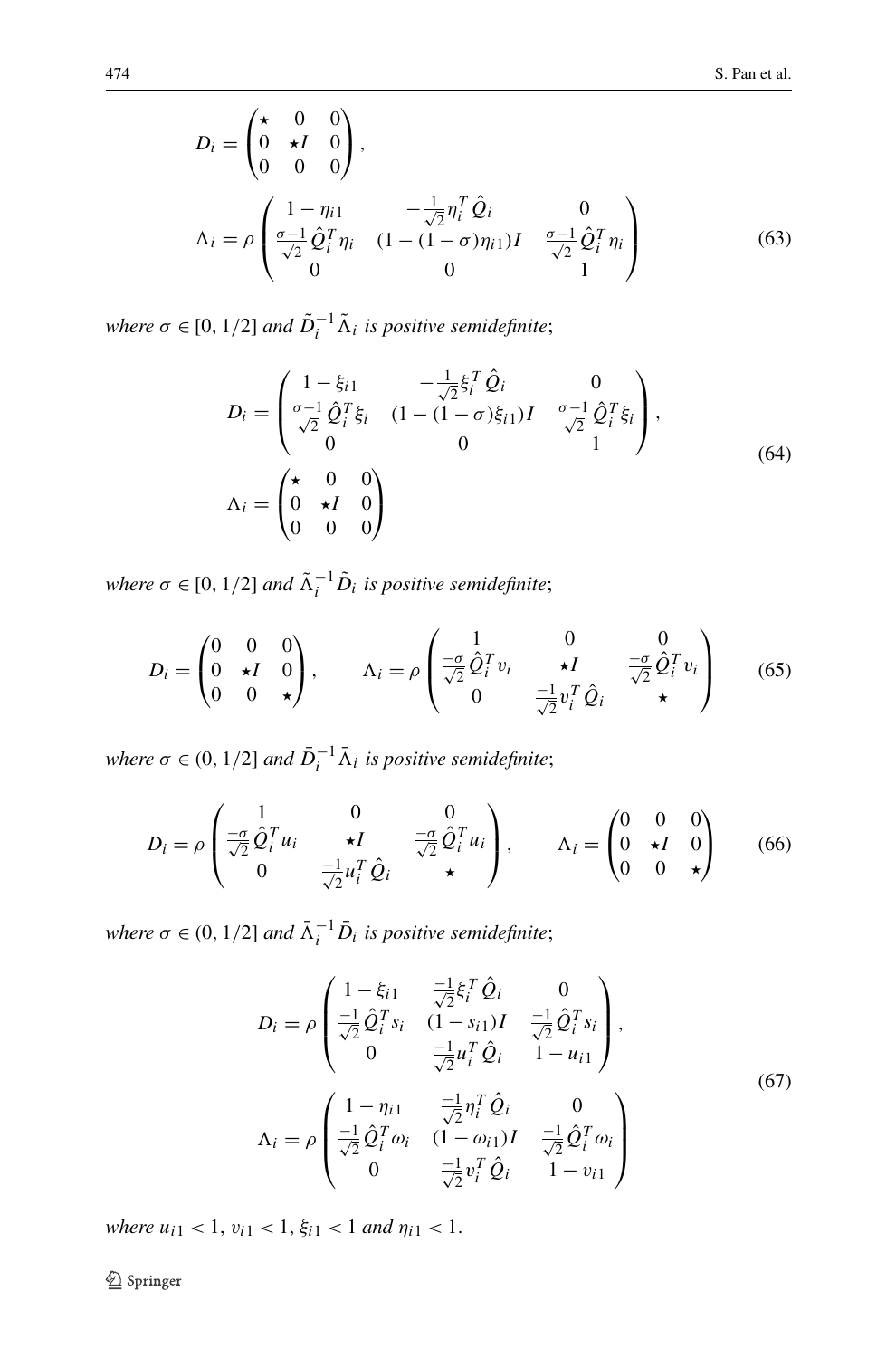By Proposition [3.4](#page-16-0), we may partition the index set  $J_{00}$  as  $J_{00} = J_{00}^1 \cup \cdots \cup J_{00}^{18}$ with

$$
J_{00}^{1} := \{i \mid U_{i} = D_{i}, V_{i} = \Lambda_{i} \text{ with } D_{i}, \Lambda_{i} \text{ given by (46) or (55)}\},
$$
  
\n
$$
J_{00}^{2} := \{i \mid U_{i} = D_{i}, V_{i} = \Lambda_{i} \text{ with } D_{i}, \Lambda_{i} \text{ given by (47) or (56)}\},
$$
  
\n
$$
J_{00}^{3} := \{i \mid U_{i} = D_{i}, V_{i} = \Lambda_{i} \text{ with } D_{i}, \Lambda_{i} \text{ given by (48) or (54)}\},
$$
  
\n
$$
J_{00}^{4} := \{i \mid U_{i} = Q_{i} D_{i} Q_{i}^{T}, V_{i} = Q_{i} \Lambda_{i} Q_{i}^{T} \text{ with } D_{i}, \Lambda_{i} \text{ given by (49)}\},
$$
  
\n
$$
\vdots
$$
  
\n
$$
J_{00}^{7} := \{i \mid U_{i} = Q_{i} D_{i} Q_{i}^{T}, V_{i} = Q_{i} \Lambda_{i} Q_{i}^{T} \text{ with } D_{i}, \Lambda_{i} \text{ given by (52)}\},
$$
  
\n
$$
J_{00}^{8} := \{i \mid U_{i} = Q_{i} D_{i} Q_{i}^{T}, V_{i} = Q_{i} \Lambda_{i} Q_{i}^{T} \text{ with } D_{i}, \Lambda_{i} \text{ given by (53) or (60)}\},
$$
  
\n
$$
J_{00}^{9} := \{i \mid U_{i} = Q_{i} D_{i} Q_{i}^{T}, V_{i} = Q_{i} \Lambda_{i} Q_{i}^{T} \text{ with } D_{i}, \Lambda_{i} \text{ given by (57)}\},
$$
  
\n
$$
J_{00}^{10} := \{i \mid U_{i} = Q_{i} D_{i} Q_{i}^{T}, V_{i} = Q_{i} \Lambda_{i} Q_{i}^{T} \text{ with } D_{i}, \Lambda_{i} \text{ given by (58)}\},
$$
  
\n
$$
J_{00}^{11} := \{i \mid U_{i} = Q_{i} D_{i} Q_{i}^{T}, V_{i} = Q_{i} \Lambda_{i} Q_{i}^{
$$

Taking account into the structure of  $D_i$  and  $\Lambda_i$  in Propositions [3.2](#page-9-4)[–3.4,](#page-16-0) in the subsequent section we sometimes partition the corresponding  $Q_i$  as

$$
Q_i = [\tilde{Q}_i \quad q'_i] = [q_i \quad \hat{Q}_i \quad q'_i] = [q_i \quad \bar{Q}_i], \quad i = 1, 2, ..., r
$$

where  $q_i, q'_i \in \mathbb{R}^{n_i}$  denote the first column and the last column of  $Q_i$ , respectively,  $\hat{Q}_i \in \mathbb{R}^{n_i \times (n_i-2)}$  is composed of the middle  $n_i - 2$  columns of  $Q_i$ , and  $\tilde{Q}_i, \tilde{Q}_i \in$  $\mathbb{R}^{n_i \times (n_i-1)}$  are composed of the first  $n_i - 1$  columns and the last  $n_i - 1$  columns of *Qi*, respectively.

### **4 Nonsingularity conditions**

In this section, we give suitable conditions to guarantee the nonsingularity of all elements of the B-subdifferential of  $\Phi_{\rho}$  at solutions which do not necessarily satisfy strict complementarity. The following technical lemma will play an important role in the analysis.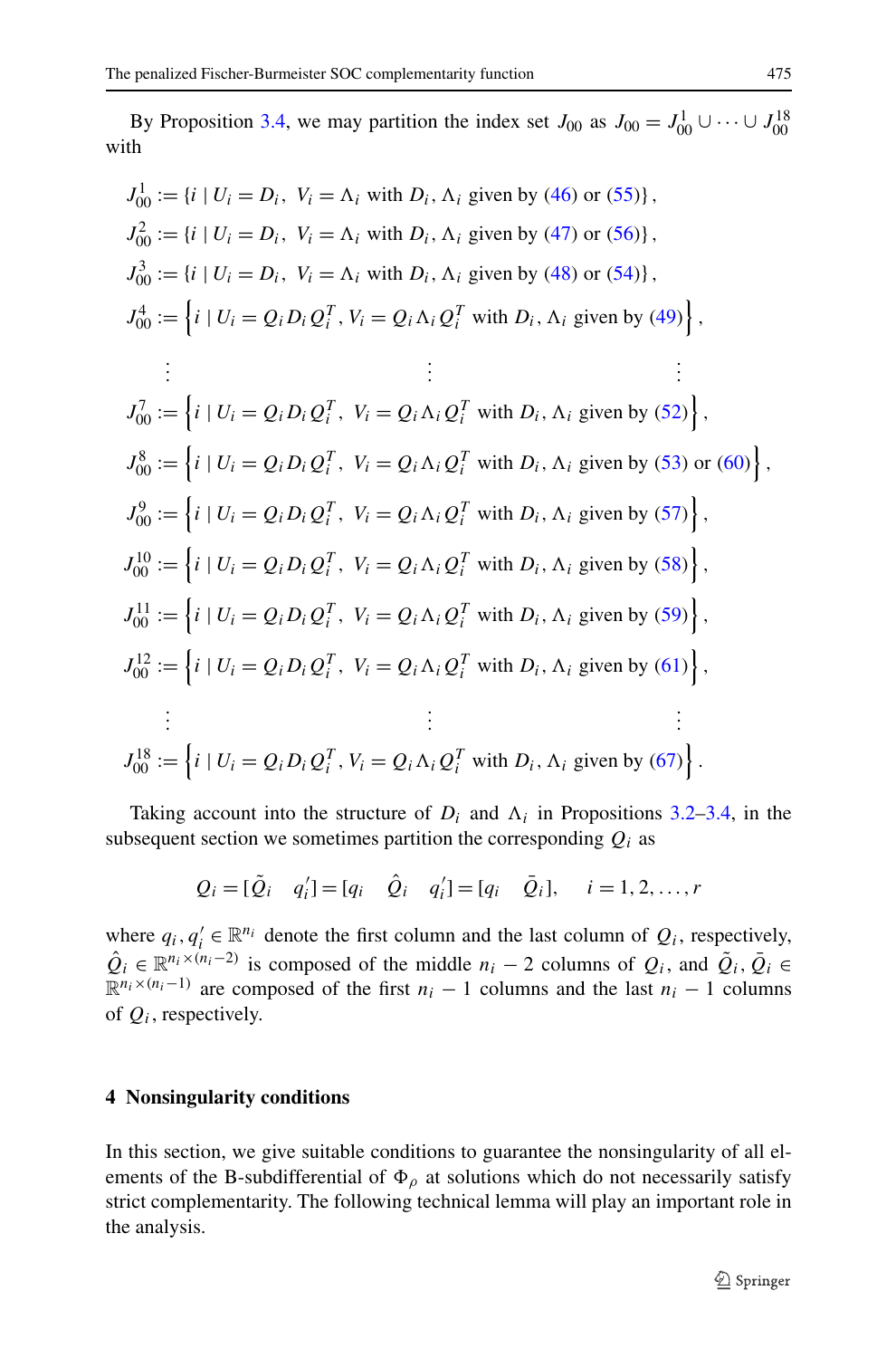<span id="page-19-0"></span>**Lemma 4.1** *Let*  $A_1, A_2 \in \mathbb{R}^{n \times n}$  *be given. Let*  $V^a, V^b \in \mathbb{R}^{n \times n}$  *be matrices such that there is an orthogonal matrix*  $Q \in \mathbb{R}^{n \times n}$  *and block diagonal matrices*  $D^a =$ diag( $D_1^a, \ldots, D_k^a$ ) and  $D^b = \text{diag}(D_1^b, \ldots, D_k^b)$  satisfying  $V^a = Q D^a Q^T$  and  $V^b =$  $QD^{b}Q^{T}$ , where each pair of  $D^{a}_{i}$  and  $D^{b}_{i}$  belongs to one of the following cases:  $D_i^a = 0$  and  $D_i^b$  is nonsingular;  $D_i^a$ ,  $D_i^b$  are nonsingular and  $(D_i^b)^{-1} D_i^a$ ,  $(D_i^a)^{-1} D_i^b$ *are positive definite*;  $D_i^a$  *is nonsingular and*  $D_i^b = 0$ ;  $D_i^a$  *is nonsingular and*  $(D_i^a)^{-1}D_i^b$  is positive semidefinite;  $D_i^b$  is nonsingular and  $(D_i^b)^{-1}D_i^a$  is positive *semidefinite. Let the set*  $\{1, 2, ..., k\}$  *be partitioned as*  $\alpha \cup \beta \cup \gamma \cup \delta \cup \overset{\circ}{\theta}$  *with* 

 $\alpha := \{i \mid D_i^a = 0, D_i^b \text{ is nonsingular}\}, \qquad \gamma := \{i \mid D_i^a \text{ is nonsingular}, D_i^b = 0\},$ 

 $\beta := \{i \mid D_i^a, D_i^b \text{ are nonsingular and } (D_i^a)^{-1} D_i^b, (D_i^b)^{-1} D_i^a \text{ are positive definite}\},\$ 

 $\delta := \{i \mid D_i^a \text{ is nonsingular}, (D_i^a)^{-1} D_i^b \text{ is positive semidefinite}\},\$ 

 $\theta := \{i \mid D_i^b$  is nonsingular,  $(D_i^b)^{-1} D_i^a$  is positive semidefinite}*,* 

*and*  $Q_{\alpha}, Q_{\beta}, Q_{\gamma}, Q_{\delta}$  *and*  $Q_{\theta}$  *denote the submatrices consisting of those columns from Q corresponding to α,β,γ,δ and θ* , *respectively*. *Assume that the following conditions hold*:

- (a) *The matrix*  $A_1^T A_2$  *is positive semidefinite.*
- (b) *The matrix*  $[A_2^T Q_\alpha A_2^T Q_\beta]$  *has full row rank.*

*Then the matrix*  $V^a A_1 + V^b A_2$  *is nonsingular. If, in addition,*  $A_2$  *is invertible, then the matrix*  $V^a A_1 + V^b A_2$  *is nonsingular under the following conditions:* 

(a1) *The matrix*  $[Q_\beta Q_\gamma Q_\delta Q_\theta]^T A_1 A_2^{-1} [Q_\beta Q_\gamma Q_\delta Q_\theta]$  is positive semidefinite. (b1) *The matrix*  $[Q_\gamma \ Q_\delta \ Q_\theta]^T A_1 A_2^{-1} [Q_\gamma \ Q_\delta \ Q_\theta]$  *is positive definite.* 

*Proof* Note that the nonsingularity of  $V^a A_1 + V^b A_2$  is equivalent to that of the matrix

$$
W := \begin{pmatrix} -I & A_1 & 0 \\ 0 & A_2 & -I \\ V^a & 0 & V^b \end{pmatrix}.
$$

An elementary calculation shows that *W* is nonsingular if and only if the matrix

$$
\widetilde{W}:=\begin{pmatrix} -I&\mathcal{Q}^T A_1&0\\ 0&A_2&- \mathcal{Q}\\ D^a&0&D^b \end{pmatrix}
$$

is nonsingular. Let  $\widetilde{W}_z = 0$  for a suitably partitioned vector  $z = (w, d, s) \in \mathbb{R}^n \times$  $\mathbb{R}^n \times \mathbb{R}^n$  with  $w = (w_\alpha, w_\beta, w_\gamma, w_\delta, w_\theta)$  and  $s = (s_\alpha, s_\beta, s_\gamma, s_\delta, s_\theta)$ . It suffices to prove  $z = 0$ . Since

$$
D^a = \text{diag}\left(0, D^a_\beta, D^a_\gamma, D^a_\delta, D^a_\theta\right) \quad \text{and} \quad D^b = \text{diag}\left(D^b_\alpha, D^b_\beta, 0, D^b_\delta, D^b_\theta\right),
$$

the system  $\tilde{W}_z = 0$  can be rewritten as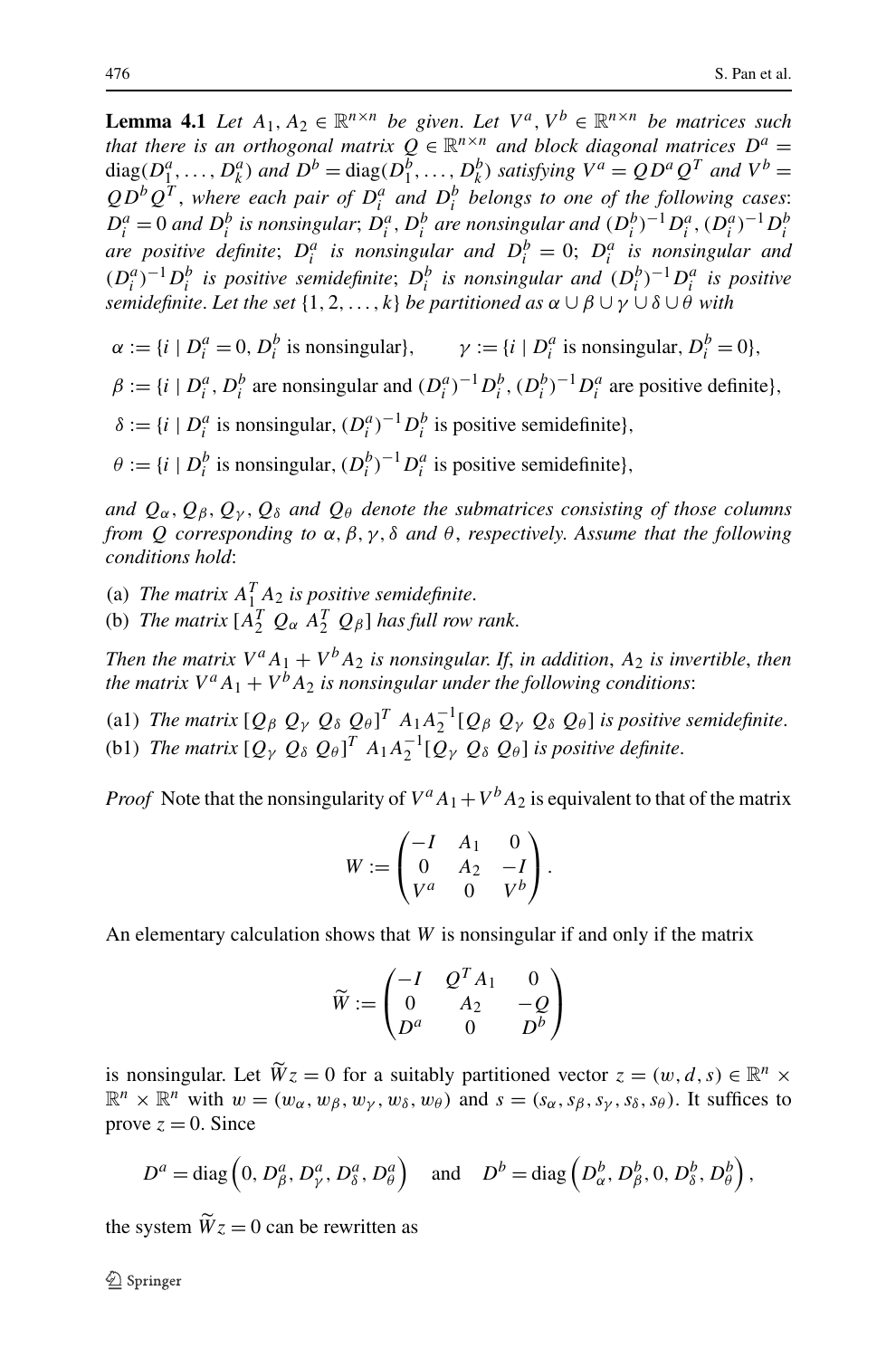<span id="page-20-0"></span>
$$
QT A1d = w, \t A2d = Qs,\t w\gamma = 0, \t s\alpha = 0,\t w\beta + (D\betaa)-1 D\betab s\beta = 0,\t w\delta + (D\deltaa)-1 D\deltab s\delta = 0,\t (68)\t
$$
(D\thetab)-1 D\thetaa w\theta + s\theta = 0.
$$
$$

From the first two equations of [\(68](#page-20-0)),  $d^T A_1^T A_2 d - s^T w = 0$ , which can be rewritten as

$$
d^T A_1^T A_2 d + s_\beta^T \left(D_\beta^a\right)^{-1} D_\beta^b s_\beta + s_\delta^T \left(D_\delta^a\right)^{-1} D_\delta^b s_\delta + w_\theta^T \left(D_\theta^b\right)^{-1} D_\theta^a w_\theta = 0.
$$

Since  $(D^a_\beta)^{-1}D^b_\beta$  is positive definite,  $(D^a_\delta)^{-1}D^b_\delta$  and  $(D^b_\theta)^{-1}D^a_\theta$  are positive semidefinite, the second term on the left hand side of last equality is strictly positive whenever  $s<sub>\beta</sub> \neq 0$  and the last two terms are always nonnegative. Therefore, assumption (a) implies  $s_{\beta} = 0$ . Using  $s_{\alpha} = 0$ ,  $s_{\beta} = 0$  and  $A_2d = Qs$ , we obtain  $Q_{\alpha}^T A_2d = 0$ and  $Q_{\beta}^{T} A_2 d = 0$ , which by assumption (b) implies  $d = 0$ . Hence,  $w = 0$  and  $s = 0$ follow from the first equation and the second equation of  $(68)$  $(68)$ , respectively. Thus, we prove  $z = 0$ .

Suppose that  $A_2$  is invertible. From the first two equations in  $(68)$  $(68)$ , it follows that

$$
Q^T A_1 A_2^{-1} Q s - w = 0.
$$

Premultiplying with  $s^T$  and using  $w_\nu = 0$  and  $s_\alpha = 0$ , it then follows that

$$
\begin{pmatrix}\ns_\beta \\
s_\gamma \\
s_\delta \\
s_\theta\n\end{pmatrix}^T \begin{bmatrix}\nQ_\beta & Q_\gamma & Q_\delta & Q_\theta\n\end{bmatrix}^T A_1 A_2^{-1} \begin{bmatrix}\nQ_\beta & Q_\gamma & Q_\delta & Q_\theta\n\end{bmatrix} \begin{pmatrix}\ns_\beta \\
s_\gamma \\
s_\delta \\
s_\theta\n\end{pmatrix} \\
-S_\beta^T w_\beta - s_\delta^T w_\delta - s_\theta^T w_\theta = 0,
$$

<span id="page-20-1"></span>which along with the last four equations of  $(68)$  $(68)$  yields

$$
\begin{pmatrix}\ns_\beta \\
s_\gamma \\
s_\delta \\
s_\theta\n\end{pmatrix}^T \begin{bmatrix}\nQ_\beta & Q_\gamma & Q_\delta & Q_\theta\n\end{bmatrix}^T A_1 A_2^{-1} \begin{bmatrix}\nQ_\beta & Q_\gamma & Q_\delta & Q_\theta\n\end{bmatrix} \begin{pmatrix}\ns_\beta \\
s_\gamma \\
s_\delta \\
s_\theta\n\end{pmatrix} + s_\beta^T (D_\beta^a)^{-1} D_\beta^b s_\beta + s_\delta^T (D_\delta^a)^{-1} D_\delta^b s_\delta + w_\theta^T (D_\theta^b)^{-1} D_\theta^a w_\theta = 0.
$$
\n(69)

Since  $(D^a_\beta)^{-1}D^b_\beta$  is positive definite,  $(D^a_\delta)^{-1}D^b_\delta$  and  $(D^b_\theta)^{-1}D^a_\theta$  are positive semidefinite, assumption (a1) implies  $s_\beta = 0$ . Plugging  $s_\beta = 0$  into [\(69](#page-20-1)) and using assumption (b1), we obtain  $s_y = 0$ ,  $s_\delta = 0$  and  $s_\theta = 0$ , and so  $s = 0$ . From  $A_2d = Qs$  and the nonsingularity of  $A_2$ , we get  $d = 0$ , and  $w = 0$  follows by the first equation of ([68\)](#page-20-0). Thus,  $z = 0$ .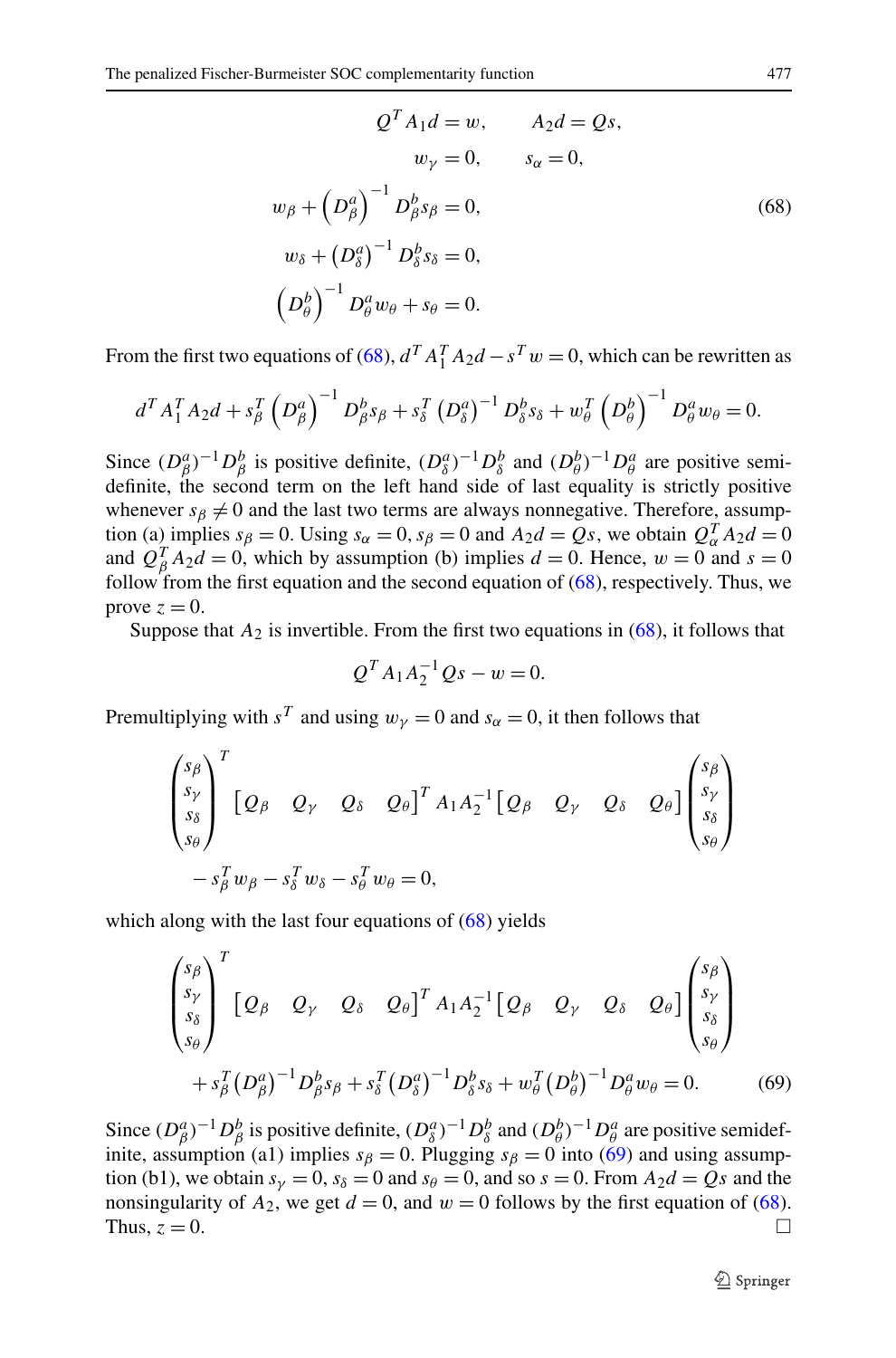<span id="page-21-0"></span>In what follows, we employ Lemma [4.1](#page-19-0) to establish the nonsingularity result for the B-subdifferential of  $\Phi_{\rho}$  at a solution  $\zeta^*$ . We first consider that  $\zeta^*$  is nondegenerate, i.e.,

$$
(F_i(\zeta^*), G_i(\zeta^*)) \neq (0, 0)
$$
 for all  $i = 1, 2, ..., r$ .

Obviously, such a solution does not necessarily satisfy strict complementarity which requires

$$
F_i(\zeta^*) + G_i(\zeta^*) \in \text{int}(\mathcal{K}^{n_i}) \quad \text{for all } i = 1, 2, \dots, r.
$$

**Theorem 4.1** *Let*  $\zeta^*$  *be a nondegenerate solution of* [\(1](#page-1-0)), *and*  $J_I$ ,  $J_B$ ,  $J_0$ ,  $J_{B0}$ ,  $J_{0B}$  *be defined by* [\(17](#page-9-9)) *with*  $x_i^* = F_i(\zeta^*)$  *and*  $y_i^* = G_i(\zeta^*)$ . *Then all matrices*  $W \in \partial_B \Phi_\rho(\zeta^*)$ *are nonsingular if, for the partitions*  $J_I = J_I^1 \cup J_I^2$ ,  $J_0 = J_0^1 \cup J_0^2$ ,  $J_B = J_B^1 \cup J_B^2$ ,  $J_{B0} = J_{B0}^1 \cup \cdots \cup J_{B0}^4$  and  $J_{0B} = J_{0B}^1 \cup \cdots \cup J_{0B}^4$ , the following two conditions hold:

- (a) *The matrix*  $\nabla F(\zeta^*) G'(\zeta^*) \in \mathbb{R}^{n \times n}$  *is positive semidefinite.*
- (b) The matrix  $[EQ_{\alpha} \ EQ_{\beta}] \in \mathbb{R}^{n \times (N_1 + N_2)}$  has full row rank, where  $E = \nabla G(\zeta^*)$ *and*

$$
N_1 := \sum_{i \in J_I \cup J_{B0}^1 \cup J_{B0}^2} n_i + \sum_{i \in J_{B0}^3 \cup J_{B0}^4} (n_i - 1) + |J_B \cup J_{0B}^3|,
$$
  
\n
$$
N_2 := \sum_{i \in J_B} (n_i - 2) + |J_{B0}^4 \cup J_{0B}^4|,
$$
  
\n
$$
EQ_{\alpha} := [E_i (i \in J_I^1 \cup J_{B0}^1) \quad E_i Q_i (i \in J_I^2 \cup J_{B0}^2) \quad E_i \tilde{Q}_i (i \in J_{B0}^3 \cup J_{B0}^4)]
$$
  
\n
$$
E_{\alpha} Q_{\beta} := [E_i \hat{Q}_i (i \in J_B^2) \quad E_i q_i' (i \in J_B^1 \cup J_{0B}^3)],
$$
  
\n
$$
EQ_{\beta} := [E_i \hat{Q}_i (i \in J_B) \quad E_i q_i' (i \in J_{B0}^4 \cup J_{0B}^4)].
$$

*If*  $G'(\zeta^*)$  *is invertible, then all*  $W \in \partial_B \Phi_\rho(\zeta^*)$  *are nonsingular under the conditions that*

(a1) *the block matrix*  $\begin{bmatrix} C_1 & C_2 \ C_3 & C_4 \end{bmatrix} \in \mathbb{R}^{(N_2+N_3)\times(N_2+N_3)}$  *is positive semidefinite with* 

$$
N_3 := \sum_{i \in J_0 \cup J_{0B}^1 \cup J_{0B}^2} n_i + \sum_{i \in J_{0B}^3 \cup J_{0B}^4} (n_i - 1) + |J_B \cup J_{B0}^3|,
$$

*where the expressions of*  $C_1$ ,  $C_2$ ,  $C_3$  *and*  $C_4$  *are given in appendix*; (b1) *the matrix*  $C_4 \in \mathbb{R}^{N_3 \times N_3}$  *is positive definite.* 

*Proof* Choose  $W \in \partial_B \Phi_{\rho}(\zeta^*)$  arbitrarily. A calculation gives  $W = SF'(\zeta^*)$  +  $TG'(\zeta^*)$  for suitable block diagonal matrices  $S = diag(S_1, ..., S_r)$  and  $T =$ diag( $T_1, \ldots, T_r$ ) with  $[S_i \ T_i] \in \partial_B \phi_p(x_i^*, y_i^*)$  for  $i = 1, 2, \ldots, r$ . Since  $\zeta^*$  is a nondegenerate solution, the index set  $\{1, 2, ..., r\}$  can be partitioned as  $J_I \cup J_B \cup$ *J*<sub>0</sub> ∪ *J*<sub>B0</sub> ∪ *J*<sub>0</sub>*B*. By Propositions [3.2](#page-9-4)[–3.3,](#page-12-0) there exists an orthogonal matrix  $Q =$ diag( $Q_1, \ldots, Q_r$ )  $\in \mathbb{R}^{n \times n}$  such that  $S = QDQ^T$  and  $T = Q \Lambda Q^T$  with the block diagonals  $D = diag(D_1, ..., D_r)$  and  $\Lambda = diag(\Lambda_1, ..., \Lambda_r)$ , and we are in a position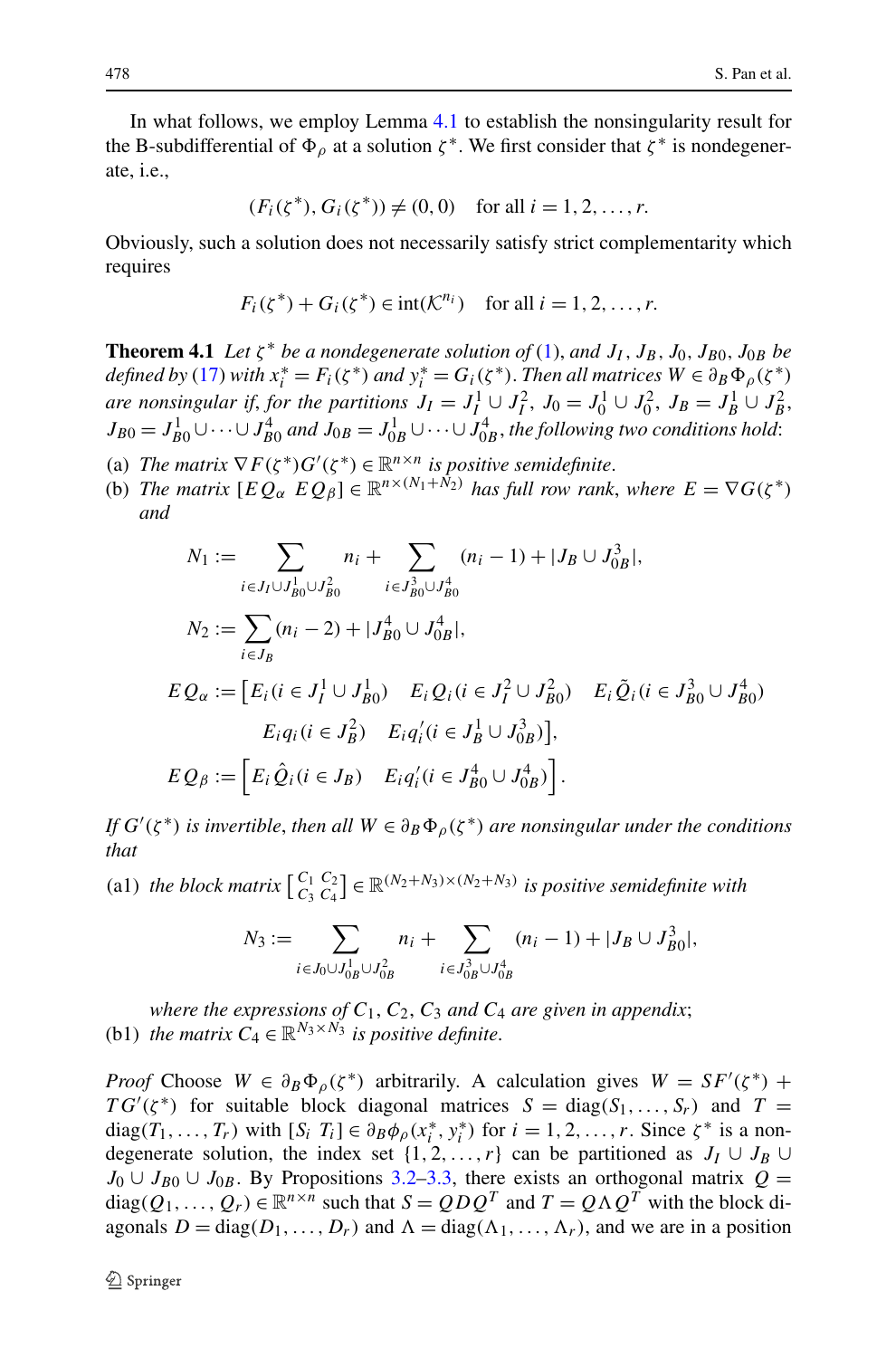to apply Lemma [4.1](#page-19-0) with  $D^a = D$ ,  $D^b = \Lambda$  and  $A_1 = F'(\zeta^*)$ ,  $A_2 = G'(\zeta^*)$ . To apply this result, we need identify the index sets  $\alpha$ ,  $\beta$  and  $\gamma$  since  $\delta = \emptyset$  and  $\theta = \emptyset$ , and the structure of the orthogonal matrix *Q*. From Propositions [3.2](#page-9-4)[–3.3](#page-12-0) and the partition of  $J_I$ ,  $J_B$ ,  $J_0$ ,  $J_{B0}$ ,  $J_{0B}$ , we see that the following indices belong to  $\alpha$  of Lemma [4.1](#page-19-0):

- $\bullet$  every block index *i* ∈ *J*<sub>1</sub><sup>1</sup> ∪ *J*<sub>1</sub><sup>2</sup> ∪ *J*<sub>1</sub><sup>2</sup><sub>0</sub>0</sub>, with *Q<sub>i</sub>* = *I* for *i* ∈ *J*<sub>1</sub><sup>1</sup> ∪ *J*<sub>1</sub><sup>1</sup><sub>0</sub> and *Q<sub>i</sub>* for  $i \in J_I^2 \cup J_{B0}^2$  being the corresponding orthogonal matrix;
- every block index  $i \in J_{B0}^3 \cup J_{B0}^4$ , with  $\tilde{Q}_i$  consisting of the first  $n_i 1$  columns of the corresponding orthogonal matrix *Qi*;
- each block index  $i \in J_B^2$ , with  $q_i$  being the first column of the corresponding  $Q_i$ ;
- each block index  $i \in J_B^1 \cup J_{0B}^3$ , with  $q'_i$  being the last column of the corresponding *Qi*;

and the following indices belong to  $\beta$  of Lemma [4.1](#page-19-0):

- every block index  $i \in J_B$ , with  $\hat{Q}_i$  consisting of the middle  $n_i 2$  columns of the corresponding orthogonal matrix *Qi*;
- every block index  $i \in J_{B0}^4 \cup J_{0B}^4$ , with  $q'_i$  being the last column of the corresponding orthogonal matrix *Qi*;

and the following indices belong to  $\nu$  of Lemma [4.1](#page-19-0):

- $\bullet$  every block index *i* ∈ *J*<sub>0</sub><sup>1</sup></sub> ∪ *J*<sub>0</sub><sup>2</sup><sub>0</sub> ∪ *J*<sub>0</sub><sup>2</sup><sub>0</sub>B</sub>, with  $Q_i = I$  for *i* ∈ *J*<sub>0</sub><sup>1</sup><sub>0</sub> ∪ *J*<sub>0</sub><sup>1</sup><sub>*B*</sub> and  $Q_i$ for  $i \in J_0^2 \cup J_{0B}^2$  being the corresponding orthogonal matrix;
- every block index  $i \in J_{0B}^3 \cup J_{0B}^4$ , with  $\tilde{Q}_i$  consisting of the first  $n_i 1$  columns of the corresponding orthogonal matrix *Qi*;
- each block index  $i \in J_B^1$ , with  $q_i$  being the first column of the corresponding  $Q_i$ ;
- each block index  $i \in J_B^2 \cup J_{B0}^3$ , with  $q'_i$  being the last column of the corresponding *Qi*.

The above observations show that the conditions  $(a)$ –(b) correspond to the condi-tions (a)–(b), respectively, of Lemma [4.1](#page-19-0). When  $G'(\zeta^*)$  is invertible, the expressions of  $C_1, C_2, C_3$  and  $C_4$  in [Appendix](#page-29-0) show that the conditions (a1)–(b1) correspond to the conditions  $(a1)$ – $(b1)$ , respectively, of Lemma [4.1.](#page-19-0) The result then follows from Lemma [4.1](#page-19-0).  $\Box$ 

<span id="page-22-0"></span>Next, we come to the case that  $\zeta^*$  is degenerate. For such  $\zeta^*$ , we can establish the nonsingularity for the B-subdifferential  $\partial_B \Phi_\rho(\zeta^*)$  under the requirement of  $J_{00}^{18} = \emptyset$ . From Proposition 4.3(b9) of [\[20](#page-33-15)], this condition can be satisfied only when one of  $u_{i1}, v_{i1}, \xi_{i1}$  and  $\eta_{i1}$  equals 1. In other words, this condition can be satisfied only for some elements of the B-subdifferential  $\partial_B \Phi_{\rho}(\zeta^*)$ . Since the proof is similar to that of Theorem [4.1,](#page-21-0) we omit it.

**Theorem 4.2** *Let*  $\zeta^*$  *be an arbitrary solution of* ([1\)](#page-1-0). Let  $J_I$ ,  $J_B$ ,  $J_0$ ,  $J_{B0}$ ,  $J_{0B}$  *and*  $J_{00}$ *be given by* [\(17](#page-9-9)) *with*  $x_i^* = F_i(\zeta^*), y_i^* = G_i(\zeta^*)$ , and the partitions  $J_I = J_I^1 \cup J_I^2$ ,  $J_0 = J_0^1 \cup J_0^2$ ,  $J_B = J_B^1 \cup J_B^2$ ,  $J_{B0} = J_{B0}^1 \cup \cdots \cup J_{B0}^4$ ,  $J_{0B} = J_{0B}^1 \cup \cdots \cup J_{0B}^4$  and  $J_{00} = J_{00}^1 \cup \cdots \cup J_{00}^{18}$ . If  $J_{00}^{18} = \emptyset$ , then all  $W \in \partial_B \Phi_\rho(\zeta^*)$  are nonsingular under the *following two conditions*: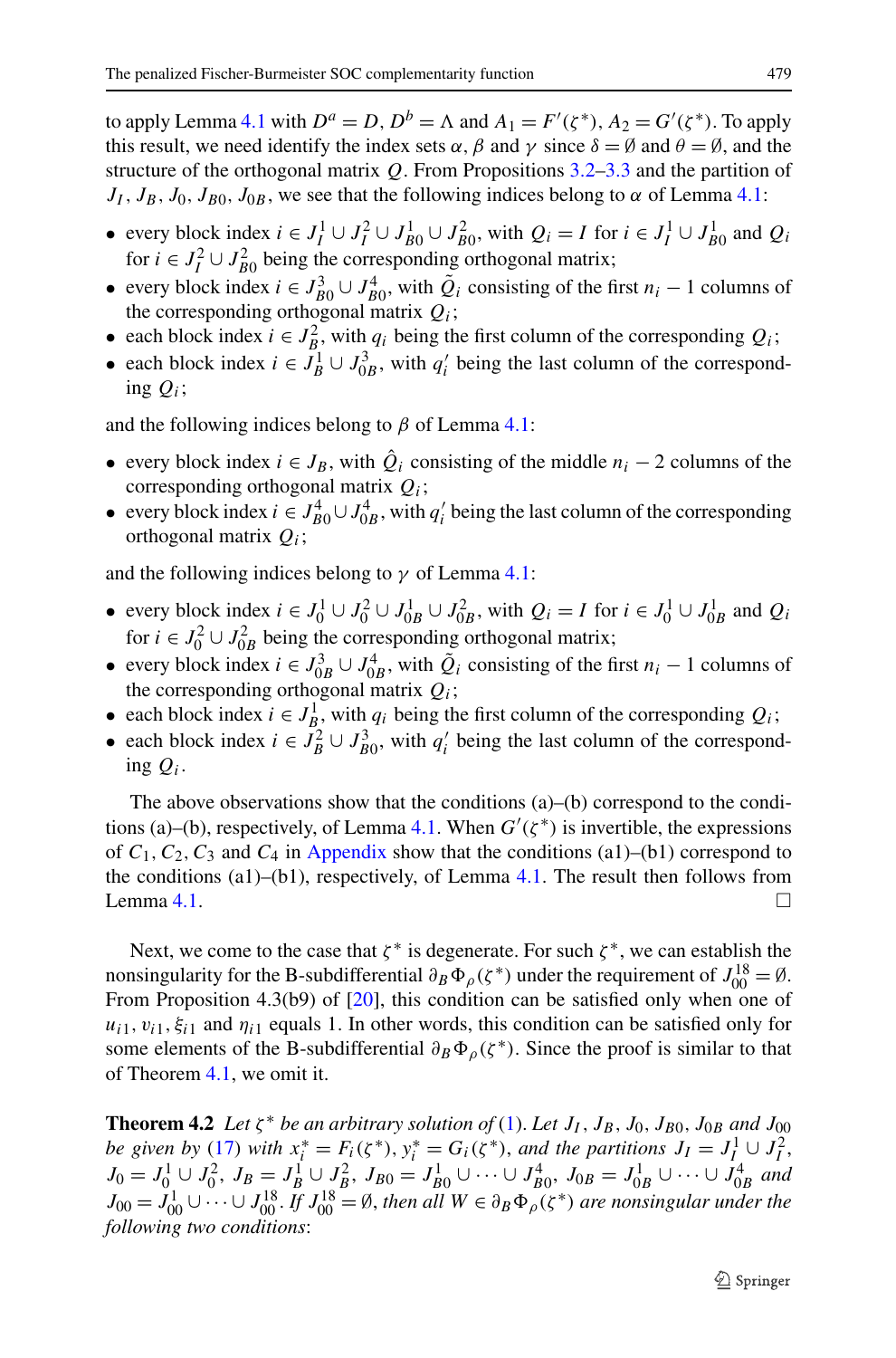- (a) *The matrix*  $\nabla F(\zeta^*) G'(\zeta^*) \in \mathbb{R}^{n \times n}$  *is positive semidefinite.*
- (b) *The matrix*  $[EQ_{\alpha} EQ_{\beta}] \in \mathbb{R}^{n \times (N_1 + N_2)}$  *has full row rank, where*  $E = \nabla G(\zeta^*)$ *and*

$$
N_{1} := \sum_{i \in J_{I} \cup J_{B0}^{1} \cup J_{B0}^{2} \cup J_{00}^{1}} n_{i} + \sum_{i \in J_{B0}^{3} \cup J_{B0}^{4} \cup J_{00}^{11} \cup J_{00}^{12}} (n_{i} - 1)
$$
  
+ |J\_{B} \cup J\_{0B}^{3} \cup J\_{00}^{6} \cup J\_{00}^{8} \cup J\_{00}^{10} \cup J\_{00}^{10} \cup J\_{00}^{14} \cup J\_{00}^{16}|,  

$$
N_{2} := \sum_{i \in J_{00}^{3} \cup J_{00}^{4}} n_{i} + \sum_{i \in J_{00}^{5} \cup J_{00}^{6} \cup J_{00}^{7}} (n_{i} - 1) + \sum_{i \in J_{B} \cup J_{00}^{8} \cup J_{00}^{10}} (n_{i} - 2)
$$
  
+ |J\_{B0}^{4} \cup J\_{0B}^{4} \cup J\_{00}^{12} \cup J\_{00}^{13}|,  

$$
EQ_{\alpha} := [E_{i} (i \in J_{I}^{1} \cup J_{B0}^{1} \cup J_{00}^{1}) E_{i} Q_{i} (i \in J_{I}^{2} \cup J_{B0}^{2})
$$
  

$$
E_{i} \tilde{Q}_{i} (i \in J_{B0}^{3} \cup J_{B0}^{4} \cup J_{00}^{11} \cup J_{00}^{12}) E_{i} q_{i} (i \in J_{B}^{2} \cup J_{00}^{6} \cup J_{00}^{8} \cup J_{00}^{16})
$$
  

$$
E_{i} q_{i}' (i \in J_{B}^{1} \cup J_{0B}^{3} \cup J_{00}^{0} \cup J_{00}^{10} \cup J_{00}^{14})],
$$
  

$$
EQ_{\beta} := [E_{i} (i \in J_{00}^{3}) E_{i} Q_{i} (i \in J_{00}^{4}) E_{i} \tilde{Q}_{i} (i \in J_{00}^{7})
$$
  

$$
E_{i} \tilde{Q}_{i} (i \in J_{B} \cup J_{00}^{8} \cup J_{00}^{10})
$$
  
<

*If*  $G'(\zeta^*)$  *is invertible, then all*  $W \in \partial_B \Phi_\rho(\zeta^*)$  *are nonsingular under the conditions*: (a1) *The block matrix*

$$
\begin{bmatrix} A_1 & C_2 & C_3 & C_4 \\ B_2 & A_2 & C_5 & C_6 \\ B_3 & B_4 & A_3 & C_7 \\ B_5 & B_6 & B_7 & A_4 \end{bmatrix} \in \mathbb{R}^{N_3 \times N_3}
$$

*is positive semidefinite with*

$$
N_3 := N_2 + \sum_{i \in J_0 \cup J_{0B}^1 \cup J_{0B}^2 \cup J_{00}^2} n_i + \sum_{i \in J_{0B}^3 \cup J_{0B}^4 \cup J_{00}^9 \cup J_{00}^{13}} (n_i - 1)
$$
  
+ 
$$
\sum_{i \in J_{00}^{14} \cup \dots \cup J_{00}^{17}} (n_i - 1)
$$
  
+ 
$$
|J_B \cup J_{B0}^3 \cup J_{00}^5 \cup J_{00}^7 \cup J_{00}^8 \cup J_{00}^{10} \cup J_{00}^{11} \cup J_{00}^{15} \cup J_{00}^{17}|,
$$

*where the expressions of the submatrices Ai*, *Bi and Ci are given in [Appendix](#page-29-0)*. (b1) *The block matrix*

$$
\begin{bmatrix} A_2 & C_5 & C_6 \ B_4 & A_3 & C_7 \ B_6 & B_7 & A_4 \end{bmatrix} \in \mathbb{R}^{(N_3 - N_2) \times (N_3 - N_2)}
$$

*is positive definite*.

Springer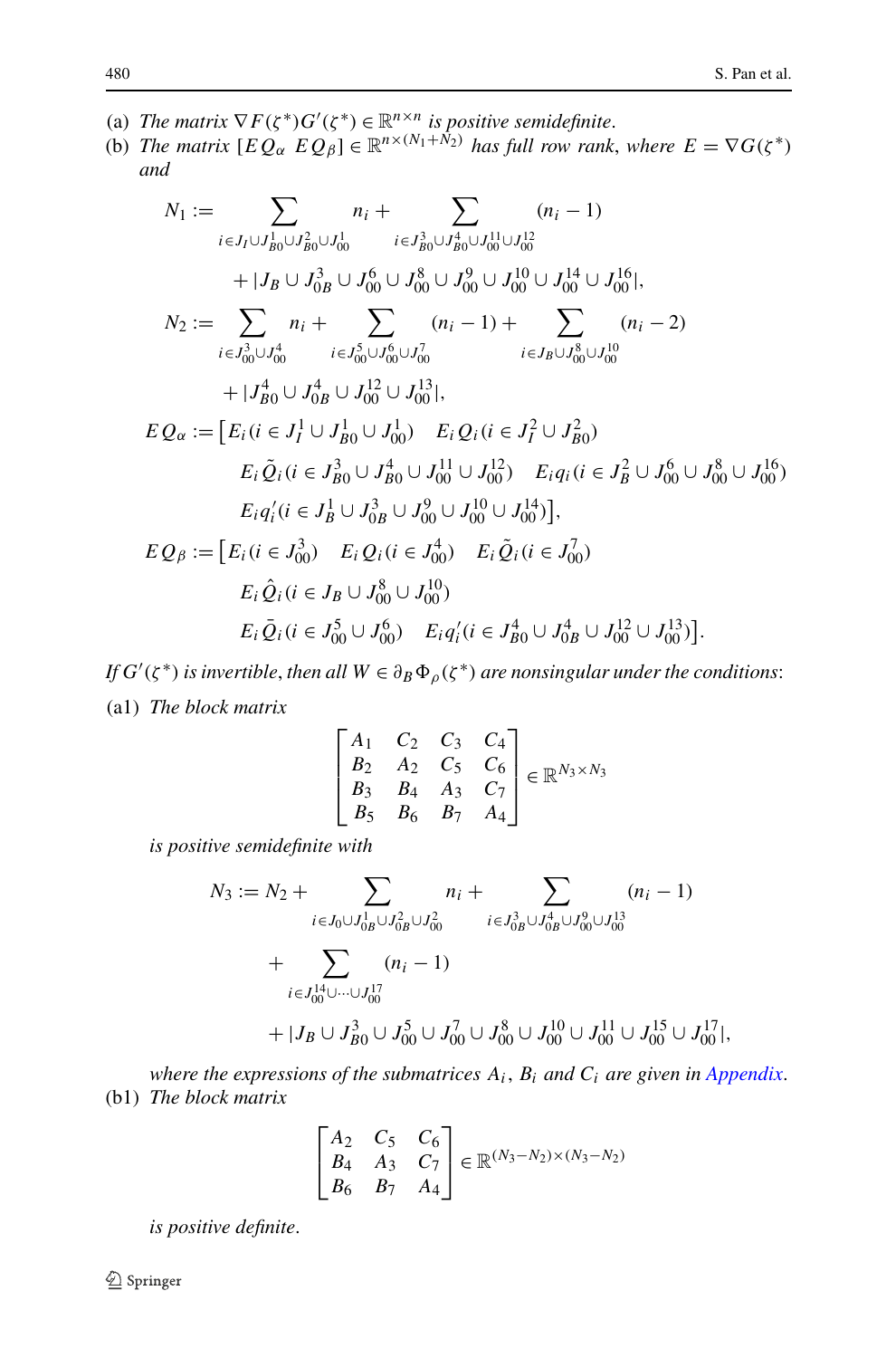Note that condition (a1) of Theorem [4.2](#page-22-0) is satisfied when  $F'(\zeta^*)G'(\zeta^*)^{-1}$  is positive semidefinite. For the SOCCP [\(2](#page-1-2)), this condition is equivalent to the monotonicity of the mapping  $F$ , and moreover, conditions (a1) and (b1) of Theorem [4.2](#page-22-0) are satisfied if  $F'(\zeta^*)$  is positive definite. In addition, we want to point out that it is impossible for the SOCCP reformulation of the linear SOCPs to satisfy conditions (a1) and (b1) of Theorem [4.2,](#page-22-0) since  $G'(\zeta) = -A^T (AA^T)^{-1}A$  is not invertible. However, such SOCCPs always satisfy condition (a) of Theorem [4.2](#page-22-0) since  $\nabla F(\zeta^*)G'(\zeta^*)$  is a zero matrix. Of course, for the linear and nonlinear SOCPs, we are able to deal with their KKT conditions directly via the penalized FB function, i.e., we apply the nonsmooth Newton methods [\[24](#page-34-3), [25](#page-34-4)] to

<span id="page-24-0"></span>
$$
\bar{\Phi}_{\rho}(z) := \begin{pmatrix} \nabla g(x) - A^T \xi - y \\ Ax - b \\ \phi_{\rho}(x_1, y_1) \\ \vdots \\ \phi_{\rho}(x_r, y_r) \end{pmatrix} = 0.
$$
 (70)

Using Propositions  $3.2-3.4$  $3.2-3.4$  and following the arguments in  $[16]$  $[16]$  and  $[20]$  $[20]$ , similar conditions can be provided for the nonsingularity of all elements of  $\partial_B \bar{\Phi}_\rho(z)$  at KKT points.

Based on Theorem [4.2](#page-22-0) and Proposition  $2.1(c)$  $2.1(c)$ , from [[25\]](#page-34-4) we get the following result.

**Theorem 4.3** *Let ζ* <sup>∗</sup> *be a* (*not necessarily strict complementary*) *solution of* [\(1](#page-1-0)). *Suppose that the assumptions of Theorem* [4.2](#page-22-0) *hold at ζ* <sup>∗</sup>. *Then*, *the nonsmooth Newton method* ([9\)](#page-2-3) *applied to the system*  $\Phi_o(\zeta) = 0$  *is locally superlinearly convergent. If, in addition*, *F and G are locally Lipschitz continuous*, *then it is quadratically convergent*.

## **5 The penalized FB merit function**

The last section shows that the penalized FB SOC complementarity function  $\phi$ <sub>o</sub> inherits the desirable properties of the FB SOC complementarity function for local convergence. But, unlike its counterpart in the NCP setting, the squared norm of  $\phi$ <sub>0</sub>, i.e. the penalized FB merit function  $\psi_{\rho}$ , is not continuously differentiable; see the counterexample below.

*Example 5.1* Consider the point  $(x, y) \in \mathbb{R}^3 \times \mathbb{R}^3$  with  $x = (2, -2, 0)^T$  and  $y =$  $(2, 0, 2)^T$ . Since  $x^2 + y^2 \in \text{int}(\mathcal{K}^3)$ ,  $\phi_{\text{FB}}$  is continuously differentiable at such point. This means that

$$
\partial_B \phi_\rho(x, y) = \partial_B \phi_{FB}(x, y) + \partial_B [(x)_+ \circ (y)_+].
$$

By the proof of Proposition [3.1](#page-8-0),  $\partial_B[(x)_+ \circ (y)_+] = L_{(y)_+} \partial_B(x)_+ + L_{(x)_+} \partial_B(y)_+$ . Noting that  $x_1 = ||x_2||$ ,  $y_1 = ||y_2||$  and  $x_2^T y_2 \neq \pm ||x_2|| ||y_2||$ , we can verify that  $\partial_B[(x)_+ \circ (y)_+]^T \phi_\rho(x, y)$  contains more than one element by Lemma [3.2.](#page-7-1) This along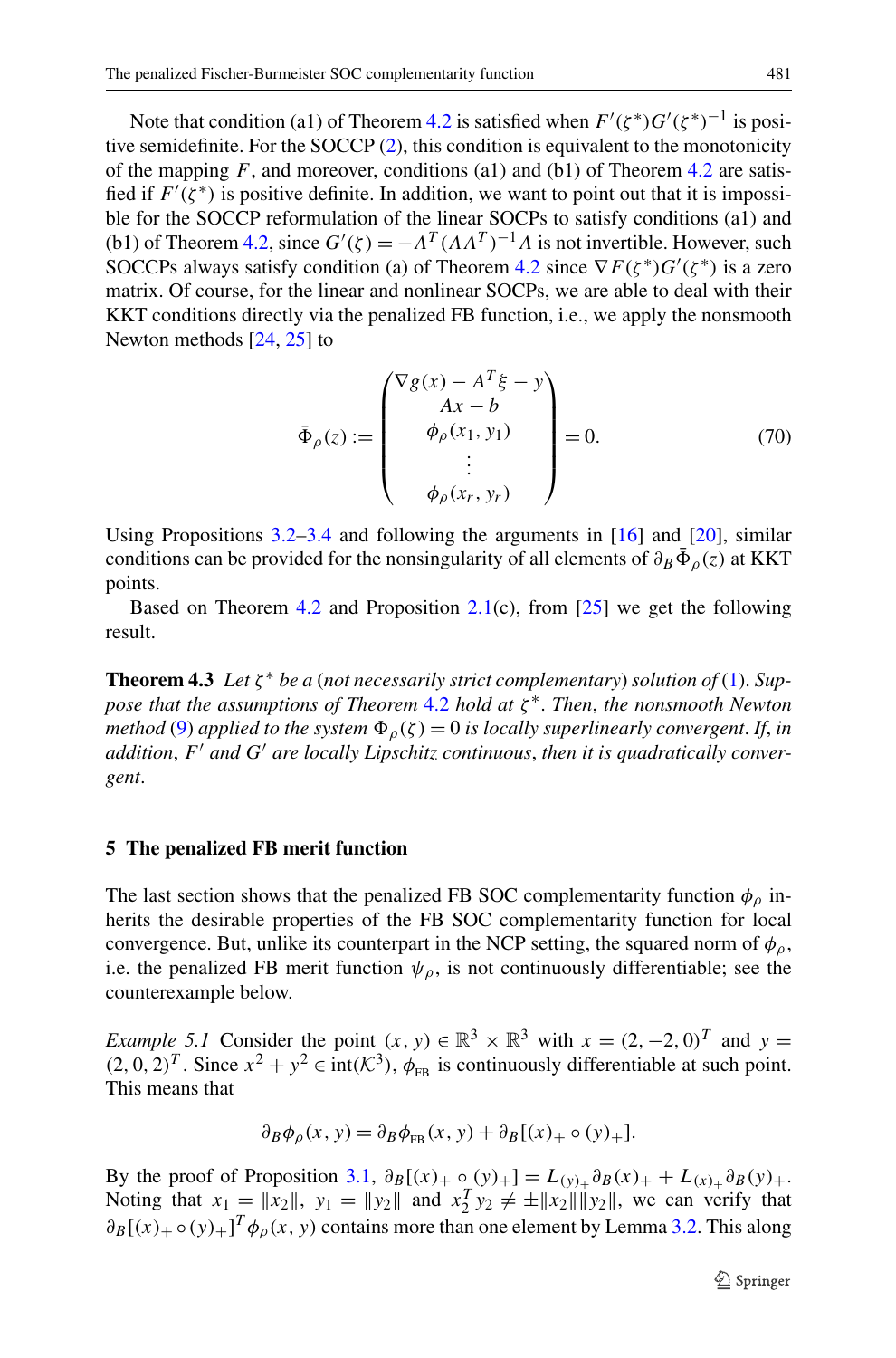with the last equality implies that  $\partial \phi_p(x, y)^T \phi_p(x, y)$  contains more than one element, and so does  $\partial \psi$ <sub>*ρ*</sub>(*x*, *y*) since

$$
\partial \psi_{\rho}(x, y)^{T} = \partial \phi_{\rho}(x, y)^{T} \phi_{\rho}(x, y) \supset \partial_{B} \phi_{\rho}(x, y)^{T} \phi_{\rho}(x, y).
$$

<span id="page-25-0"></span>Applying Proposition 2.2.4 of [\[8](#page-33-19)] shows that  $\psi_{\rho}$  is not strictly differentiable at  $(x, y)$ , and consequently  $\psi_{\rho}$  is not continuously differentiable at such point.

<span id="page-25-2"></span>Next, we argue that the function  $\Psi_{\rho}$  has bounded level sets under a very weak condition.

**Condition 5.1** *For any sequence*  $\{\zeta^k\} \subset \mathbb{R}^n$  *such that*  $\|\zeta^k\| \to +\infty$ ,  $\| [F(\zeta^k)]_{-} \|$  $+\infty$  and  $\| [G(\zeta^k)]_- \| < +\infty$ , there holds that

<span id="page-25-1"></span>
$$
\limsup_{k \to \infty} \max_{1 \le i \le r} \left\{ [F_i(\zeta^k)]_+, [G_i(\zeta^k)]_+ \right\} = +\infty. \tag{71}
$$

**Proposition [5.1](#page-25-0)** *If the mappings*  $F, G : \mathbb{R}^n \to \mathbb{R}^n$  *satisfy Condition* 5.1, *then the level sets*  $L_{\gamma}(\zeta) := {\zeta \in \mathbb{R}^n \mid \Psi_o(\zeta) \leq \gamma}$  *are bounded for all*  $\gamma \geq 0$ .

*Proof* Assume on the contrary that there is an unbounded sequence  $\{\zeta^k\} \subseteq L_\gamma(\zeta)$ for some  $\gamma \geq 0$ . Since  $\Psi_o(\zeta^{\overline{k}}) \leq \gamma$  for each *k*, we have  $\| [F(\zeta^k)] - \| < +\infty$  and  $\| [G(\zeta^k)]_-\| < +\infty$  from Lemma [2.2.](#page-4-0) By Condition [5.1](#page-25-0), there exists a subsequence  $\{\zeta^k\}_{k \in \hat{\mathcal{K}}}$  such that

$$
\left\langle [F_{\nu}(\zeta^k)]_+, [G_{\nu}(\zeta^k)]_+ \right\rangle_{k \in \hat{K}} \to +\infty \tag{72}
$$

for some  $v \in \{1, 2, \ldots, r\}$ . In addition, from Lemma [2.2](#page-4-0) it follows that for each k,

$$
\[ \phi_{FB}(F_{\nu}(\zeta^{k}), G_{\nu}(\zeta^{k})) \]_1 \geq -2 \Big( \| [F_{\nu}(\zeta^{k})]_{-} \| + \| [G_{\nu}(\zeta^{k})]_{-} \| \Big) > -\infty.
$$

Combining the last two equations with the following inequality

$$
\|\phi_{\rho}(F_{\nu}(\zeta^{k}), G_{\nu}(\zeta^{k}))\| \ge \left| \rho \left[ \phi_{FB}(F_{\nu}(\zeta^{k}), G_{\nu}(\zeta^{k})) \right]_{1} \right|
$$
  
-  $(1 - \rho) \langle [F_{\nu}(\zeta^{k})]_{+}, [G_{\nu}(\zeta^{k})]_{+} \rangle \Big|$   
 $\ge (1 - \rho) \langle [F_{\nu}(\zeta^{k})]_{+}, [G_{\nu}(\zeta^{k})]_{+} \rangle$   
-  $\rho \left[ \phi_{FB}(F_{\nu}(\zeta^{k}), G_{\nu}(\zeta^{k})) \right]_{1},$ 

we get  $\{\|\phi_{\rho}(F_{\nu}(\zeta^k), G_{\nu}(\zeta^k))\|\}_{k \in \hat{K}} \to +\infty$ . This is a contradiction to  $\{\zeta^k\} \subseteq L_{\nu}(\zeta)$ .  $L_{\gamma}(\zeta)$ .

As will be shown in the following proposition, Condition [5.1](#page-25-0) is rather weak which can be satisfied by the strictly feasible monotone SOCCP or the SOCCP with the Cartesian *R*01-property, or the SOCCP ([2\)](#page-1-2) with the Cartesian weak coercive property.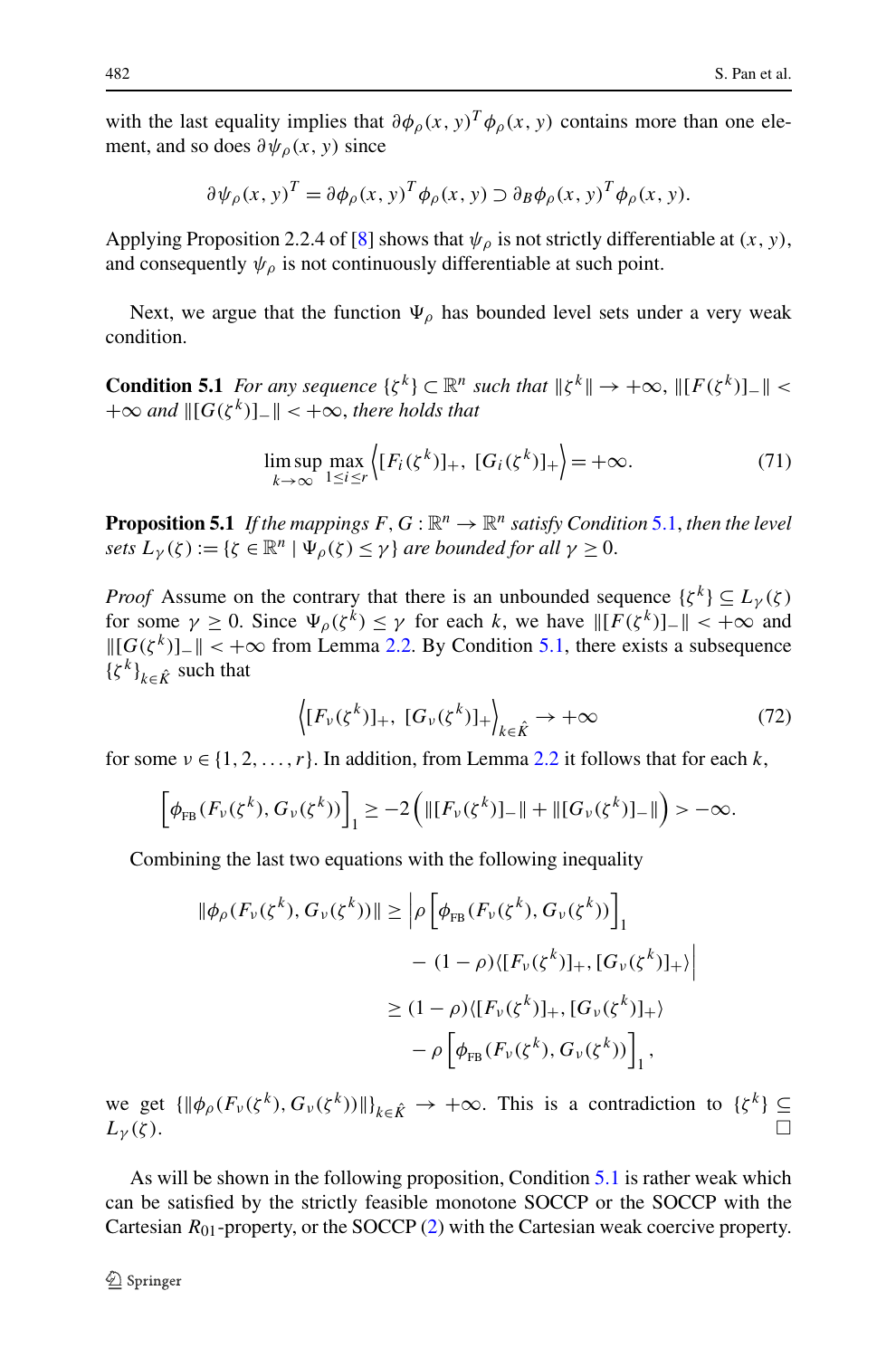<span id="page-26-2"></span>**Proposition 5.2** *Condition* [5.1](#page-25-0) *is satisfied if one of the following assumptions holds*:

- (a) *The mappings F* and *G* are jointly monotone with  $\lim_{\|\zeta\| \to \infty} \|F(\zeta)\| + \|G(\zeta)\|$  =  $+\infty$ , and there exists  $\bar{\zeta} \in \mathbb{R}^n$  such that  $F(\bar{\zeta})$ ,  $G(\bar{\zeta}) \in \text{int}(\mathcal{K}^n)$ ;
- (b) *The mappings F and G have the jointly Cartesian R*01*-property*.
- (c) *F has the Cartesian weak coercive property with respect to ξ* ∈ K *for the SOCCP* ([2\)](#page-1-2).

*Proof* Let  $\{ \zeta^k \}$  be such that  $\|\zeta^k\| \to +\infty$ ,  $\| [F(\zeta^k)]_-\| < +\infty$  and  $\| [G(\zeta^k)]_-\| <$  $+\infty$ .

(a) From the joint monotonicity of the mappings *F* and *G*, it follows that for each *k*,

$$
\langle F(\zeta^k), G(\bar{\zeta})\rangle + \langle F(\bar{\zeta}), G(\zeta^k)\rangle \le \langle F(\zeta^k), G(\zeta^k)\rangle + \langle F(\bar{\zeta}), G(\bar{\zeta})\rangle.
$$

<span id="page-26-0"></span>Since  $||[F(\zeta^k)]_−|| < +\infty$  and  $||[G(\zeta^k)]_−|| < +\infty$  imply the lower boundedness of  ${\lambda_1[F(\zeta^k)]}$  and  ${\lambda_1[G(\zeta^k)]}$ , from the given condition  $||F(\zeta^k)|| + ||G(\zeta^k)|| \to +\infty$ we may deduce that  $\lambda_2[F(\zeta^k)] \to +\infty$  or  $\lambda_2[G(\zeta^k)] \to +\infty$ . Using Lemma 9(b) of [\[6](#page-33-2)] then yields that

$$
\langle F(\zeta^k), G(\bar{\zeta})\rangle + \langle F(\bar{\zeta}), G(\zeta^k)\rangle \to +\infty.
$$

The last two equations imply  $\langle F(\zeta^k), G(\zeta^k) \rangle \to +\infty$ . Now from the following inequality

$$
\langle F(\zeta^k), G(\zeta^k) \rangle = \langle [F(\zeta^k)]_+ + [F(\zeta^k)]_-, [G(\zeta^k)]_+ + [G(\zeta^k)]_- \rangle
$$
  
 
$$
\leq \langle [F(\zeta^k)]_+, [G(\zeta^k)]_+ \rangle + \langle [F(\zeta^k)]_-, [G(\zeta^k)]_- \rangle, \qquad (73)
$$

it follows that  $\langle [F(\zeta^k)]_+, [G(\zeta^k)]_+ \rangle \rightarrow +\infty$ , and inequality ([71\)](#page-25-1) then follows.

(b) The result is direct by Definition [2.1\(](#page-5-1)a) and the following implications:

$$
\liminf_{k \to \infty} \frac{\langle F_{\nu}(\zeta^k), G_{\nu}(\zeta^k) \rangle}{\|\zeta^k\|} > 0 \implies \liminf_{k \to \infty} \frac{\max_{1 \le i \le r} \langle F_i(\zeta^k), G_i(\zeta^k) \rangle}{\|\zeta^k\|} > 0
$$
\n
$$
\implies \max_{1 \le i \le r} \langle F_i(\zeta^k), G_i(\zeta^k) \rangle \to +\infty
$$
\n
$$
\implies \max_{1 \le i \le r} \langle [F_i(\zeta^k)]_+, [G_i(\zeta^k)]_+ \rangle \to +\infty
$$

<span id="page-26-1"></span>where the last implication holds due to  $(73)$  $(73)$  with *F* and *G* replaced by  $F_i$  and  $G_i$ , respectively, and the boundedness of  $\langle [F_i(\zeta^k)]_-, [G_i(\zeta^k)]_-\rangle$ .

(c) By Definition [2.1\(](#page-5-1)b), there exists an index  $v \in \{1, 2, ..., r\}$  such that for each *k* 

$$
\frac{\langle \zeta_v^k, F_v(\zeta^k) \rangle}{\| \zeta^k \|} = \left[ \frac{\langle \zeta_v^k - \xi_v, F_v(\zeta^k) \rangle}{\| \zeta^k - \xi \|} + \frac{\langle \xi_v, F_v(\zeta^k) \rangle}{\| \zeta^k - \xi \|} \right] \frac{\| \zeta^k - \xi \|}{\| \zeta^k \|}
$$

$$
\geq \left[ \frac{\langle \zeta_v^k - \xi_v, F_v(\zeta^k) \rangle}{\| \zeta^k - \xi \|} + \frac{\langle \xi_v, [F_v(\zeta^k)]_- \rangle}{\| \zeta^k - \xi \|} \right] \frac{\| \zeta^k - \xi \|}{\| \zeta^k \|}, \tag{74}
$$

 $\circledcirc$  Springer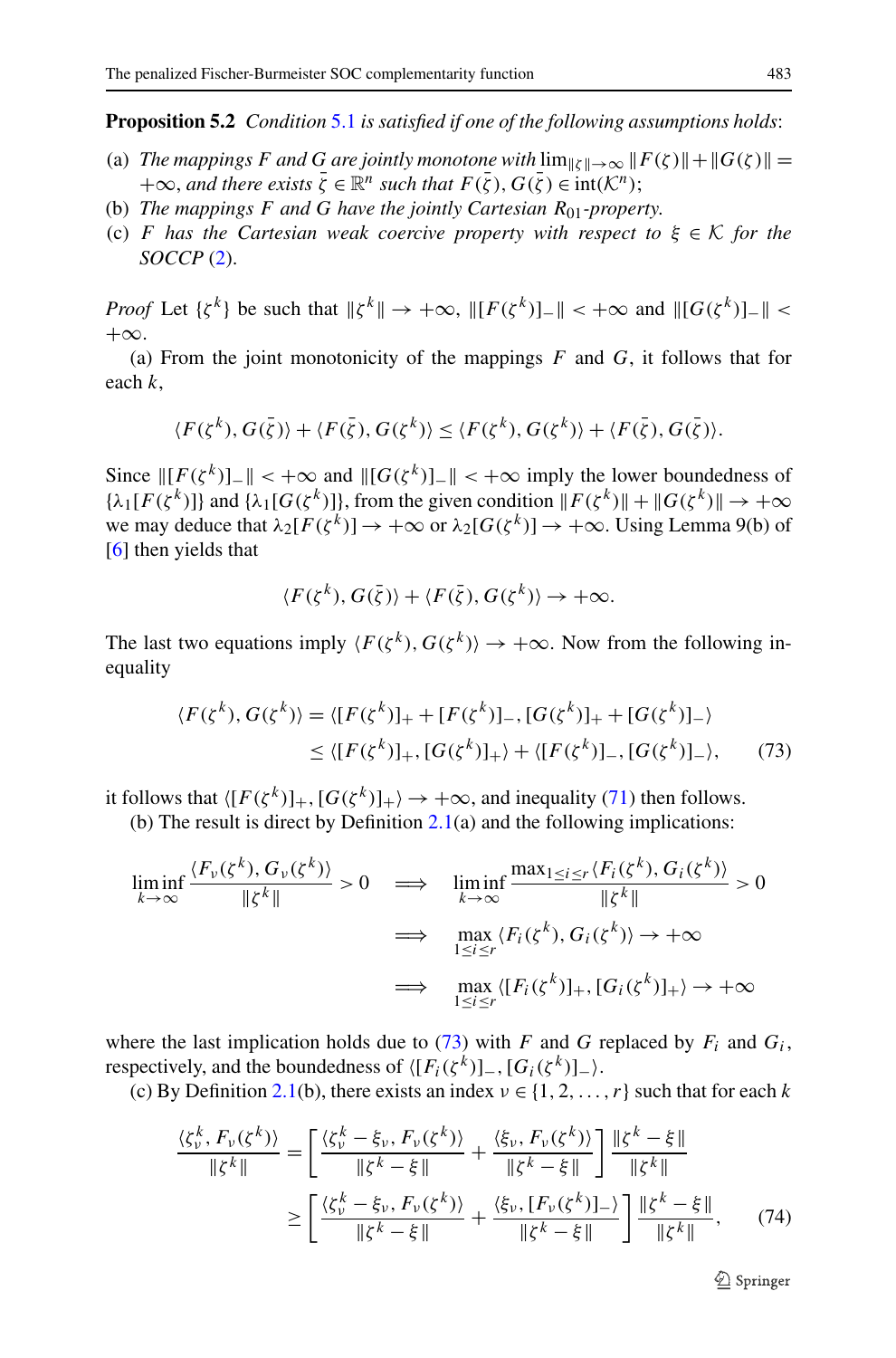where the inequality is due to  $F_v(\zeta^k) = [F_v(\zeta^k)]_+ + [F_v(\zeta^k)]_-$  and  $\langle \xi_v, \zeta_v \rangle$  $[F_{\nu}(\zeta^{k})]_{+}$   $\geq$  0. Since  $\|[F_{\nu}(\zeta^{k})]_{-}\|$  < + $\infty$  and  $\|\zeta^{k}\| \to +\infty$ , it follows that

$$
\lim_{k \to \infty} \frac{\langle \xi_v, [F_v(\zeta^k)]_- \rangle}{\|\zeta^k - \xi\|} = 0 \text{ and } \lim_{k \to \infty} \frac{\|\zeta^k - \xi\|}{\|\zeta^k\|} = 1.
$$

Therefore, from [\(74](#page-26-1)) we immediately obtain that

$$
\liminf_{k \to \infty} \frac{\langle \zeta_v^k, F_v(\zeta^k) \rangle}{\|\zeta^k\|} \ge \liminf_{k \to \infty} \left[ \frac{\langle \zeta_v^k - \xi_v, F_v(\zeta^k) \rangle}{\|\zeta^k - \xi\|} + \frac{\langle \xi_v, [F_v(\zeta^k)]_- \rangle}{\|\zeta^k - \xi\|} \right] \frac{\|\zeta^k - \xi\|}{\|\zeta^k\|}
$$
\n
$$
\ge \liminf_{k \to \infty} \frac{\langle \zeta_v^k - \xi_v, F_v(\zeta^k) \rangle}{\|\zeta^k - \xi\|} \frac{\|\zeta^k - \xi\|}{\|\zeta^k\|} > 0.
$$

This implies that  $\langle \zeta_v^k, F_v(\zeta^k) \rangle \to +\infty$ , and then [\(71](#page-25-1)) follows.

Proposition [5.2](#page-26-2)(a) and Proposition [5.1](#page-25-2) indicate that  $\Psi$ <sub> $\rho$ </sub> possesses the nice features of the merit functions proposed by Luo and Tseng for the NCPs and extended to the SOCCP by Chen [[5\]](#page-33-13). In addition, it is not hard to verify that the uniformly Cartesian *P* -property implies the Cartesian weak coercive property, and hence Proposition [5.2](#page-26-2)(b) is weak than the coerciveness condition of the FB merit function  $\Psi_{\text{FB}}$ .

#### **6 Numerical experiments**

In this section, we apply the nonsmooth Newton method ([9\)](#page-2-3) for solving the SOCCP. Since the benchmark for the SOCCP is not available, we utilize the SOCCP reformulations of the standard SOCPs from DIMACS collection [\[23](#page-34-6)] as test examples, whose KKT conditions can be rewritten as the SOCCP [\(1](#page-1-0)) with *F* and *G* given by ([4\)](#page-1-3). Note that the method is only locally convergent in theory and the aim of our numerical experiments is to demonstrate the theoretical results in the previous sections by examining the local behavior of the method. Also, we compare the method with the following nonsmooth Newton method

$$
z^{k+1} := z^k - W_k^{-1} \bar{\Phi}_{\rho}(z^k), \quad W_k \in \partial_B \bar{\Phi}_{\rho}(z^k), \quad k = 0, 1, 2, ... \tag{75}
$$

where the mapping  $\bar{\Phi}_{\rho} : \mathbb{R}^{n+m+n} \to \mathbb{R}^{n+m+n}$  is defined as in ([70\)](#page-24-0).

During our tests, the vector  $\bar{x}$  in *F* was computed as a solution of min<sub>x</sub>  $||Ax - b||$ with Matlab's least square solver, and *F* and *G* were evaluated via the Cholesky factorization of  $AA<sup>T</sup>$ . All experiments were done with a PC of Pentium Dual CPU E2200 and 2047MB memory. The computer codes were written in Matlab 7.0. We started with the initial point  $\zeta^0 = 0$  for the method ([9\)](#page-2-3), and  $z^0 = (0, 0, 0)$  for the method [\(75](#page-27-0)). The two methods were terminated once  $\|\Phi_{\rho}(\zeta^{k})\|$  ( $\|\bar{\Phi}_{\rho}(\zeta^{k})\|$ ) is less than  $10^{-9}$  or the number of iteration is over 150.

In addition, the parameter  $\rho$  is chosen as 0.9 throughout the testing. We want to point out that a smaller  $\rho$  is not advisable since the penalized FB nonsmooth method may suffer from the singularity of the B-subdifferential of  $\Phi_{\rho}$ , noting that Proposi-tion [3.1](#page-8-0) and Lemma [3.2](#page-7-1) imply that the B-subdifferential of  $\Phi_{\rho}$  will be singular if

<span id="page-27-0"></span>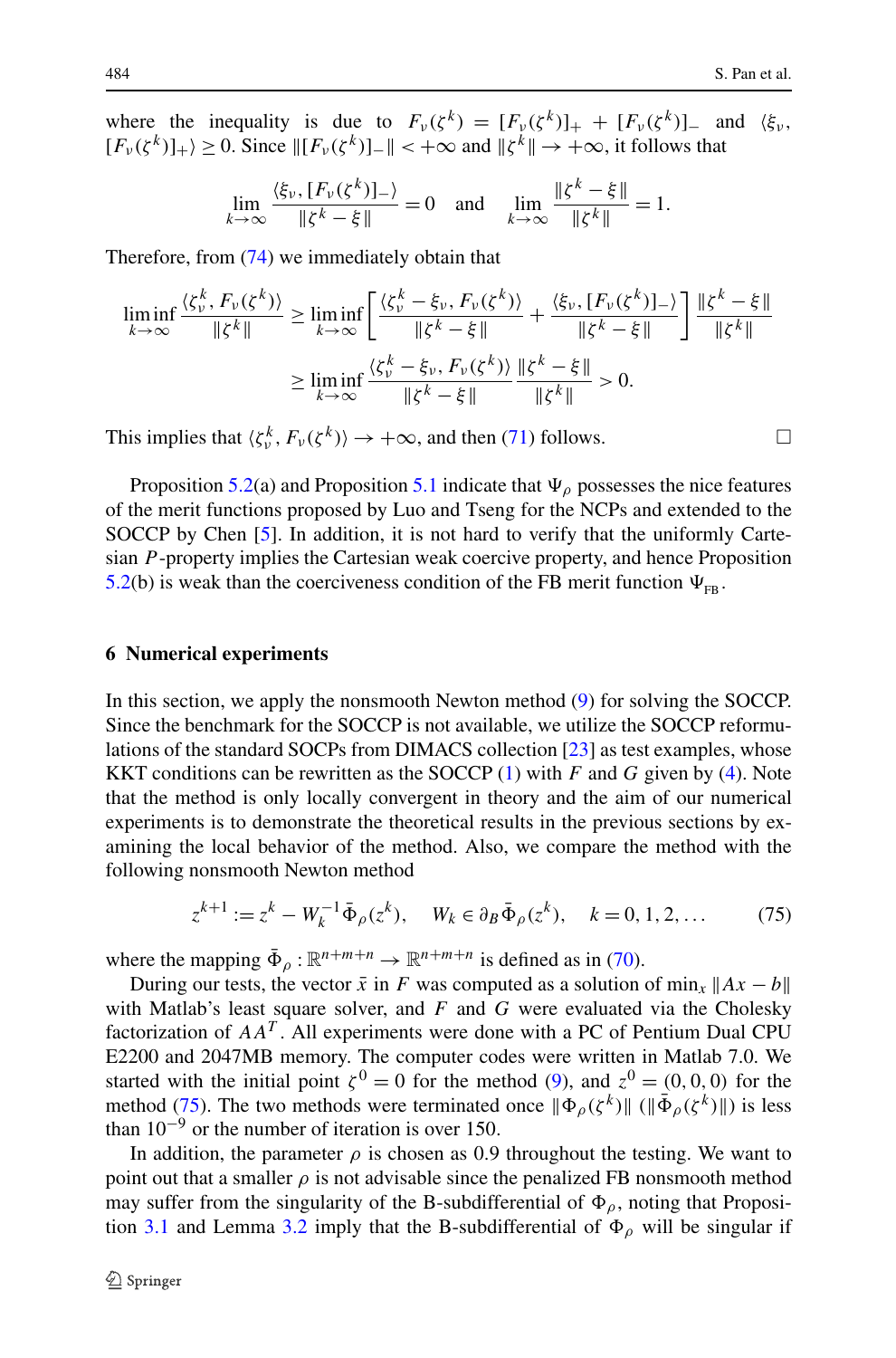| Nonsmooth Newton method (9) |                        | Nonsmooth Newton method (75) |                    |                  |                         |  |
|-----------------------------|------------------------|------------------------------|--------------------|------------------|-------------------------|--|
| Iter                        | $\Phi_{\rho}(\zeta^k)$ | Iter                         | $\Phi_{\rho}(z^k)$ | $  Ax-b  $       | $\phi_{\rho}(x^k, y^k)$ |  |
| 1                           | $2.829000e + 1$        | 1                            | $3.866252e+0$      | $7.090517e - 15$ | $3.866252e+0$           |  |
| $\overline{c}$              | $3.307341e - 1$        | $\overline{2}$               | $1.325962e+0$      | 1.344775e-14     | $1.325962e+0$           |  |
| 3                           | $1.856300e - 1$        | 3                            | $4.731416e - 1$    | $8.116507e - 15$ | $4.731416e - 1$         |  |
| $\overline{4}$              | $2.440313e-1$          | 4                            | $1.024512e+0$      | $5.736403e - 15$ | $1.024512e+0$           |  |
| 5                           | $3.396525e - 2$        | 5                            | $9.246263e - 1$    | $4.138420e - 15$ | $9.246263e - 1$         |  |
| 6                           | $1.380350e - 2$        | 6                            | 5.472736e-1        | $4.394618e - 15$ | 5.472736e-1             |  |
| 7                           | $4.972790e - 3$        | 7                            | $4.559772e - 1$    | $3.282193e - 15$ | $4.559772e - 1$         |  |
| 8                           | $6.126294e - 4$        | 8                            | $8.593337e - 1$    | $2.747643e - 15$ | $8.593337e - 1$         |  |
| 9                           | 1.818880e-5            | 9                            | $6.716963e - 2$    | $2.211445e - 15$ | $6.716963e - 2$         |  |
| 10                          | 1.815863e-8            | 10                           | 1.147488e-2        | 1.771333e-15     | 1.147488e-2             |  |
| 11                          | 1.922856e-14           | 11                           | $4.199352e - 4$    | 1.516066e-15     | $4.199352e - 4$         |  |
|                             |                        | 12                           | $6.516191e - 7$    | $1.450563e - 15$ | $6.516191e - 7$         |  |
|                             |                        | 13                           | $1.599536e - 12$   | $8.048233e - 15$ | $1.599514e - 12$        |  |

<span id="page-28-0"></span>**Table 1** Numerical results for the linear SOCP nb\_L2\_bessel

<span id="page-28-1"></span>**Table 2** The last ten iterations for the linear SOCP nb

| Nonsmooth Newton method (9) |                        | Nonsmooth Newton method (75) |                    |                  |                         |  |
|-----------------------------|------------------------|------------------------------|--------------------|------------------|-------------------------|--|
| <b>Iter</b>                 | $\Phi_{\rho}(\zeta^k)$ | Iter                         | $\Phi_{\rho}(z^k)$ | $  Ax-b  $       | $\phi_{\rho}(x^k, y^k)$ |  |
| 52                          | 6.303561e-7            | 66                           | 8.151580e - 5      | $2.861723e - 15$ | 8.151580e - 5           |  |
| 53                          | 8.390756e-6            | 67                           | $1.643593e - 5$    | $3.172674e - 15$ | $1.643593e - 5$         |  |
| 54                          | $2.759474e - 6$        | 68                           | 7.686683e-4        | $9.392922e - 16$ | 7.686683e-4             |  |
| 55                          | 1.677546e-4            | 69                           | $1.510727e - 3$    | 1.259316e-15     | $1.510727e - 3$         |  |
| 56                          | 8.744115e-7            | 70                           | 1.195072e-7        | 9.559855e-16     | $1.195072e - 7$         |  |
| 57                          | $2.331141e - 7$        | 71                           | 3.457169e-6        | 1.226556e-15     | $3.457169e - 6$         |  |
| 58                          | $6.007356e - 8$        | 72                           | $1.090880e - 8$    | 7.028293e-16     | $1.090880e - 8$         |  |
| 59                          | $1.545525e - 8$        | 73                           | 3.070186e-9        | 8.435887e-16     | $3.070186e - 9$         |  |
| 60                          | $4.005365e - 9$        | 74                           | 3.533215e-8        | 1.448009e - 15   | $3.533215e - 8$         |  |
| 61                          | $9.720731e - 10$       | 75                           | 7.379139e-10       | 1.133837e-15     | $7.379139e - 10$        |  |

 $\rho = 0$ . In fact, such problem also exists for the penalized natural residual SOC complementarity function in [[7\]](#page-33-7).

Table [1](#page-28-0) reports the iterations of the nonsmooth methods ([9\)](#page-2-3) and ([75\)](#page-27-0) for **nb\_L2\_bessel**. We see that the two methods exhibit nice quadratic convergence for this example, and yield the result within 13 iterations. Table [2](#page-28-1) lists the last ten iterations of the two methods for problem **nb**. They are able to yield the desired results for this example within 75 iterations. Table [3](#page-29-1) indicates the two methods can not give the result for **nb\_L1** within 150 iterations. We have checked that the solutions of the three linear SOCPs do not satisfy strict complementarity. So, the numerical results above illustrate that the two nonsmooth methods may have fast local convergence even if the solutions do not satisfy strict complementarity. In addition, it is worth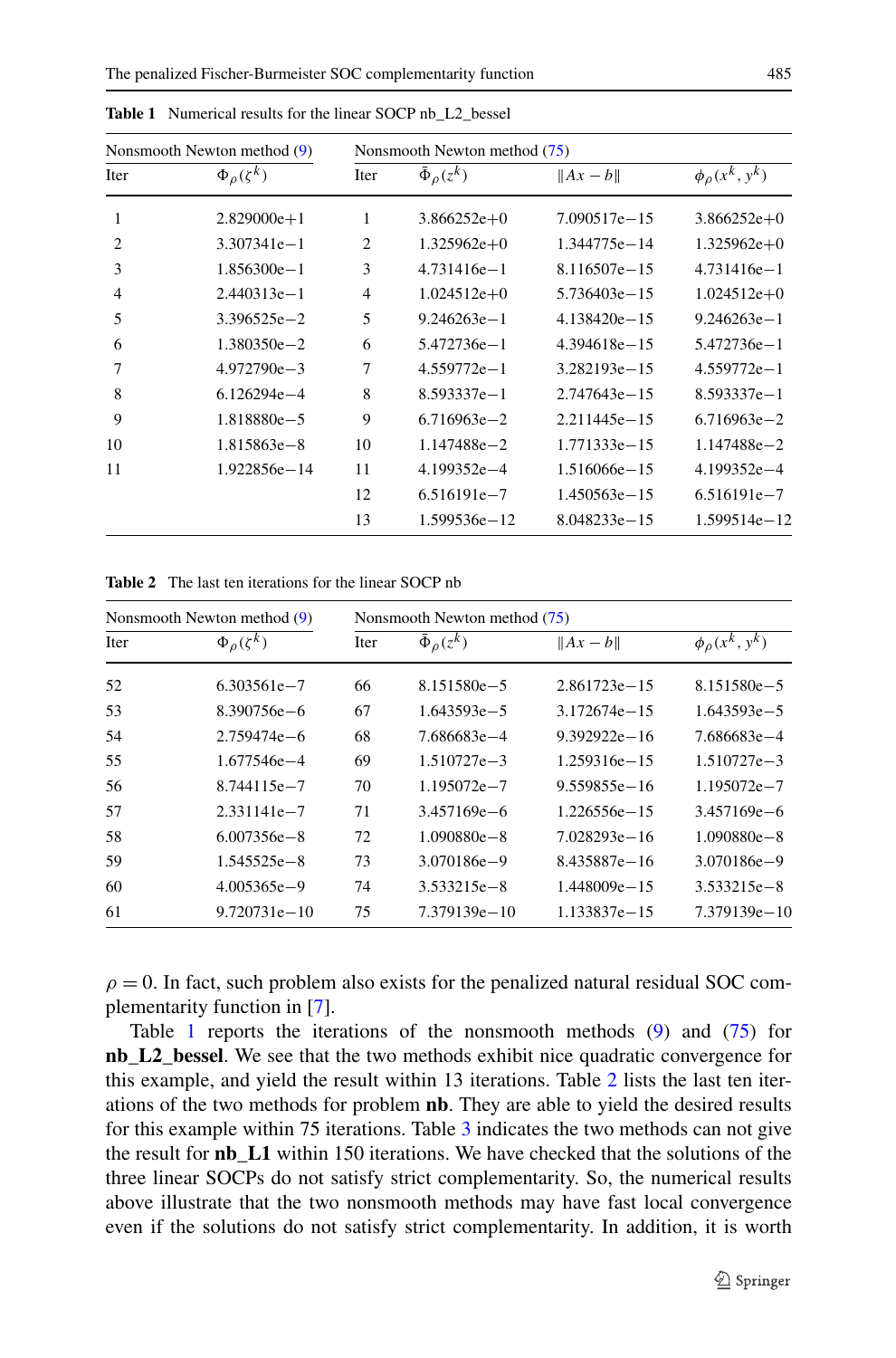| Nonsmooth Newton method $(9)$ |                        | Nonsmooth Newton method (75) |                          |                  |                         |  |
|-------------------------------|------------------------|------------------------------|--------------------------|------------------|-------------------------|--|
| <b>Iter</b>                   | $\Phi_{\rho}(\zeta^k)$ | Iter                         | $\bar{\Phi}_{\rho}(z^k)$ | $  Ax-b  $       | $\phi_{\rho}(x^k, y^k)$ |  |
| 141                           | $3.747671e - 4$        | 141                          | $9.413686e - 4$          | 5.298547e-13     | 9.413686e-4             |  |
| 142                           | $6.054937e - 5$        | 142                          | $2.563409e - 4$          | $4.846449e - 13$ | $2.563409e - 4$         |  |
| 143                           | $4.799793e - 3$        | 143                          | $3.839093e - 3$          | 5.078459e - 13   | $3.839093e - 3$         |  |
| 144                           | 1.165414e-4            | 144                          | $4.197280e - 5$          | 5.128850e - 13   | $4.197280e - 5$         |  |
| 145                           | $8.773496e - 3$        | 145                          | 9.177876e-4              | 5.503794e-13     | 9.177876e-4             |  |
| 146                           | $4.655379e - 4$        | 146                          | 1.642809e-5              | 4.810073e-13     | $1.642809e - 5$         |  |
| 147                           | $1.791503e - 5$        | 147                          | $9.064763e - 3$          | 5.317255e-13     | $9.064763e - 3$         |  |
| 148                           | $1.231654e - 3$        | 148                          | 2.305888e-4              | $5.409102e - 13$ | 2.305888e-4             |  |
| 149                           | $6.150899e - 5$        | 149                          | 3.353775e-5              | 5.256408e-13     | 3.353775e-5             |  |
| 150                           | $8.041550e - 5$        | 150                          | $2.470391e - 4$          | $4.526319e - 13$ | $2.470391e - 4$         |  |

<span id="page-29-1"></span>**Table 3** Ten iterations for the linear SOCP nb\_L1

to mention that the method [\(9](#page-2-3)) has a disadvantage of destroying the sparsity of the problems, although it has a little better performance.

# **7 Conclusions**

We have extended the penalized Fischer-Burmeister function [\[3](#page-33-14)] to the SOCCP. The nonsmooth Newton method based on the penalized FB SOC function is shown to have fast local convergence without strict complementarity of solutions, but, analogous to the FB semismooth Newton method, their nondegeneracy is still necessary. We also demonstrated that the penalized merit function  $\Psi_{\rho}$  has some but not all nice features of its counterpart for the NCPs; for example, it is even not differentiable. This brings a difficulty to the globalization of semismooth Newton methods based on  $\phi_{\rho}$ , which will be left as our future research work.

<span id="page-29-0"></span>**Acknowledgements** The authors would like to thank the anonymous referees for their helpful suggestions on the improvements of this paper.

# **Appendix**

The submatrices  $C_1$ ,  $C_2$ ,  $C_3$  and  $C_4$  in Theorem [4.1](#page-21-0) are defined as follows:

$$
C_1 := \begin{pmatrix} C_1^{11} & C_1^{12} \\ C_1^{21} & C_1^{22} \end{pmatrix}, \qquad C_2 := \begin{pmatrix} C_2^{11} & C_2^{12} & C_2^{13} & C_2^{14} & C_2^{15} \\ C_2^{21} & C_2^{22} & C_2^{23} & C_2^{24} & C_2^{25} \end{pmatrix},
$$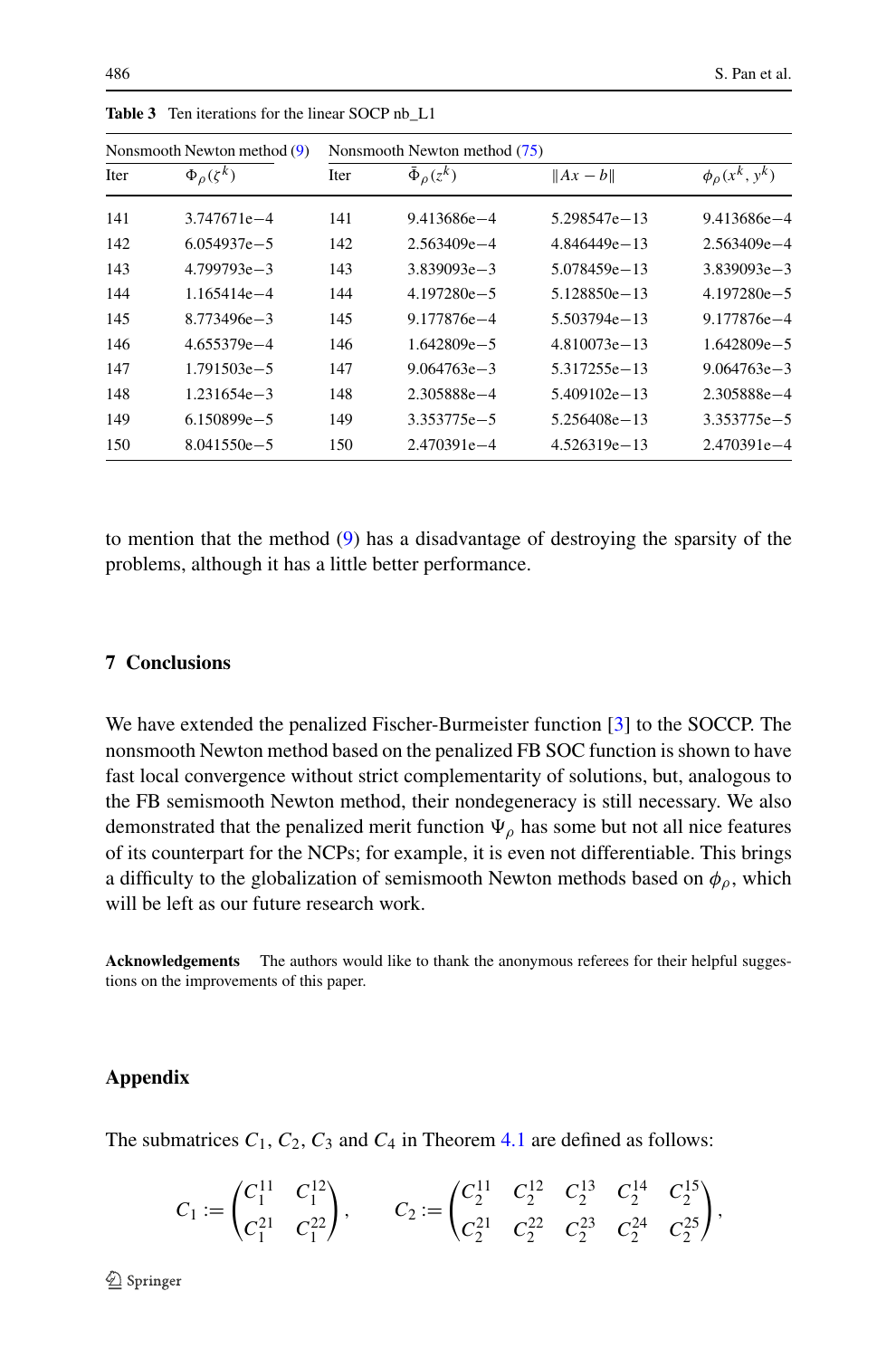$$
C_3: = \begin{pmatrix} C_3^{11} & C_3^{12} \\ C_3^{21} & C_3^{22} \\ C_3^{31} & C_3^{32} \\ C_3^{41} & C_3^{42} \\ C_3^{51} & C_3^{52} \end{pmatrix}, \qquad C_4: = \begin{pmatrix} C_4^{11} & C_4^{12} & C_4^{13} & C_4^{14} & C_4^{15} \\ C_4^{21} & C_4^{22} & C_4^{23} & C_4^{24} & C_4^{24} \\ C_4^{31} & C_4^{32} & C_4^{33} & C_4^{34} & C_4^{35} \\ C_4^{41} & C_4^{42} & C_4^{43} & C_4^{44} & C_4^{45} \\ C_4^{51} & C_4^{52} & C_4^{53} & C_4^{54} & C_4^{55} \end{pmatrix}.
$$

Here, we give the explicit expressions for the second row block submatrices of  $C_1-C_4$  (the other row block submatrices can be given in a similar way), where  $E = F'(\zeta^*)(G'(\zeta^*))^{-1}$ :

$$
C_1^{21} := [q_i^T E_{ij} \hat{Q}_j \ (i \in J_{B0}^4 \cup J_{0B}^4, j \in J_B)]
$$
\n
$$
C_1^{22} := [q_i^T E_{ij} q'_j \ (i, j \in J_{B0}^4 \cup J_{0B}^4)]
$$
\n
$$
C_2^{21} := [q_i^T E_{ij} \ (i \in J_{B0}^4 \cup J_{0B}^4, j \in J_0^1 \cup J_{0B}^1)]
$$
\n
$$
C_2^{22} := [q_i^T E_{ij} Q_j \ (i \in J_{B0}^4 \cup J_{0B}^4, j \in J_0^2 \cup J_{0B}^2)]
$$
\n
$$
C_2^{23} := [q_i^T E_{ij} \tilde{Q}_j \ (i \in J_{B0}^4 \cup J_{0B}^4, j \in J_0^2 \cup J_{B0}^2)]
$$
\n
$$
C_2^{24} := [q_i^T E_{ij} \tilde{Q}_j \ (i \in J_{B0}^4 \cup J_{0B}^4, j \in J_B^2)]
$$
\n
$$
C_2^{25} := [q_i^T E_{ij} q'_j \ (i \in J_{B0}^4 \cup J_{0B}^4, j \in J_B^2)]
$$
\n
$$
C_2^{27} := [q_i^T E_{ij} q'_j \ (i \in J_0^2 \cup J_{0B}^2, j \in J_B) ]
$$
\n
$$
C_3^{21} := [Q_i^T E_{ij} \hat{Q}_j \ (i \in J_0^2 \cup J_{0B}^2, j \in J_B)]
$$
\n
$$
C_3^{22} := [Q_i^T E_{ij} q'_j \ (i \in J_0^2 \cup J_{0B}^2, j \in J_{B0}^4 \cup J_{0B}^4)]
$$
\n
$$
C_4^{21} := [Q_i^T E_{ij} \tilde{Q}_j \ (i, j \in J_0^2 \cup J_{0B}^2)]
$$
\n
$$
C_4^{22} := [Q_i^T E_{ij} \tilde{Q}_j \ (i \in J_0^2 \cup J_{0B}^2, j \in J_{0B}^1 \cup J_{0B}^4)]
$$
\n

The block matrices  $A_1 - A_4$ ,  $C_2 - C_7$  and  $B_2 - B_7$  in Theorem [4.2](#page-22-0) have the following form: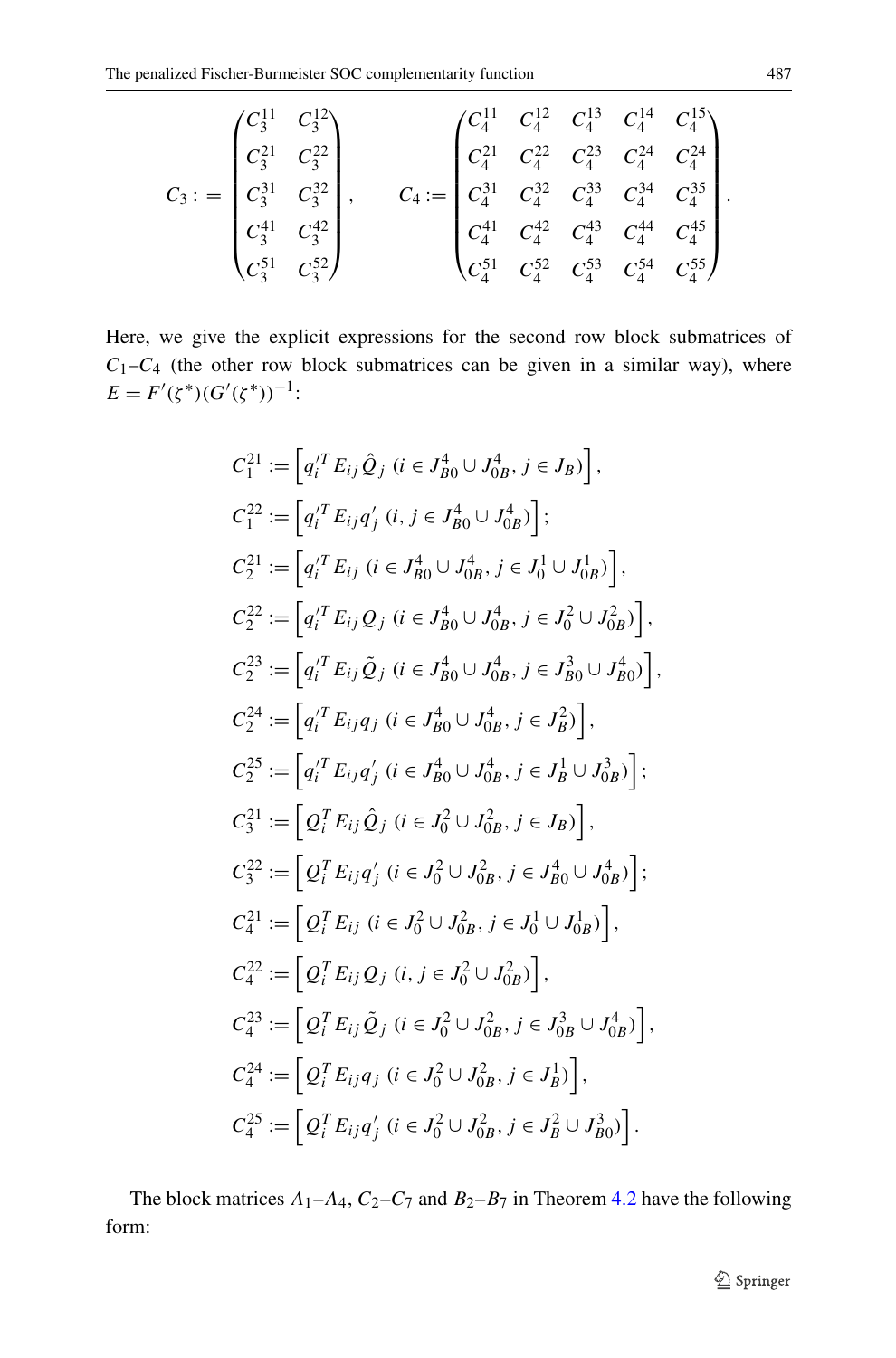$$
A_1 := \begin{pmatrix} A_1^{11} & A_1^{12} & A_1^{13} & A_1^{14} & A_1^{15} & A_1^{16} \\ A_1^{21} & A_1^{22} & A_1^{23} & A_1^{24} & A_1^{25} & A_1^{26} \\ A_1^{31} & A_1^{32} & A_1^{33} & A_1^{34} & A_1^{35} & A_1^{36} \\ A_1^{41} & A_1^{42} & A_1^{43} & A_1^{44} & A_1^{45} & A_1^{46} \\ A_1^{51} & A_1^{52} & A_1^{53} & A_1^{54} & A_1^{55} & A_1^{56} \\ A_1^{61} & A_1^{62} & A_1^{63} & A_1^{64} & A_1^{65} & A_1^{66} \end{pmatrix}
$$
  
\n
$$
A_2 := \begin{pmatrix} A_2^{11} & A_2^{12} & A_2^{13} & A_2^{14} & A_2^{15} \\ A_2^{21} & A_2^{22} & A_2^{23} & A_2^{24} & A_2^{25} \\ A_2^{21} & A_2^{22} & A_2^{23} & A_2^{24} & A_2^{25} \\ A_2^{21} & A_2^{22} & A_2^{23} & A_2^{24} & A_2^{25} \\ A_2^{21} & A_2^{22} & A_2^{23} & A_2^{24} & A_2^{25} \\ A_2^{21} & A_2^{22} & A_2^{23} & A_2^{24} & A_2^{25} \\ A_2^{21} & A_2^{22} & A_2^{23} & A_2^{24} & A_2^{25} \\ A_2^{21} & A_2^{22} & A_2^{23} & A_2^{24} & A_2^{25} \\ C_2^{21} & C_2^{22} & C_2^{23} & C_2^{24} & C_2^{25} \\ C_2^{21} & C_2^{22} & C_2^{23} & C_2^{24} & C_2^{25} \\ C_2^{21} & C_2^{22} & C_2^{23} & C_2^{24} & C_2
$$

 $\underline{\textcircled{\tiny 2}}$  Springer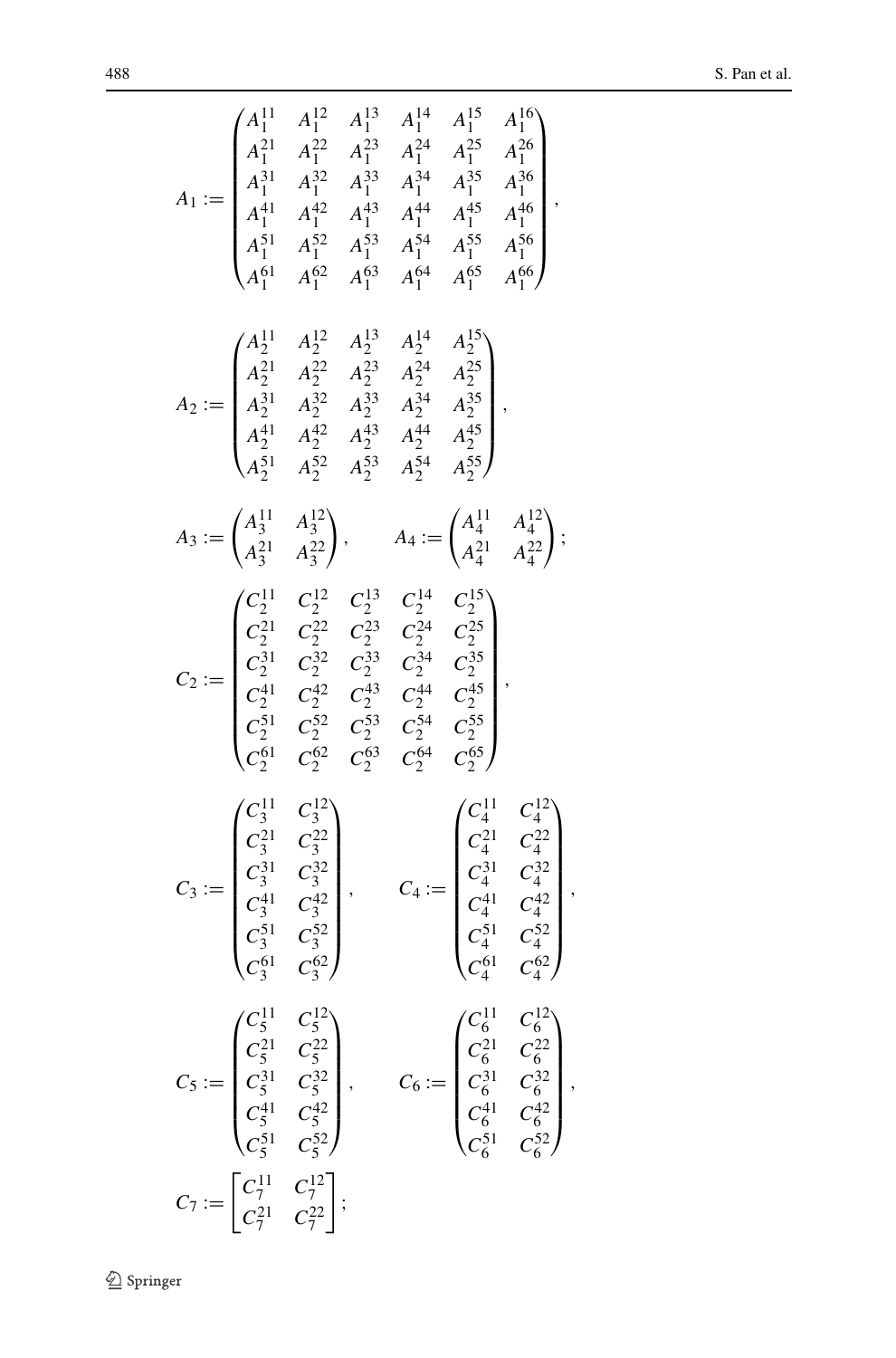$$
B_2 := \begin{pmatrix} B_2^{11} & B_2^{12} & B_2^{13} & B_2^{14} & B_2^{15} & B_2^{16} \\ B_2^{21} & B_2^{22} & B_2^{23} & B_2^{24} & B_2^{25} & B_2^{26} \\ B_2^{31} & B_2^{32} & B_2^{33} & B_2^{34} & B_2^{35} & B_2^{36} \\ B_2^{41} & B_2^{42} & B_2^{43} & B_2^{44} & B_2^{45} & B_2^{46} \\ B_2^{51} & B_2^{52} & B_2^{53} & B_2^{54} & B_2^{55} & B_2^{56} \end{pmatrix},
$$
  
\n
$$
B_3 := \begin{pmatrix} B_3^{11} & B_3^{12} & B_3^{13} & B_3^{14} & B_3^{15} & B_3^{16} \\ B_3^{21} & B_3^{22} & B_3^{23} & B_3^{24} & B_3^{25} & B_3^{26} \end{pmatrix},
$$
  
\n
$$
B_4 := \begin{pmatrix} B_4^{11} & B_4^{12} & B_4^{13} & B_4^{14} & B_4^{15} \\ B_4^{21} & B_4^{22} & B_4^{23} & B_4^{24} & B_4^{25} \end{pmatrix},
$$
  
\n
$$
B_5 := \begin{pmatrix} B_5^{11} & B_5^{12} & B_5^{13} & B_5^{14} & B_5^{15} & B_5^{16} \\ B_5^{21} & B_5^{22} & B_5^{23} & B_5^{24} & B_5^{25} & B_5^{26} \end{pmatrix},
$$
  
\n
$$
B_6 := \begin{pmatrix} B_6^{11} & B_6^{12} & B_6^{13} & B_6^{14} & B_6^{15} \\ B_6^{21} & B_6^{22} & B_6^{23} & B_6^{24} & B_6^{25} \end{pmatrix}, \qquad B_7 := \begin{pmatrix} B_7^{11} & B_7^{12} \\ B_7^{21} & B_7^{22}
$$

Here, we give the explicit expressions only for the second row block submatrices of *B*<sub>2</sub>, *A*<sub>2</sub>, *C*<sub>5</sub> and *C*<sub>6</sub>, where  $E = F'(\zeta^*)(G'(\zeta^*))^{-1}$ , and the expressions of other row block submatrices can be given in a similar way:

$$
B_2^{21} := [Q_i^T E_{ij} \ (i \in J_0^2 \cup J_{0B}^2, j \in J_{00}^3)],
$$
  
\n
$$
B_2^{22} := [Q_i^T E_{ij} Q_j \ (i \in J_0^2 \cup J_{0B}^2, j \in J_{00}^4)],
$$
  
\n
$$
B_2^{23} := [Q_i^T E_{ij} \tilde{Q}_j \ (i \in J_0^2 \cup J_{0B}^2, j \in J_{00}^7)],
$$
  
\n
$$
B_2^{24} := [Q_i^T E_{ij} \tilde{Q}_j \ (i \in J_0^2 \cup J_{0B}^2, j \in J_{00}^5 \cup J_{00}^6)],
$$
  
\n
$$
B_2^{25} := [Q_i^T E_{ij} \hat{Q}_j \ (i \in J_0^2 \cup J_{0B}^2, j \in J_B \cup J_{00}^8 \cup J_{00}^{10})],
$$
  
\n
$$
B_2^{26} := [Q_i^T E_{ij} q_j' \ (i \in J_0^2 \cup J_{0B}^2, j \in J_{B0}^4 \cup J_{0B}^4 \cup J_{00}^{12} \cup J_{00}^{13})];
$$
  
\n
$$
A_2^{21} := [Q_i^T E_{ij} \ (i \in J_0^2 \cup J_{0B}^2, j \in J_0^1 \cup J_{0B}^1 \cup J_{00}^2)],
$$
  
\n
$$
A_2^{22} := [Q_i^T E_{ij} Q_j \ (i, j \in J_0^2 \cup J_{0B}^2)],
$$
  
\n
$$
A_2^{23} := [Q_i^T E_{ij} \tilde{Q}_j \ (i \in J_0^2 \cup J_{0B}^2, j \in J_{0B}^3 \cup J_{0B}^4 \cup J_{00}^9 \cup J_{00}^{13})],
$$
  
\n
$$
A_2^{24} := [Q_i^T E_{ij} q_j \ (i \in J_0^2 \cup J_{0B}^2, j \in J_B^1 \cup J_{00}^5 \cup J_{00}^{10} \cup J_{00}^{17})],
$$

**◯** Springer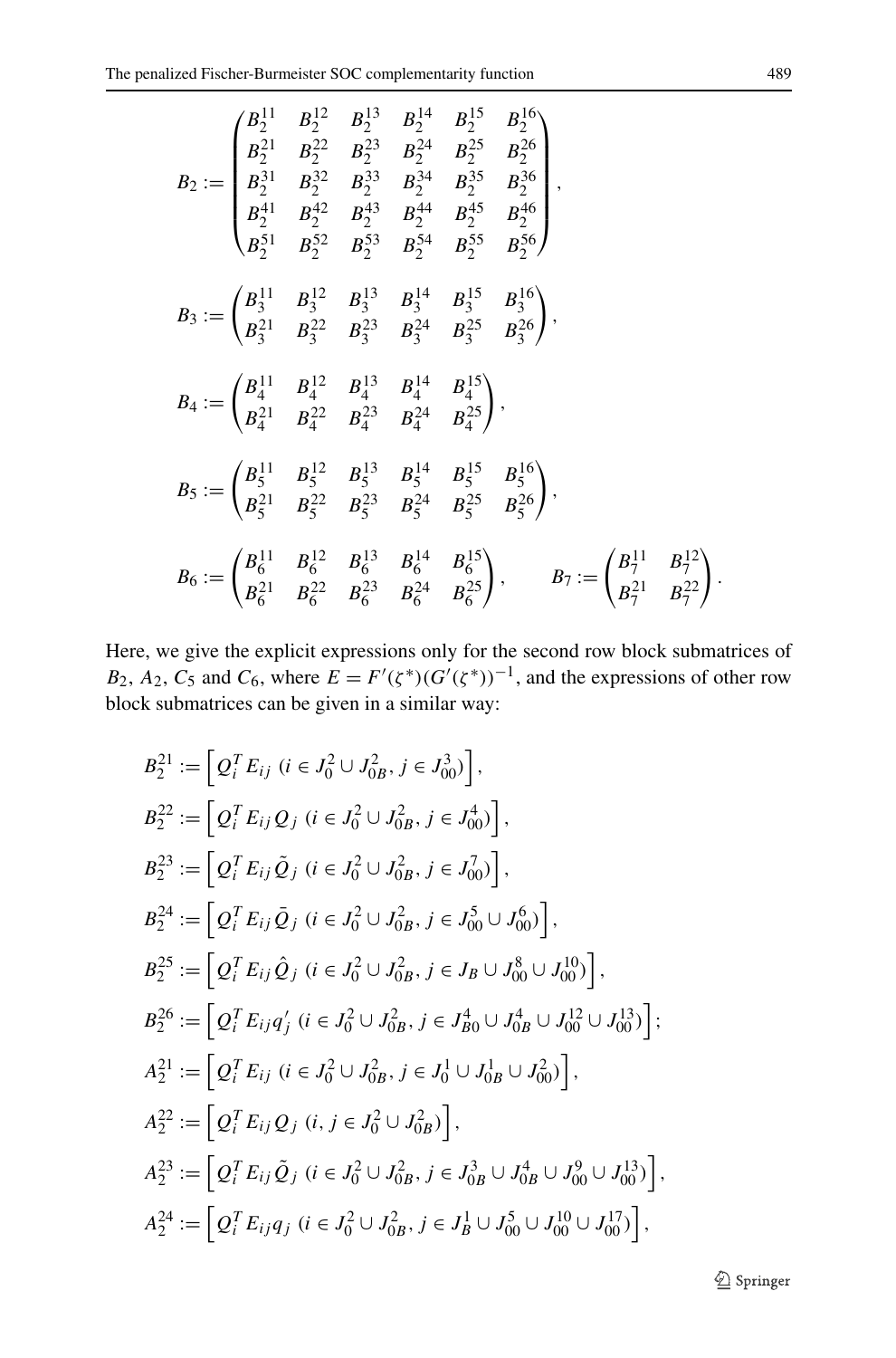$$
A_2^{25} := \left[ Q_i^T E_{ij} q'_j \ (i \in J_0^2 \cup J_{0B}^2, \ j \in J_B^2 \cup J_{B0}^3 \cup J_{00}^7 \cup J_{00}^8 \cup J_{00}^{11} \cup J_{00}^{15} ) \right];
$$
  
\n
$$
C_5^{21} := \left[ Q_i^T E_{ij} \tilde{Q}_j \ (i \in J_0^2 \cup J_{0B}^2, \ j \in J_{00}^{14} ) \right],
$$
  
\n
$$
C_5^{22} := \left[ Q_i^T E_{ij} \bar{Q}_j \ (i \in i \in J_0^2 \cup J_{0B}^2, \ j \in J_{00}^{16} ) \right];
$$
  
\n
$$
C_6^{21} := \left[ Q_i^T E_{ij} \tilde{Q}_j \ (i \in J_0^2 \cup J_{0B}^2, \ j \in J_{00}^{15} ) \right],
$$
  
\n
$$
C_6^{22} := \left[ Q_i^T E_{ij} \bar{Q}_j \ (i \in J_0^2 \cup J_{0B}^2, \ j \in J_{00}^{17} ) \right].
$$

#### <span id="page-33-14"></span><span id="page-33-13"></span><span id="page-33-11"></span><span id="page-33-5"></span><span id="page-33-3"></span><span id="page-33-2"></span>**References**

- 1. Alizadeh, F., Goldfarb, D.: Second-order cone programming. Math. Program. **95**, 3–51 (2003)
- <span id="page-33-7"></span>2. Andersen, E.D., Roos, C., Terlaky, T.: On implementing a primal-dual interior-point method for conic quadratic optimization. Math. Program. **95**, 249–277 (2003)
- <span id="page-33-19"></span>3. Chen, B., Chen, X., Kanzow, C.: A penalized Fischer-Burmeister NCP-function. Math. Program. **88**, 211–216 (2000)
- <span id="page-33-0"></span>4. Chen, J.-S.: Alternative proofs for some results of vector-valued functions associated with secondorder cone. J. Nonlinear Convex Anal. **6**, 297–325 (2005)
- <span id="page-33-16"></span>5. Chen, J.-S.: Two classes of merit functions for the second-order cone complementarity problem. Math. Methods Oper. Res. **64**, 495–519 (2006)
- <span id="page-33-1"></span>6. Chen, J.-S., Tseng, P.: An unconstrained smooth minimization reformulation of the second-order cone complementarity problem. Math. Program. **104**, 293–327 (2005)
- <span id="page-33-18"></span>7. Chen, X.-D., Sun, D., Sun, J.: Complementarity functions and numerical experiments for second-order cone complementarity problems. Comput. Optim. Appl. **25**, 39–56 (2003)
- <span id="page-33-8"></span>8. Clarke, F.H.: Optimization and Nonsmooth Analysis. Wiley, New York (1983) (reprinted by SIAM, Philadelphia, 1990)
- 9. Facchinei, F., Pang, J.-S.: Finite-Dimensional Variational Inequalities and Complementarity Problems, vols. I and II. Springer, New York (2003)
- <span id="page-33-20"></span><span id="page-33-9"></span>10. Faraut, J., Koranyi, A.: Analysis on Symmetric Cones. Oxford Mathematical Monographs, Oxford University Press, New York (1994)
- <span id="page-33-10"></span>11. Ferris, M.C., Mangasarian, O.L., Pang, J.-S. (eds.): Complementarity: Applications, Algorithms and Extensions. Kluwer Academic, Norwell (2001)
- <span id="page-33-17"></span>12. Fischer, A.: Solution of the monotone complementarity problem with locally Lipschitzian functions. Math. Program. **76**, 513–532 (1997)
- 13. Fukushima, M., Luo, Z.-Q., Tseng, P.: Smoothing functions for second-order cone complementarity problems. SIAM J. Optim. **12**, 436–460 (2002)
- <span id="page-33-4"></span>14. Hayashi, S., Yamashita, N., Fukushima, M.: A combined smoothing and regularization method for monotone second-order cone complementarity problems. SIAM J. Optim. **15**, 593–615 (2005)
- <span id="page-33-6"></span>15. Horn, R.A., Johnson, C.R.: Matrix Analysis. Cambridge University Press, Cambridge (1985)
- <span id="page-33-15"></span>16. Kanzow, C., Ferenczi, I., Fukushima, M.: On the local convergence of semismooth Newton methods for linear and nonlinear second-order cone programs without strict complementarity. SIAM J. Optim. **20**, 297–320 (2009)
- <span id="page-33-12"></span>17. Kum, S.H., Lim, Y.D.: Coercivity and strong semismoothness of the penalized Fischer-Burmeister function for the symmetric cone complementarity problem. J. Optim. Theory Appl. **142**, 377–383 (2009)
- 18. Lobo, M.S., Vandenberghe, L., Boyd, S., Lebret, H.: Application of second-order cone programming. Linear Algebra Appl. **284**, 193–228 (1998)
- 19. Monteiro, R.D.C., Tsuchiya, T.: Polynomial convergence of primal-dual algorithms for the secondorder cone programs based on the MZ-family of directions. Math. Program. **88**, 61–83 (2000)
- 20. Pan, S.-H., Chen, J.-S.: A damped Gauss–Newton method for the second-order conecomplementarity problem. Appl. Math. Optim. **59**, 293–318 (2009)
- 21. Pan, S.-H., Chen, J.-S.: Quadratic convergence of semismooth methods based on the FB function for SOCPs without strict complementarity condition. IMA J. Numer. Anal. (2009, submitted)